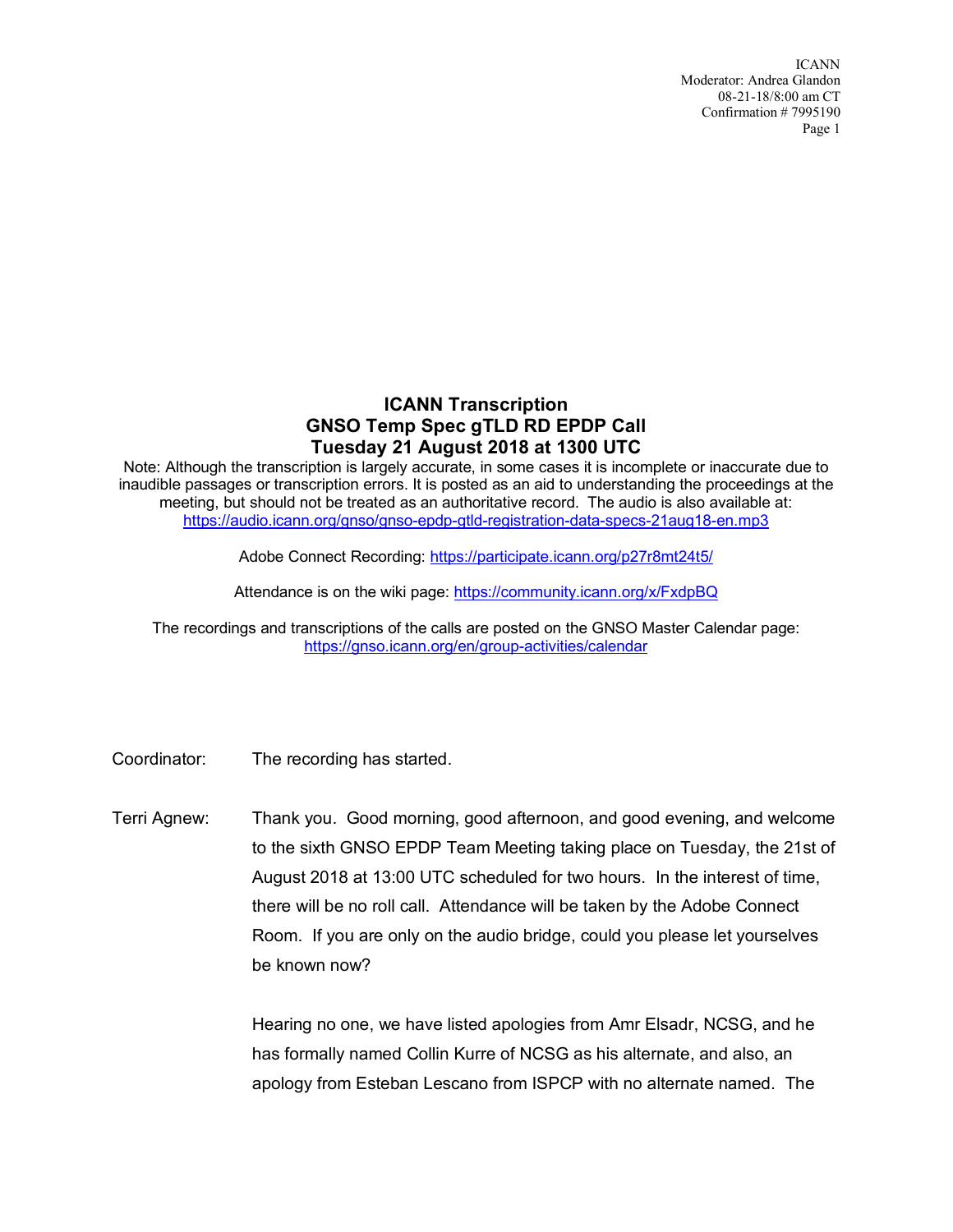alternates will be remaining for the days of the absence for the ISPCP -- I'm sorry, for the NCSG.

During this period, the members will have read only rights and no access to conference calls. Their alternates will have coaching rights and access to conference calls until the member's return date. As a reminder, alternate assignments must be formalized by way of the Google assignment form. The link is available in the agenda pod.

Statements of interest must be kept up to date. If anyone has any updates, please raise your hand or speak up now. Seeing or hearing none, if you need assistance updating your statement of interest, please email the GNSO Secretariat. All documentation and information can be found on the EPDP Wiki space. There is an audio cast and view only Adobe Connect room for non-members to follow the call. Please remember to state your name before speaking. Recordings will be circulated on the mailing list and posted on the public wiki space shortly after the end of the call.

Thank you very much, and I'll turn it back over to our Chair, Kurt Pritz. Please begin.

Kurt Pritz: Thanks, Terri. I wish I was sitting in the same room that you were. It sounds like a better time that it is over here. Thanks everyone for being here for a timely start on this Tuesday. It's our sixth meeting already. Holy smokes. And our goal is today to wrap up our discussion leading to the triage document. So I want to thank everybody again for all the work that went into completing the surveys, and the thoughtful comments.

> And given the amount of work that's gone into it, I want to - we aim to capture that all and show the amount of work. And we think it will be a good springboard for the next steps.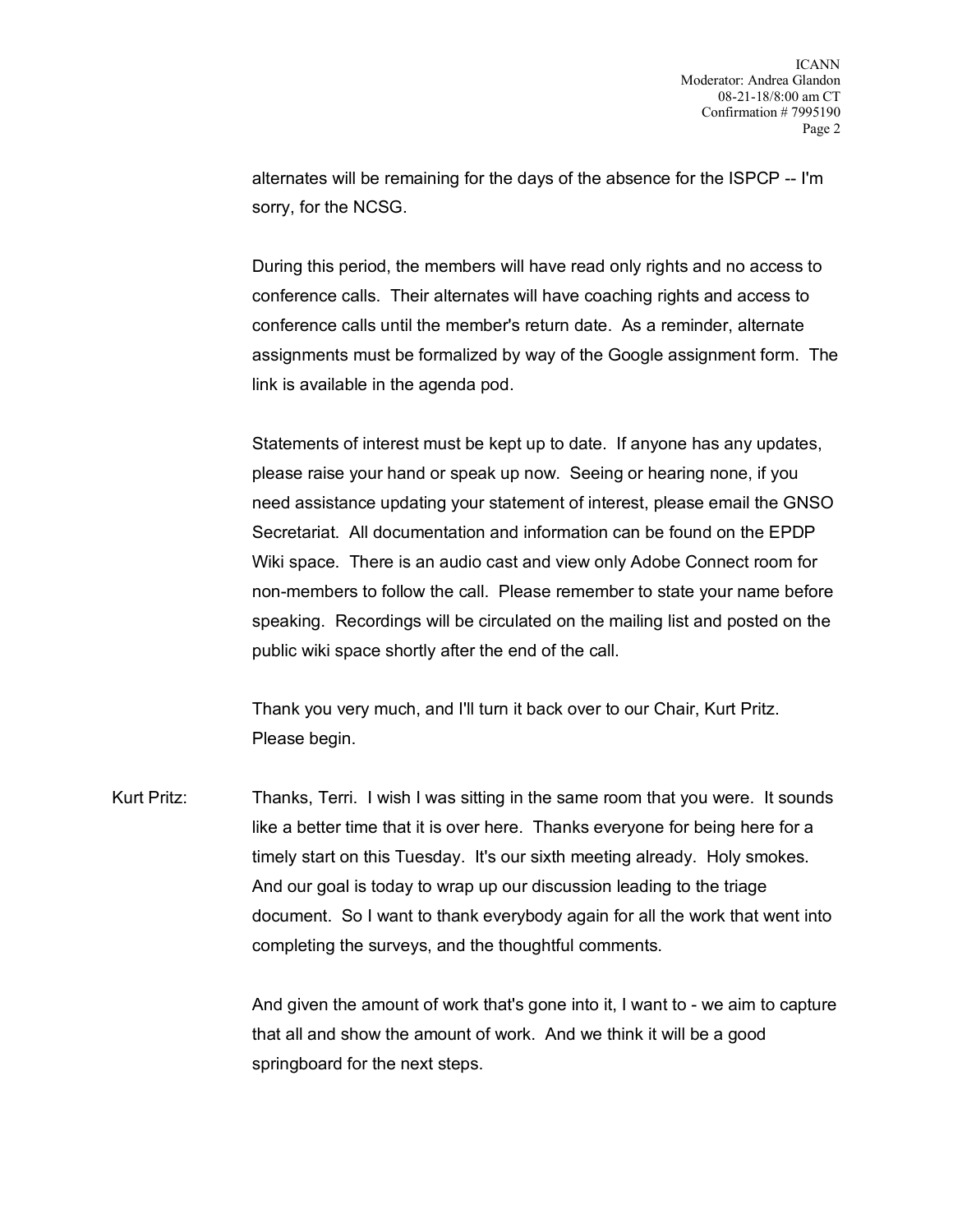So the agenda is here and it's the welcome and updates from me and I'll go through some items there. And then we'll go into the responses for the last survey and review all those. Then we'll discuss the triage report. I think I'm going to move that up in the agenda, because it's sort of administrative and I want to get that stuff out of the way first. So I think we'll flip down to that.

Then discussion of next steps. So what's our homework for next time. You're not off the hook yet. Then review of action items at the end, and a wrap, and planning for our next meeting, which is a mere 48 hours away. So with that, there's two items I want to discuss as part of the welcome and update section. One is the triage report as I alluded to, and the other is the face-to-face meeting.

So the face-to-face meeting is set for August 24th through August 26th in Los Angeles. Sadly, there's been quite a bit of discussion about how to do the dance in that meeting when we have need for alternates, either because a member cannot make it, or a member can make it but I know in one case, one member will miss a day and there are other cases where a member might miss a chunk of a meeting, so that's (unintelligible). So it makes sense for the alternate to step in.

So I wrote to you yesterday afternoon with what I regard to be the best option for us. And in fact, like I said, I did this like 1,400 word document outlining the different options and sending that to the GNSO Council. But then on reflection, I think in the interest of simplicity, and mutual trust and respect, I recommend that we work in accordance with the email that I sent out.

So I can read that to you or if you've already read it, I can just take comments. I know there's been one in email. So the idea is that if a member cannot attend or if he can't attend a part of a meeting then an alternate can attend the meeting and work in the meeting when the member cannot be there. So I can read that specifically for you if you want or not. So I just thought I'd get over this part of the meeting.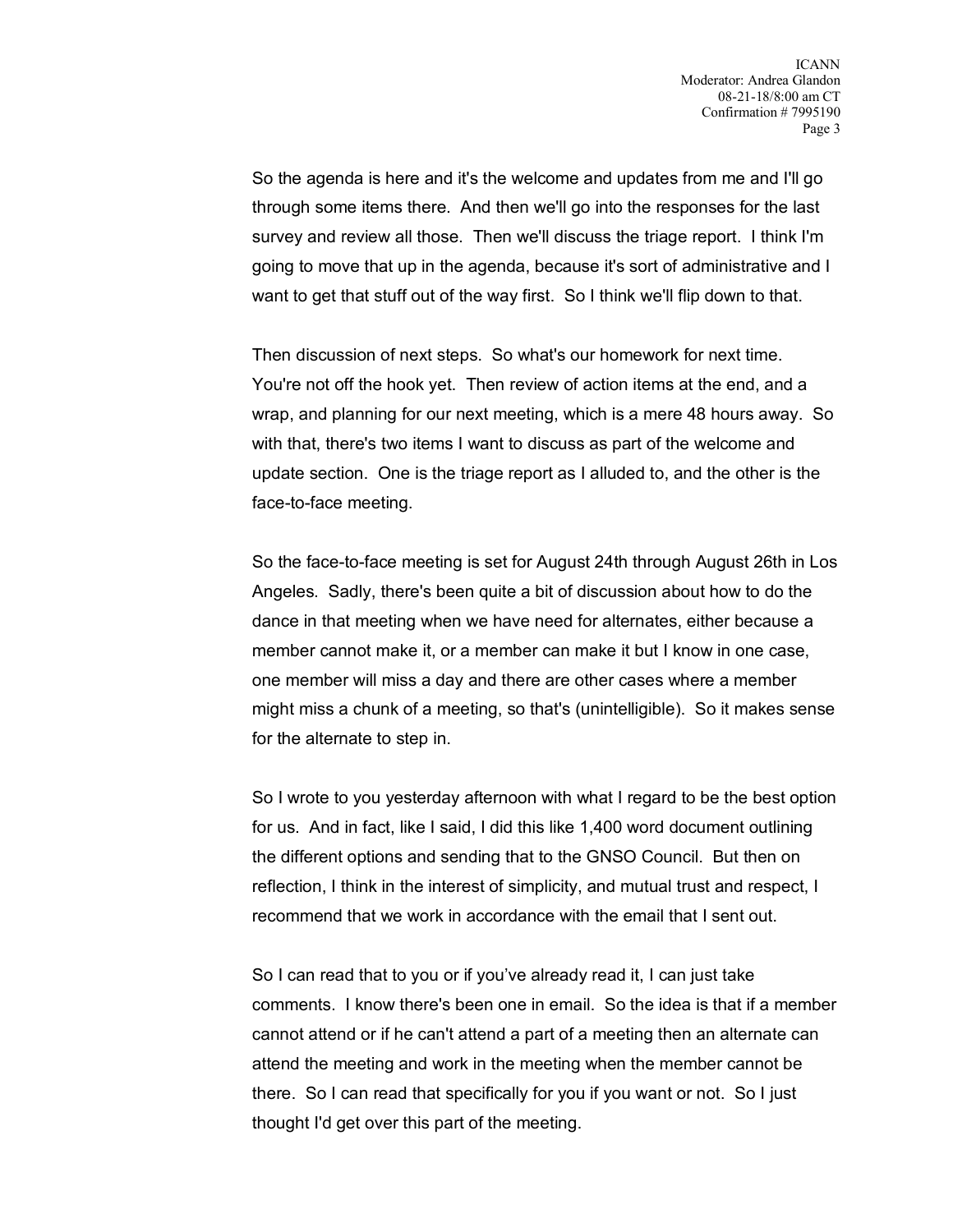So are there any comments to the email or request to do a more detailed reading of the email? Go ahead, Alex.

Alex Deacon: Thanks, Kurt. If you could read it or summarize it, it would be helpful, as it came in late and it's early here. I haven't had a chance to review it. So I'm kind of in the dark at the moment. So a summary would be awesome. Thank you.

Kurt Pritz: You're in the dark. The sun hasn't come up here.

- Alex Deacon: Yes, you're right.
- Kurt Pritz: So here's the thought and I don't know if you can cut and paste this into the chat. But one, members are invited and will be provided travel support. Two, if a member cannot attend in person, an alternate can attend and be provided travel support. If this is the case, the alternate should be designated to the support team as soon as possible, so they can get the travel (unintelligible).

Three, an example two above, if the absent member wished to participate remotely for a portion of the meeting then she or he can do that and the alternate can only participate when the member is unavailable to participate.

Four, if an attending member is in good faith reasonably certain that she or he will be absent for a period of time where attendance by an alternate is desired, then the member and the alternate can attend the full meeting, but only one will be designated as a participant at any one time. And two, the alternate will not be given travel support.

So then, I provide some rationale for this choice that it provides travel support commensurate with membership. It allows alternates when needed to keep up with the proceedings. It's economical compared to other solutions. It will be easy to manage who participates and when and it will not immaterially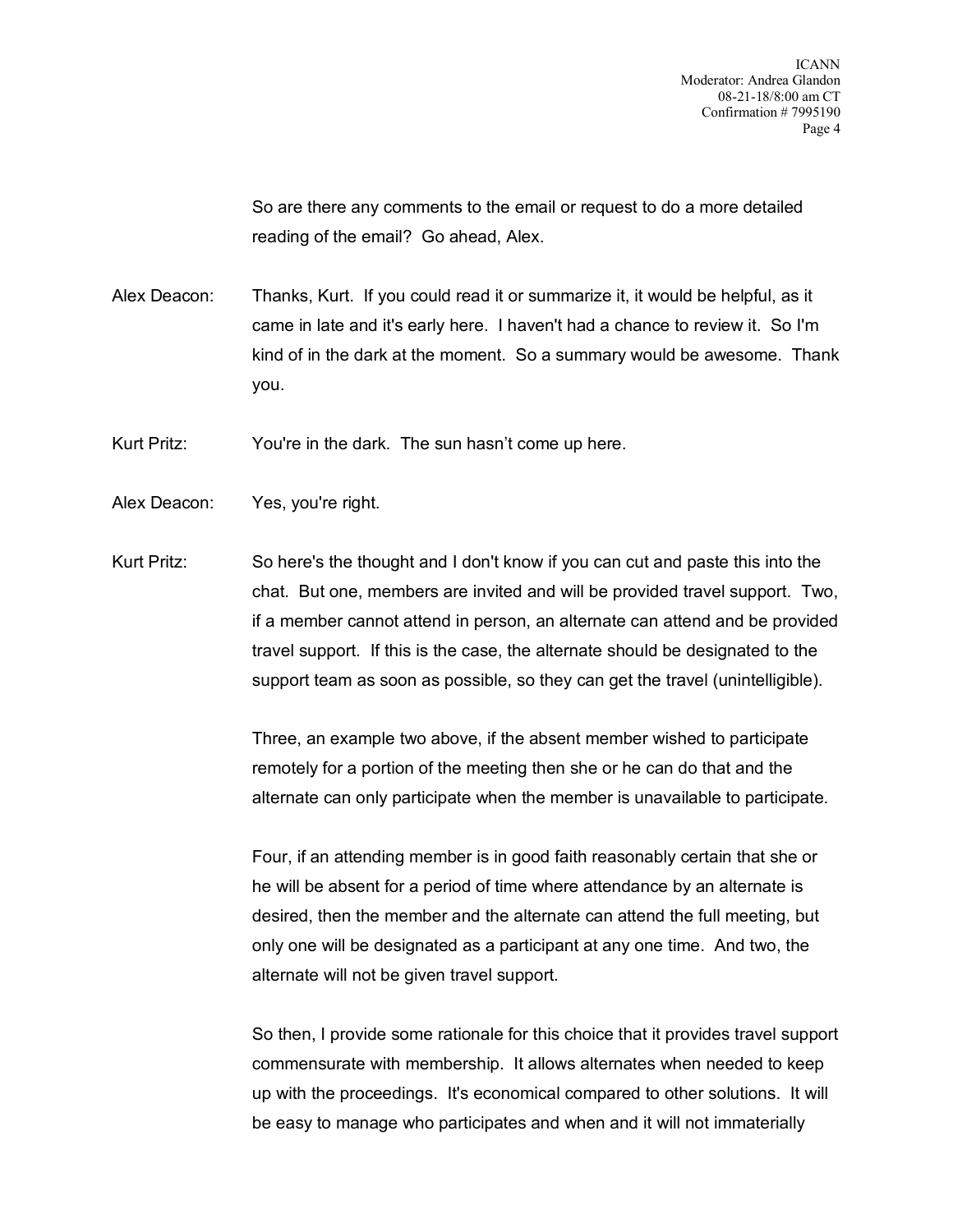impact the meeting room size or requirements planned by the ICANN meetings team.

So then term insurance does on to say some other things but I'll stop talking. I hope I was coherent. I'm not the best reader. Milton?

Milton Mueller: Yes, I think that what you're proposing is fine except for this number three part, where you're saying we're going to be switching in and out the remote members with alternates at various points in the meeting. I think that's asking for trouble in terms of management and I don't think that will be easy to manage. I think either the alternate is there and is handling the responsibilities of the member or the member is there and it's pretty much and either/or situation.

> We're very sensitive to this attempt to, like, get more people in there advocating your view than you're allowed in the membership. So we think that this raises all kinds of risks of that happening and the gain is pretty minor. I don't understand if a member says I can't go to this meeting, then they designate an alternate and the alternate handles the responsibility. They can communicate with the alternate. They can tell them what to say. But we can't, like, stop everything, have the alternate leave the room, and then have the member come in remotely, and then have the alternate come back in. And if we're not doing that then we are in effect giving one of the groups multiple representation, which they shouldn't have.

I really don't understand the whole point of this. I'm opposed to it pretty strongly.

Kurt Pritz: Okay. Thanks. So a scenario is that a member can attend two days of the meeting but not the third, or a scenario is that a member can attend two days but might miss a half a day or a few hours where they want the alternate to be able to participate. So I think there are several reasonable scenarios. There's a scenario where a member, one that we know, where a member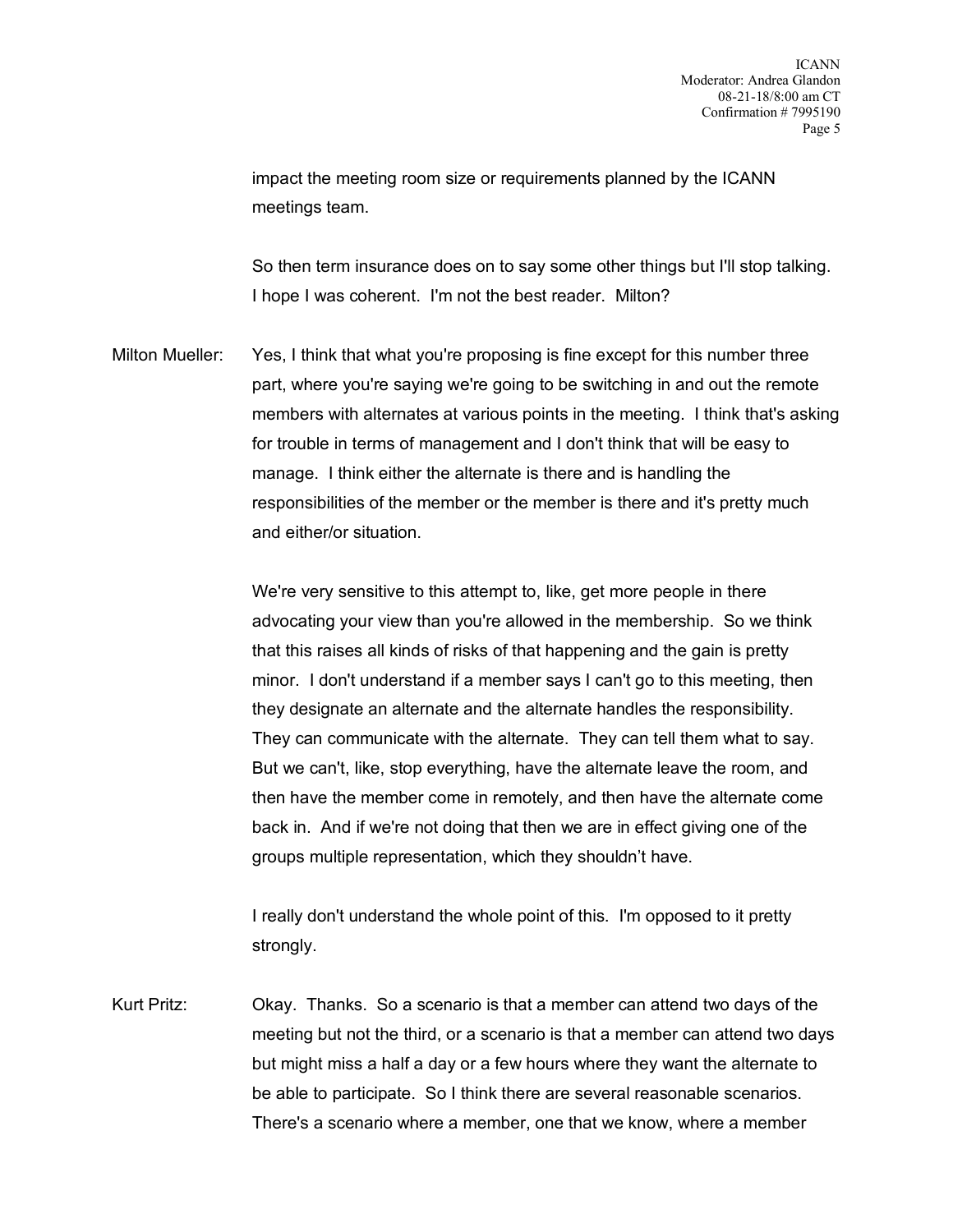can't come to physically attend and so they'll be able to attend a portion by remote participation but not the entire thing.

So there are real scenarios where I think we have to address this and I agree with you that we don't want to stop the meeting and have people walking in and out, and I wouldn't ask people to travel across the United States or across the world and then have them walk in and out and not treated with mutual trust and respect. So I think, I agree with your points, but I don't agree with the balancing and I think the balancing goes to, given the objectives to keep the alternates up to speed and having an economically conducted meeting where the participants are fully up to speed with what happened recently.

I think this is a good compromise. An alternative proposal was to allow all the alternates to attend and for the reasons that you stated I thought that wasn't preferable to what I've suggested here. And as you probably read in the second part of my email, the way to kind of address your concern is just to make the meeting open and then have two sets of attendees, members and observers. So all the alternates that wanted to attend could just be observers and I think there's a lot of plusses to that scenario too.

So I saw this as coming most of the way to addressing your concerns and still maintaining the economics and the ability to allow alternates when they are participating to participate at full speed.

## Ashley?

Ashley Heineman:Thanks, Kurt. I just want to say I'm very puzzled by the objections to this and even the second option. The basis is to treat people with trust and respect. I kind of feel like there's an undertone here that that's not actually there. In fact, we should all be treated as professional adults. We understand the rules. I don't think, at least from the GAC perspective, that we are seeking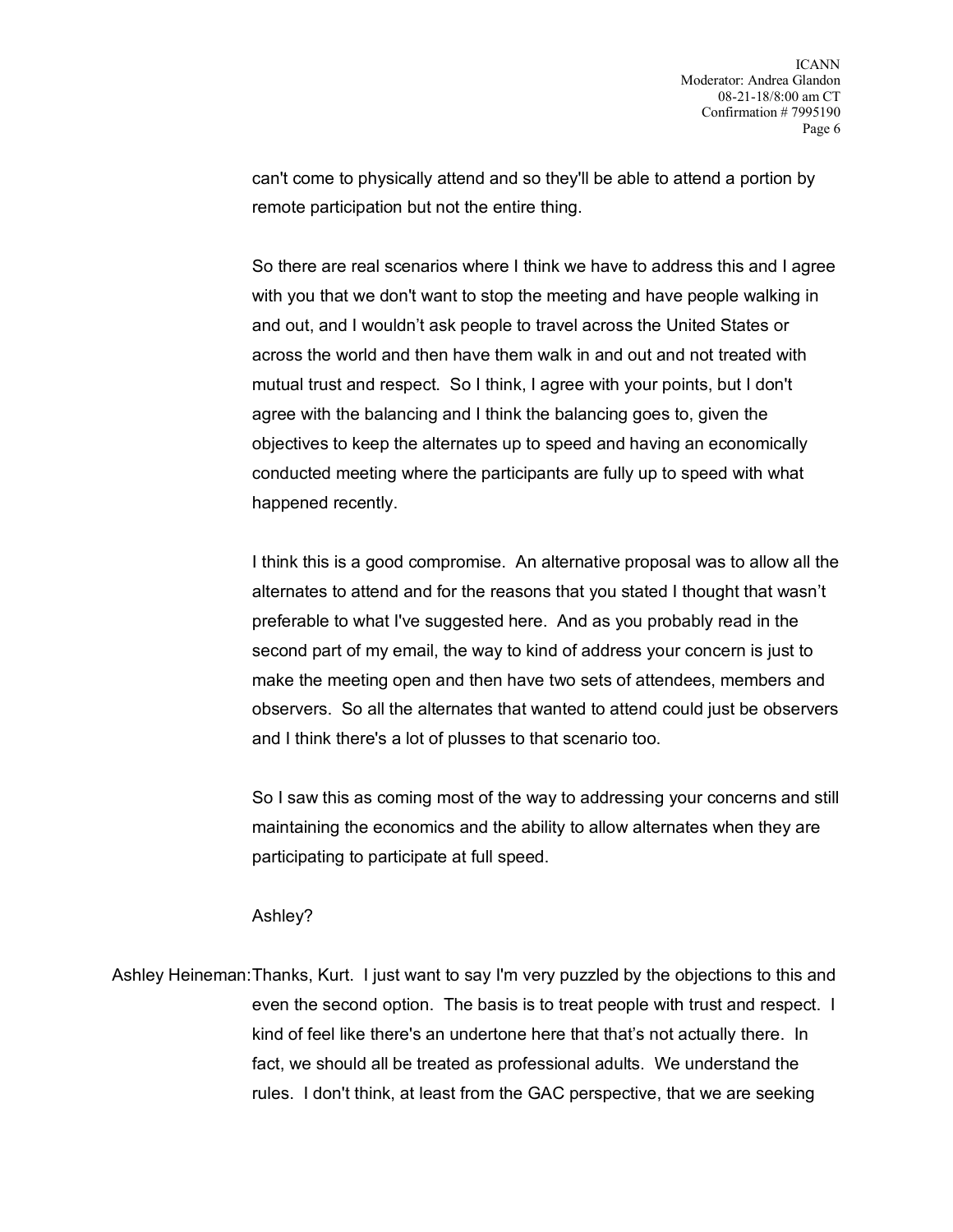any kind of situation in which more than the designated official members are going to be able to actually participate and speak.

We would like to have our alternates there who are able to come, at their own cost, be able to listen into the meeting that we can be able to go out to dinner afterwards and have a conversation perhaps. I don't see how this is upsetting the balance. In fact, I would like to say that I support the second option. There is a long track record at ICANN where meetings are open. They've proven to work. If there was examples of where this hasn't worked, I'm happy to hear them. But I think the rules have been clearly articulated in the charter. I think we all understand them and respect them.

I'd be surprised if anybody is trying to play a game to somehow disrupt this balance that people seem to think there is, even though some only have three representatives. So I really would like to see option two and I'm happy to hear what others have to say. Thank you.

Kurt Pritz: Thank you, Ashley. Alan. Thanks, Ashley. Alan?

Kavouss Arasteh: Hello?

Kurt Pritz: Hi, Alan.

Kavouss Arasteh: Can you hear me?

Kurt Pritz: Oh, Kavouss. We can hear you. Just a minute, we're going to hear...

Kavouss Arasteh: I was disconnected from the internet. Listen, please. If any attempt of anyone wants to exclude me to remote participation, I disagree with that. I cannot enter in that country but I want to be able to participate remotely and I don't want that any rules exclude me. I have been already excluded by that country not to enter the country. But I don't want to be excluded from the meeting. I want to participate remotely no matter who participates, whether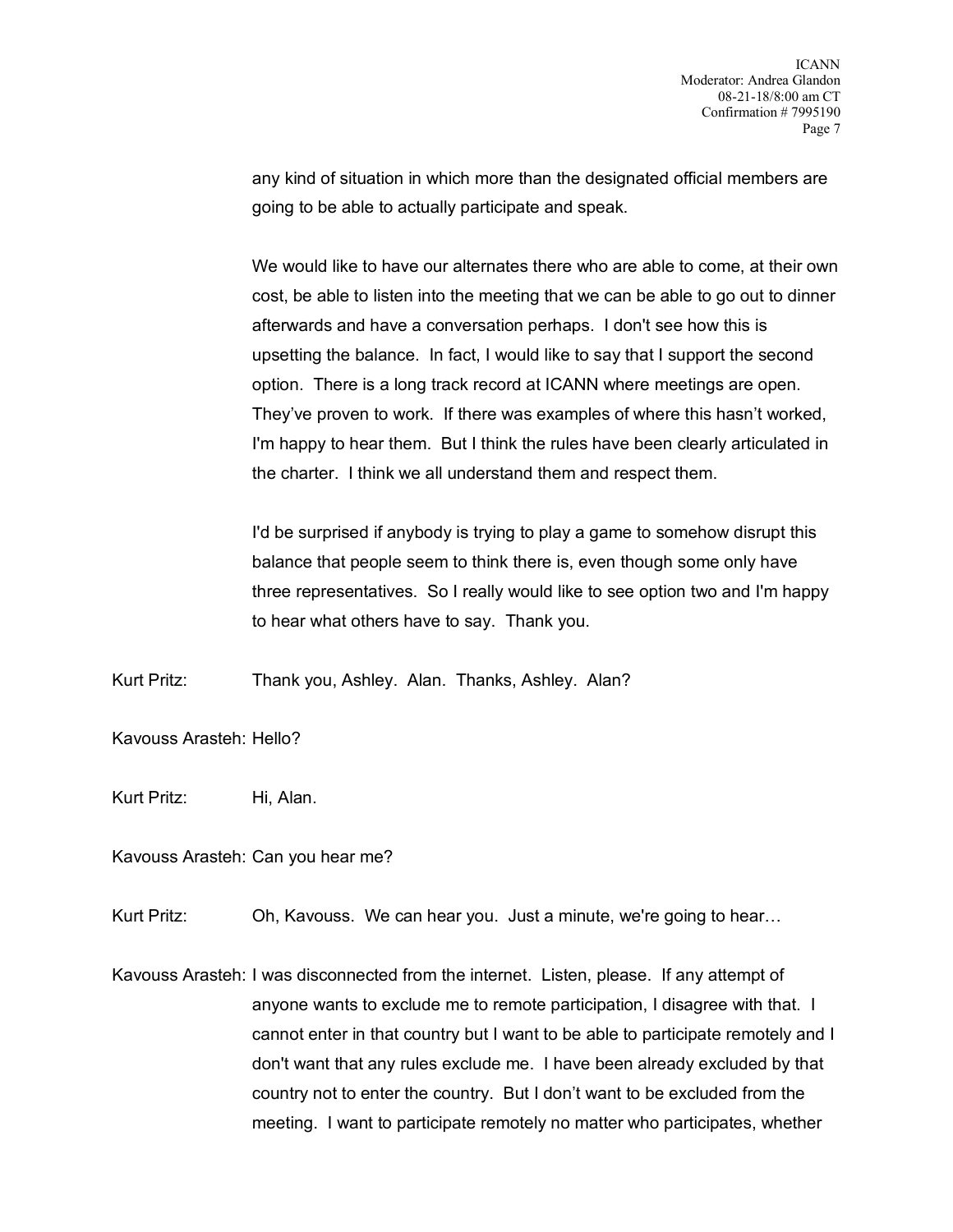alternate participant or not, but I will be all three days listening from the beginning to the end of the meeting and comment where necessary.

So I don't want any rules exclude me for remote participation because that is very, very unique and specific and peculiar situation, must be properly addressed. Thank you.

- Kurt Pritz: Thanks, Kavouss and if you can't see the room, there's support for making sure you're able to participate. Alan, you kind of dropped to the end of the line but if you want to go ahead, go ahead.
- Terri Agnew: Do you see in chat where he said his line dropped. I do believe he's going to be reestablishing here in a moment.
- Kurt Pritz: Great. James?
- James Bladel: James speaking. So I think I'm agreeing with Ashley. We're spending way too much time on this and we're building complexity just for the sake of complexity. The question of balance really is I think was critical in establishing the group but is perhaps something that is not necessary in the conduct of our day-to-day meetings or our conversations.

We all know that we're not going to proceed with any type of decision or consensus call without adequate representation of the membership. So I think who attends these meetings and who participates is really, we should err towards the side of being as open and transparent as possible.

I think from the registrar's perspective, we have folks that are myself not going to be able to attend the entire meeting. We have one of our members, Emily, won't be able to attend at all, so we have an alternate coming and we're just kind of trusting that the team based approach is going to get us anywhere from two to three people full-time covering this event, and we're just kind of fine with that. And we're hoping that our colleagues from other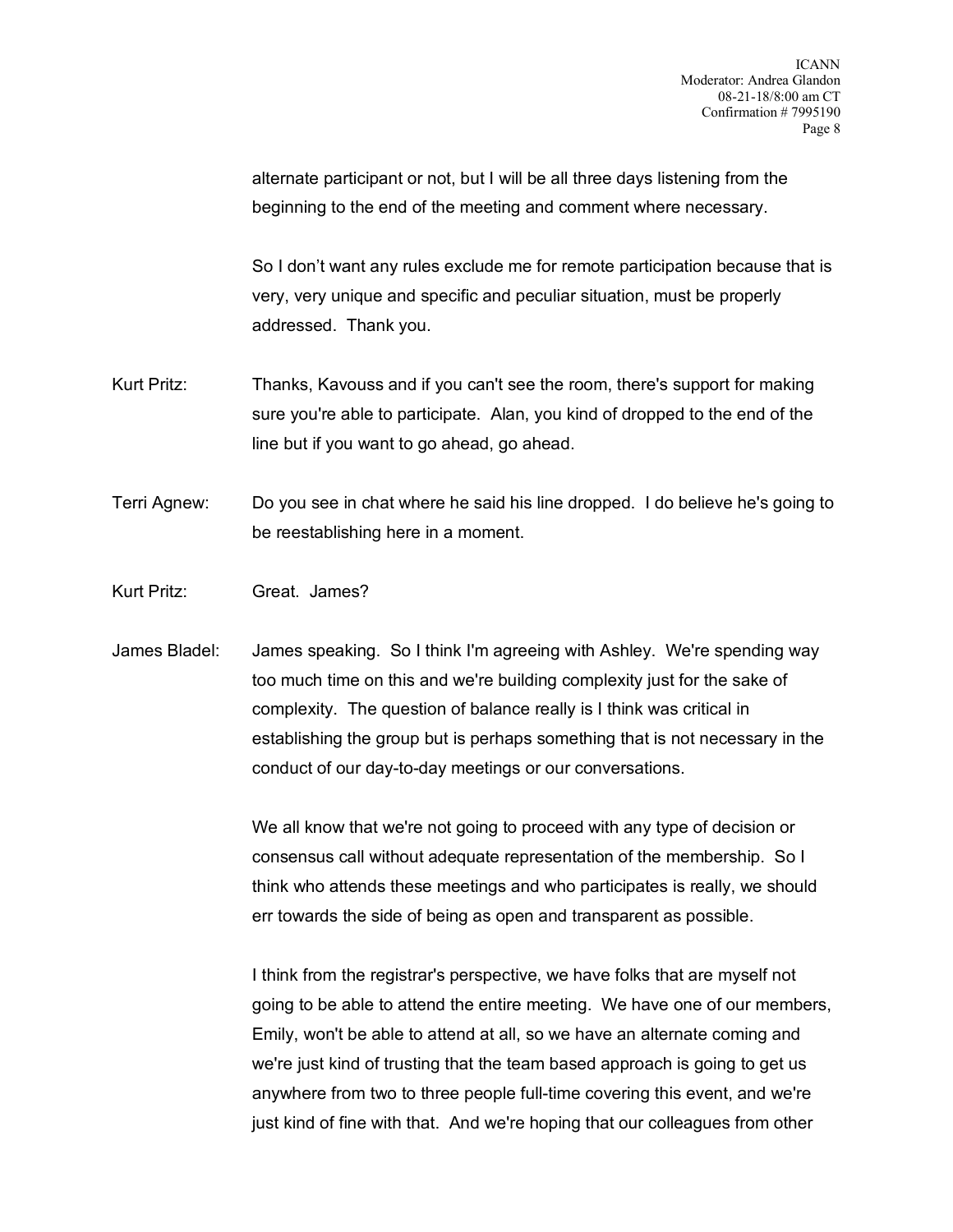stakeholder groups and constituencies, and outside the GNSO are kind of approaching this the same way. This is a team based approach and that we bring those team perspectives to the larger group, and then we kind of work this out.

I really hope that we can kind of put this to bed and move on. We have certainly enough material and substantial things in front of us, and we spend way too much time on this administrative stuff. So sorry for the rant.

Kurt Pritz: You think you spend time on administrative stuff? Ayden?

Ayden Férdeline: Thanks, Kurt. Hi, everyone. This is Ayden. And sort of to James' point, I don't want to belabor this and so perhaps we can just continue this over on the list. The only reason I joined the queue to sort of briefly summarize the email that I sent to the list earlier this morning and also to lend my support to the comments that Milton made. It is very important that we maintain - the GNSO Council was deliberate in how it constructed the compositions of this EPDP group. And the distinction between a member, between an alternate, and an observer is an important one that the Council did discuss.

> And so in the email that I sent this morning, I simply said that having both members and alternates in the room when the alternate is not sitting in on behalf of a member would disturb and disrupt this balance, and will be unacceptable to me.

I feel slightly more indifferent to this switching between members and alternates on a daily basis. If some (unintelligible) or part of the community feel that (unintelligible) I'm indifferent to that. I don't have any strong feelings there. But in the meeting room itself, the number of people sitting inside that room on behalf of part of the community must be in line with the balanced composition.

**Thanks**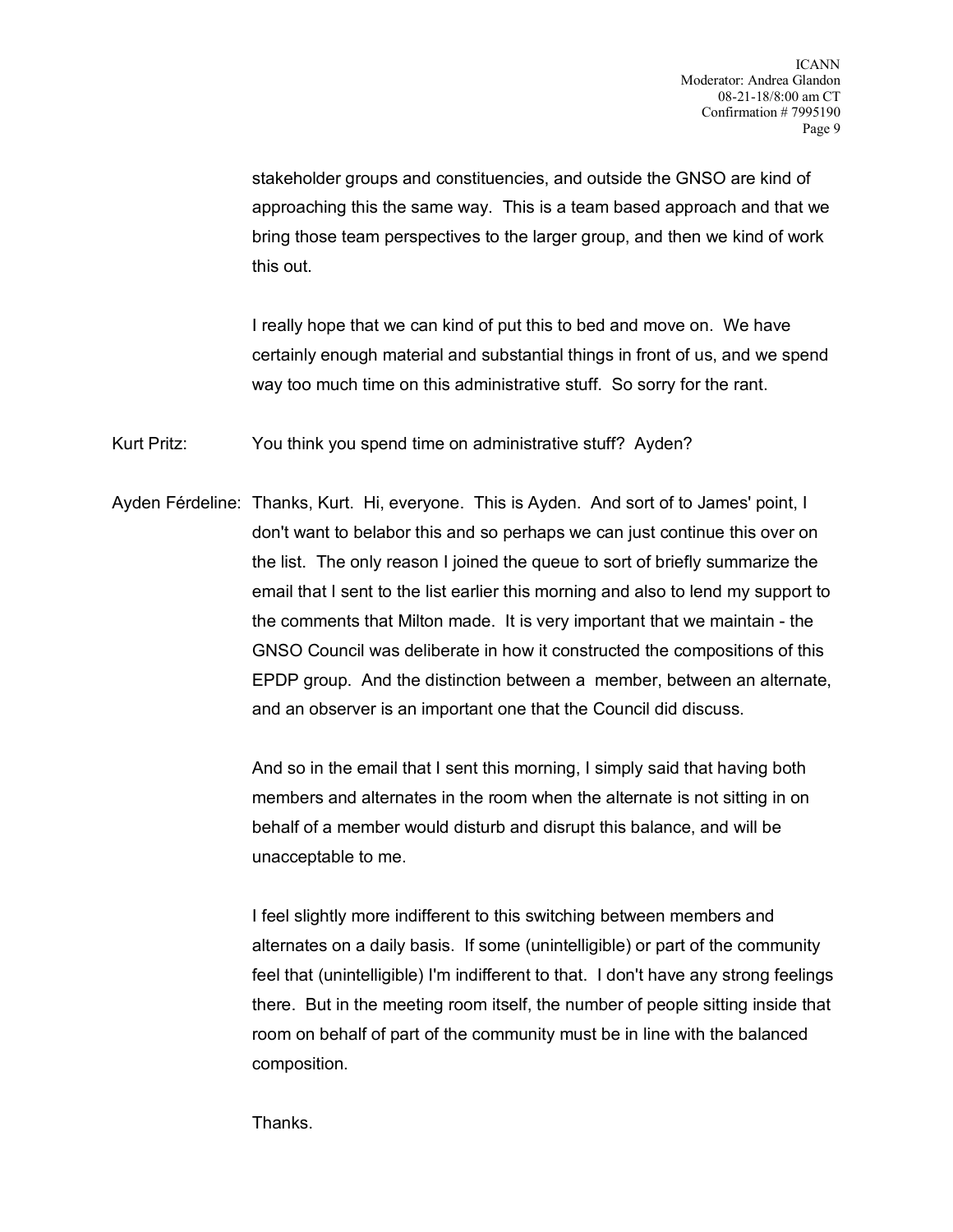Kurt Pritz: Thanks, Ayden. That was really well put and you know I respect you a lot. I just have a problem with somebody flying in for the meeting and asking them to leave the room. I don't want to be glib here but certainly, it's not consensus isn't by the weight or the number of people in the room. It's the speakers and in fact, we've sort of developed this methodology for speaking, methodology of speaking based on which group we're in.

> So I understand what you're saying but I just think your concerns are overridden by the other goals that we have. Alan?

Alan Greenberg Yes, thank you very much. Sorry about my connectivity before. I'll preface this with saying I think there's zero chance that ALAC will have an alternate physically present in Los Angeles. So there's no personal benefit to this. The concept that someone sitting at the back of the room or along the wall is going to disrupt the meeting I find rather curious. I'm happy to say there will be a fixed number of chairs at the table. I'm happy to say you can't have someone consulting with you over your shoulder while you're at the table.

> But if we're taking this long to solve this, we're never going to actually be able to come to agreement on substantive issues. And I really just don't understand why it is so disruptive to have someone. We're likely to have ICANN staff members in the room. And again, not at the table. Let's have a fixed number of placards so we know who's at the table representing who. But this kind of quibbling I think just doesn't bode well for us actually doing anything substantive. Thank you.

- Kurt Pritz: Well, Alan, I'm counting on you to engender a more positive attitude and carry us across the line. So we can leave this - oh go ahead, Milton.
- Milton Mueller: I just think it's not fair what's going on here in terms of this positive attitude and somebody is causing a delay. We're not the ones proposing a rule change here, are we? We had an established set of rules regarding the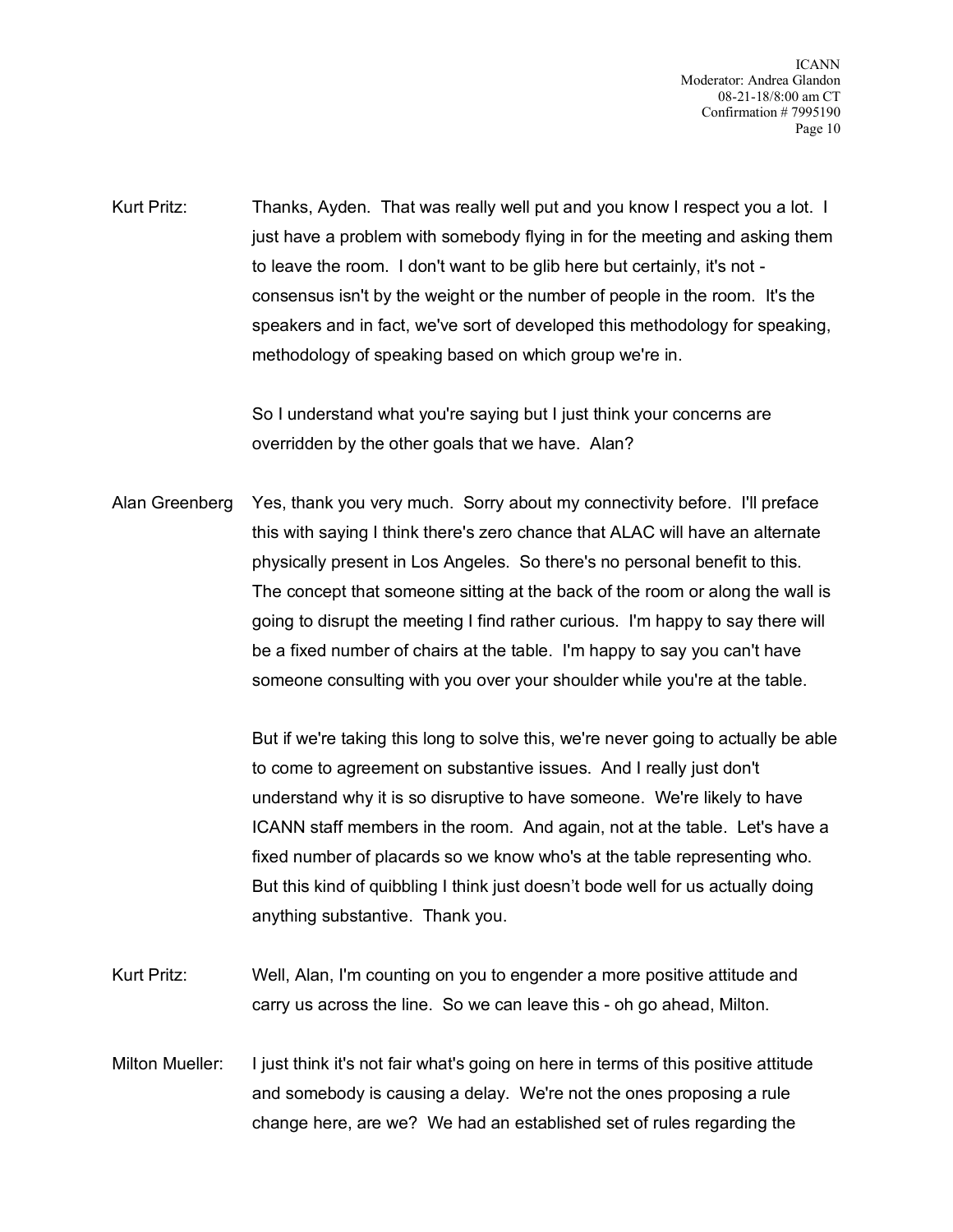participation of alternates. I was told that (unintelligible) attend the telephone meeting, I was cut off from the email list. I was not allowed to get into the meeting even though I could have attended 20 minutes of it. And now, people are proposing to change the rules in ways that are indeed wasting a lot of time.

And yes, of course it's going to make a difference if people have five - people who are supposed to have three representatives at the meeting have six representatives there shuffling back and forth. It's going to make a difference in the overall tenor, and balance, and they're going to go to dinner, and they're going to lobby.

So don't pretend like these concerns that we have are not real and stop putting the onus for this change on us. We didn't propose the rule change. You did. So if your proposed rule change is causing us to waste a lot of time, then own up to it. Withdraw your proposed rule change and let's get on with the business. But let's just stick to the existing rules, which is that if you can't attend, your alternate attends. End of story.

Kurt Pritz: Okay, anybody else? So Milton, I don't think we're proposing a rule change. I think we're matching the rules up to people's situation and trying to attend the meeting, which is where conflicts are going to happen no matter which dates we pick. So I think that we can discuss this on the email list slightly more. But I'm still for my - the option I put up, option one, and I think that it's my interpretation after several consultations of what's in the rule book. So I think that we need to, if we want to dispute this, we can set up some meeting with GNSO or something like that, however that works.

> But I don't want to - I think the negatives of asking people to come and go from the meeting or not being able to attend are just too onerous. And Milton, I'm the one who decided to spend time on this issue. So I'm willing to spend time on it. I just wanted to Alan to be more - it was kind of a joke.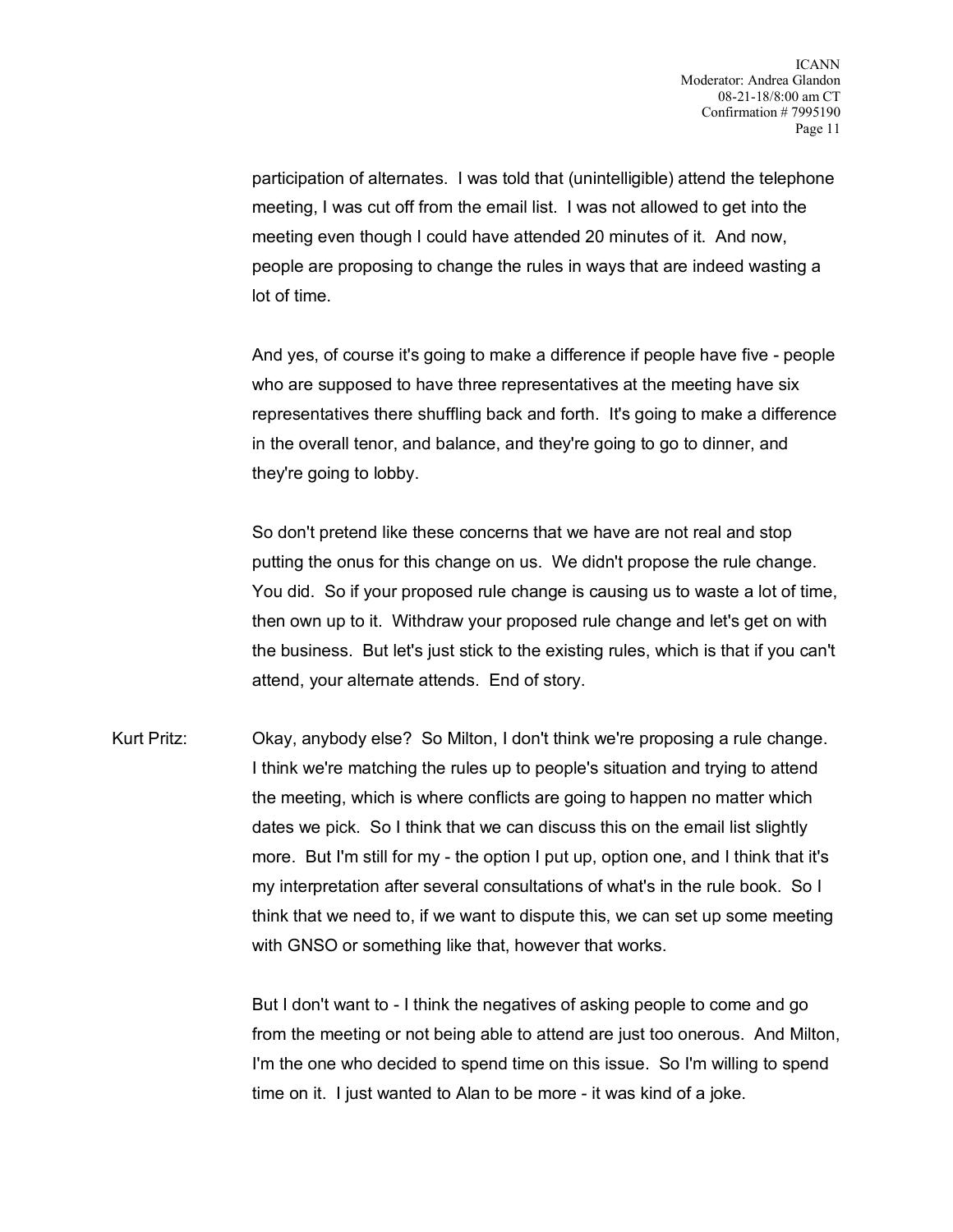So yes, so I think that I'm still for option one. I heard support for making it an open meeting, which would increase - I think it would increase the cost of the meeting substantially because we'd have to move to bigger rooms in the hotel and things like that. So I'm not necessarily for that but others can advocate for an open meeting too.

I'm going to leave it at that. I'm going to follow-up this meeting with an email about what the plan is and then provide a path for those who want to take this upstairs to go ahead and do that.

All right. I'd much rather talk about this stuff. So I wanted to talk about the triage report. So I sent you a version of a complete triage report that you probably haven't had time to read yet. And so as you know, the triage report is our first deliverable and the table of contents are an executive summary, which outlines what we think were the overarching issues associated with the report. But then detailed the summary of all the input, so all the summary comments we made.

And then I'm attaching three appendices to it. It was a lot of work for just to do one, but for the support team. But I want all the comments to be in an easy readable form even though they're somewhat long. So I touched an appendix that listed all the comments by the group and we'll rejigger those to alphabetize the name of the groups.

But I wanted that and we'll furnish another appendix that has everybody's comment by the section in the GDPR report - not the GDPR report, the temporary specification, excuse me. And so then people can see the comments side by side. And third is we'll publish, you know, I remember our first very first meeting where people thoughtfully gave opening statements by the group. So I want those kind of up in bright lights.

So that's the triage report. I encourage - we'll have - we want some feedback by Friday. I really hope to have it sooner than that. I want to ship this puppy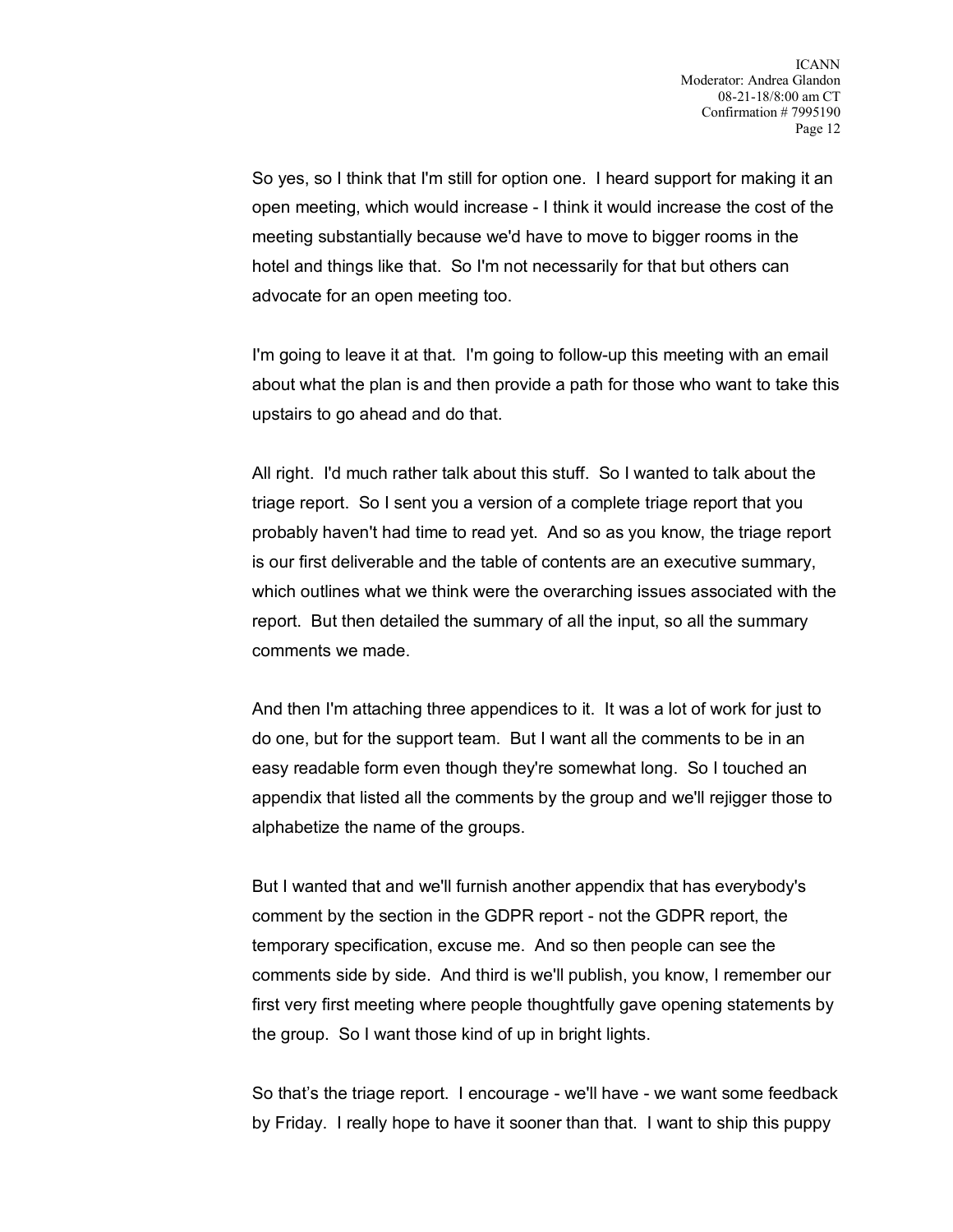off and we'll talk about homework for the next meeting, but I don't think there's too much homework for the next meeting. So I really hope you can take a look at the report and provide some comments.

I don't know if anybody wants to comment on the draft report the way it's put up now or it's too soon. So I'll just pause for about 30 seconds. Okay, time's up. So it would be nice to actually have this deliverable under our belt. To get to the substance of the meeting, here is the chart showing the summary of responses and as before, green doesn't necessarily mean in complete agreement and red doesn't necessarily mean in disagreement as pointed out before. So the green - those are green with different sections sometimes had comments for improvement and those listing red found general approval sometimes, but with changes.

So that's the heat map. I'm going to just pause for a second for Thomas. Hey, Thomas.

Thomas Rickert: Thanks very much, Kurt, and hi everyone. For the IFP-50, (unintelligible) was not showing the chart but I'm disclosing no secret if I say that everything was tagging (unintelligible). And I just wanted to take the floor for to explain that not each and every sentence in the section that we were to comment for today is wrong. In fact, there are a lot of very good sentences. These sentences are exact copies of what's in the GDPR and there are other sentences that are paraphrasing the language of the GDPR.

> And then there are certain parts missing. So I think I'd just like to put on the record that I think that when it comes, for example, to information duty towards data subject, i.e. registrants, we can only put those together once we know what the processing activities are because we can't really predict now what we have to (unintelligible) about in the absence of having had a substantive discussion on that.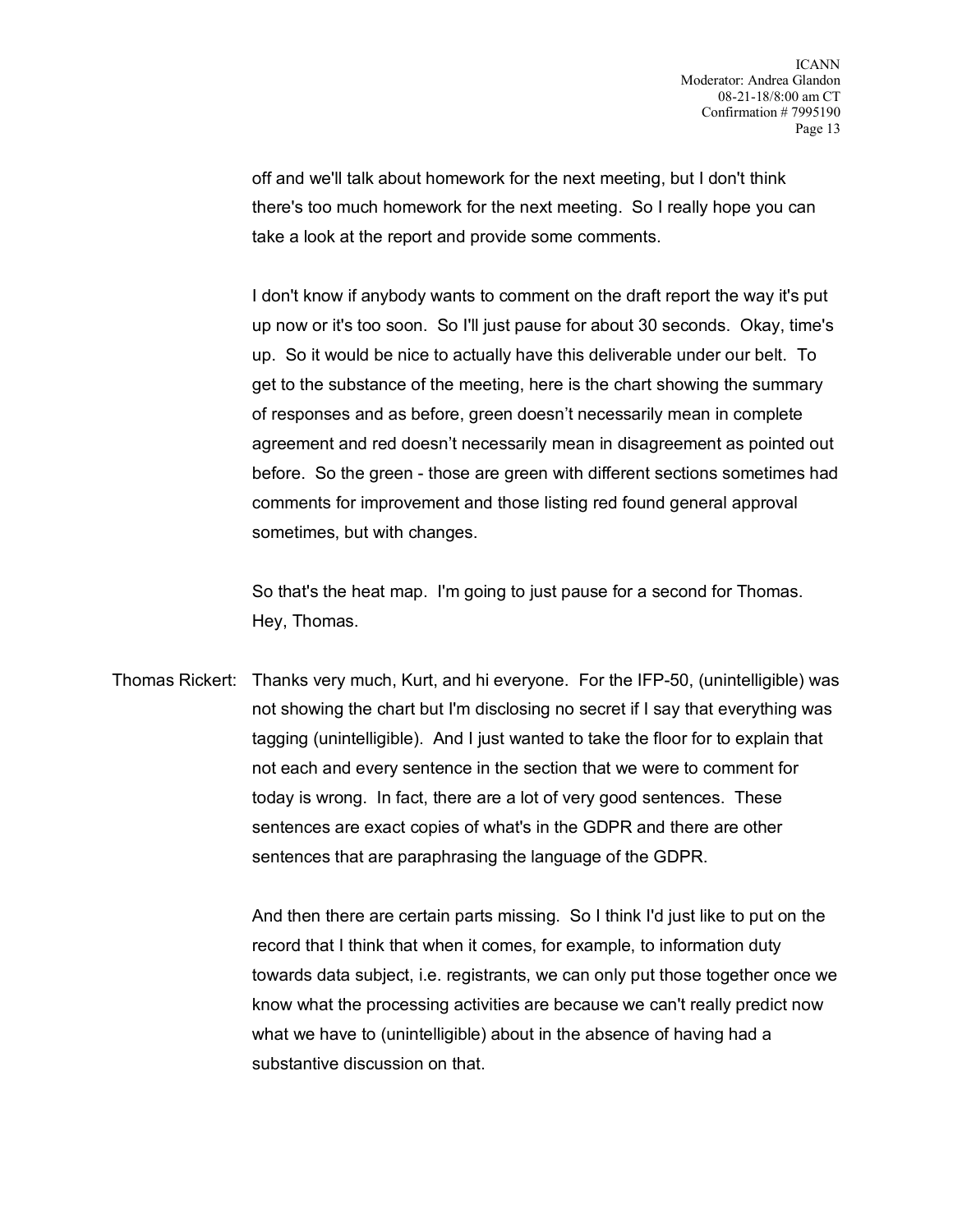So I think in terms of approach, what I think we need to discuss as a team is whether it is good for a stratification such as this to more or less have it the text of the law but not being comprehensive in many aspects. Or whether we should just leave that aside and just tell folks or point folks to the respective articles of the GDPR and let them do their own assessment.

Yes, for the paths that are not just copying the GDPR, we should be comprehensive and explain all the information duties for example that need to be (unintelligible). So I think I should just put that on the record before we move on because this no is actually a no, but. Thank you.

Kurt Pritz: Thanks, Thomas. Yes and I apologize for the IPC's color-coded - I apologize for the absence of that but you'll see that we've captured your comments below and so we'll be able to talk to them and those points that you made as we go through. I - so I'm going to move on to - so we've got our now marked up, dog-eared, it's got circles on it from drink cans, copy of the temporary specification open to Section 8, which is the miscellaneous section. And I've also got the spreadsheet that now contains all the comments from everybody that have been made, so it's - you can see it's an impressive body of work and that's what we're going to put up in lights.

> So for the miscellaneous section, there's really three sections to this and not much but some interesting issues that have been raised. So, you know, it's clear to everybody that modification to the temporary specification applied to the temp spec only, and so that they would naturally expire with regard to this. There's a question, though, whether no third party beneficiaries or the severability of this would expire. I don't think that's the - I'm not so sure that's the case, so I want to hear the position of parties that do this.

> Regarding Section 8.2, there are a couple of comments. One was whether the (unintelligible) GAC or the GAC input from the San Juan Communique should be expanded all GAC input. You know, I think this is just the timing of this temporary specification and that the San Juan Communique hasn't been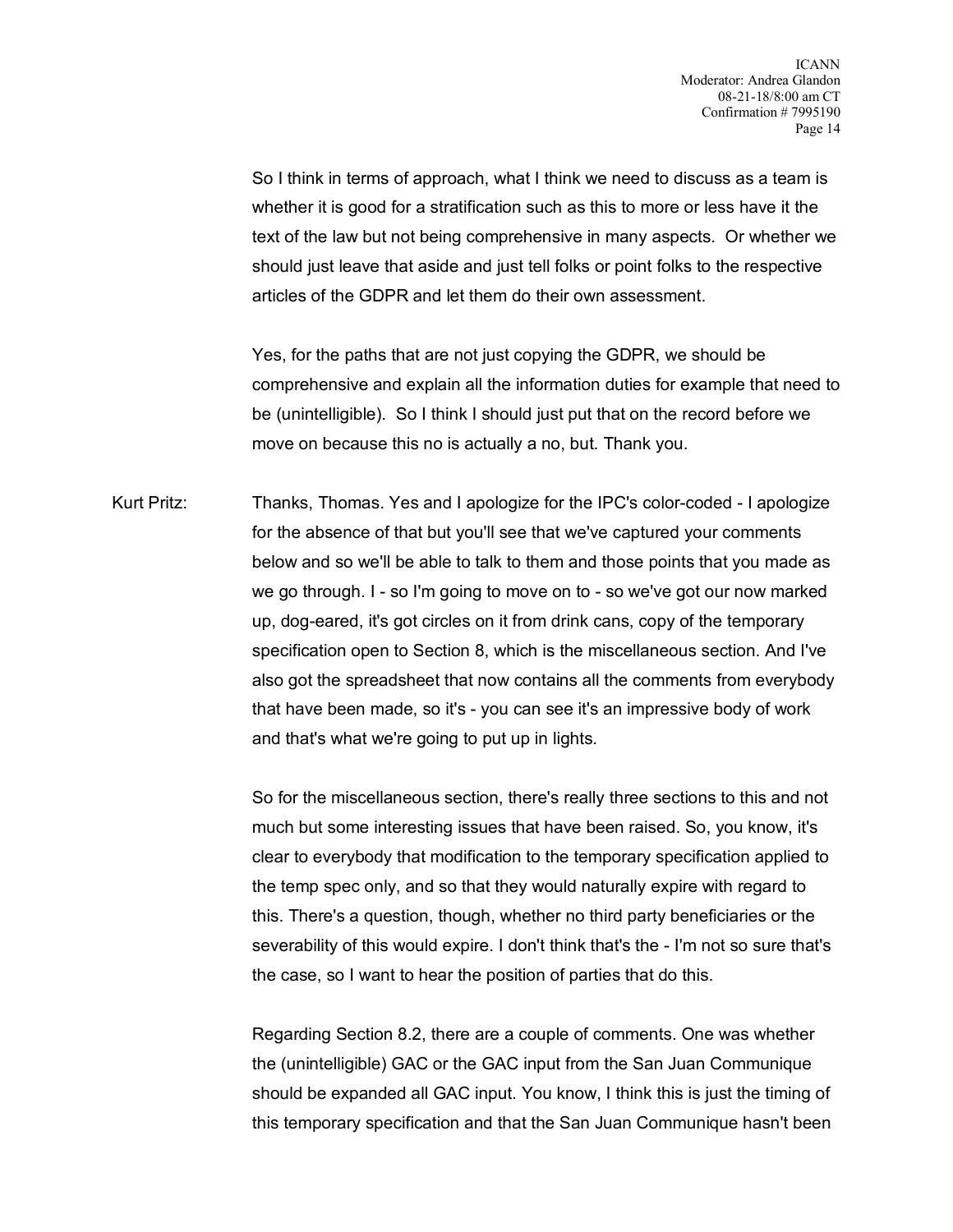-- I'm going to get rid of this thing that's distracting -- so the San Juan Communique hasn't been completely digested yet so that's what might cause changes to this temporary specification.

There's also a recommendation that GNSO processes might create some need for a change. I'd also like to hear, you know, maybe from, I don't know, yes, (Dan)'s on the call or somebody from ICANN staff or anyone. If there's a report about the Board in fact meeting on this and either approving or approving or - approving the next 90 days of the temporary specification or whether changes are going to be recommended.

So I think, finally, in Point 5, I'm not doing too well here, but in Point 5, you know, is it possible that third party obligations would arise after the temporary specifications, because this is becoming a consensus policy? I don't know. So those are the issues associated with this section. So I'll take some questions on it. Kavouss?

Kavouss Arasteh: Yes, I'm sorry, with respect to the modification or amendment to the temporary specification. The issue was discussed in the (unintelligible), in the GAC and there was two points. One point one of the member of the small group referred to dynamic modification. I was not sure whether there is any room for dynamic modification, however one-time modification, they said it should be proposed by the team to the ICANN. I said that in my view, it is not the duty of the team to propose modification to temporary specification. They could send something to the GNSO, to the ICANN Board, is there a possibility to modify temporary (unintelligible)? If the answer is yes, then we go ahead to see what are the one-time modification but I don't think that the dynamic modification is practical (unintelligible) I think that because my alternate was not sure that whether I raised this question or not and I promised him that I would raise the question.

> Please kindly clarify, one, is there any dynamic modification process possible? Second, is there any modification foreseen by the team to be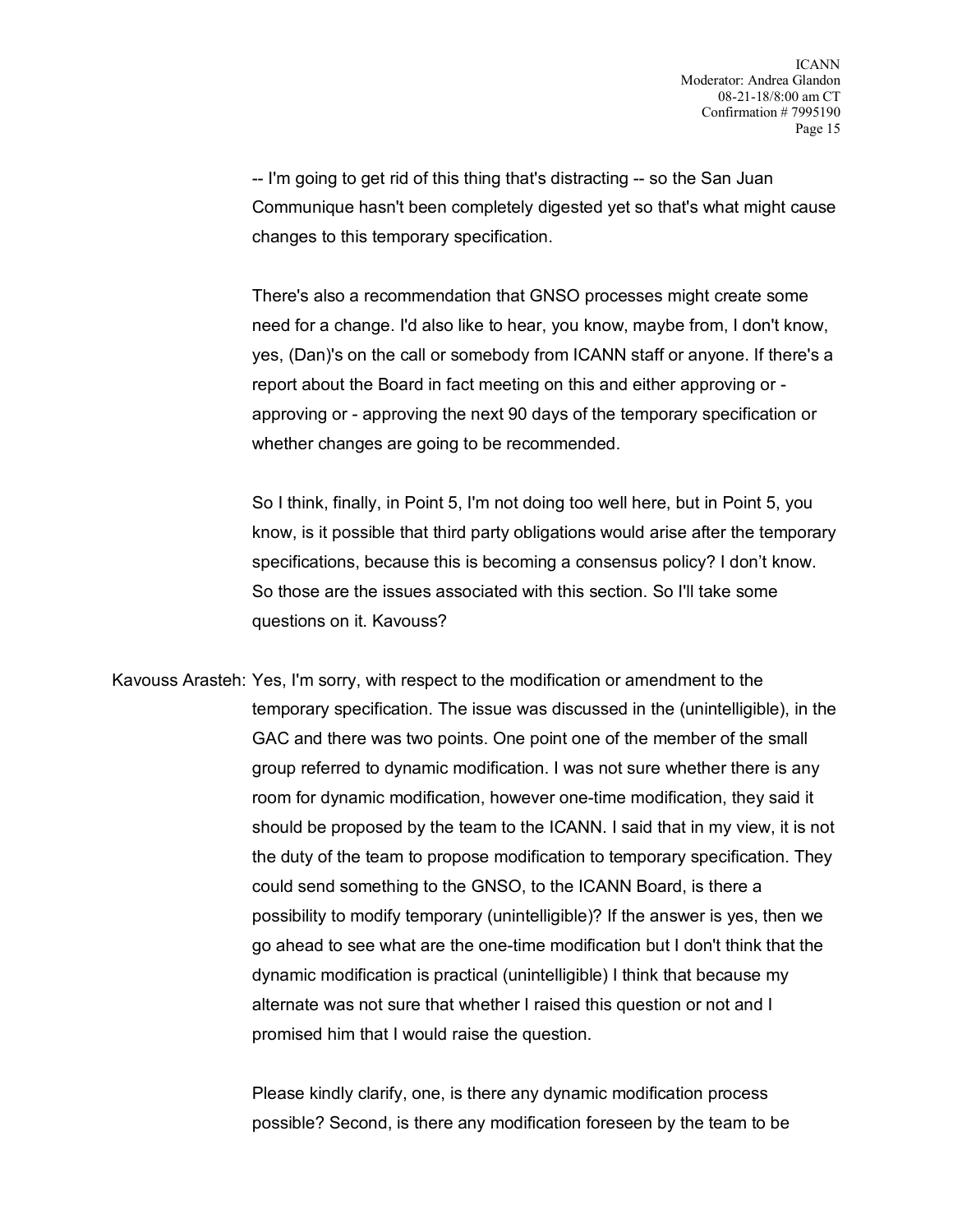suggested to the ICANN Board and if yes, how ICANN would do that, if they do that. Would it be again, during the one year or the one year will be extended to have the modification to become (unintelligible) within the one year from the date of modification, which is not clear.

I raised this question in the public forum and unfortunately or fortunately, they said that no modification to the temporary specification is foreseen. So ICANN Board liaison must (unintelligible) reply to this question. Thank you.

Kurt Pritz: Thanks very much, Kavouss. I think Chris Disspain, ICANN Board Liaison to this group, mentioned that the Board is scheduled to meet later today. I've lost his comment, but, no, there it is. So and that no changes at this stage of the game are forecast. With regard to whether changes could be made in a dynamic fashion, you know, I invite you know, the Board liaisons or (Dan) to comment.

> You know, for me, the Board really doesn't operate - don't take this the wrong way, anybody, the Board doesn't really operate in dynamic style, you know, it meets periodically and so changes can be only taken up then. So I don't think there could be dynamic changes and I think the changes would only occur, you know, on the quarter, if they were to occur.

> I also think, as we get further along, the likelihood of changes would decrease for a couple reasons and third, I think, you know, and I - if anybody here wants - because I'm speaking where I'm not an expert, but I don't think the GNSO or this group would recommend changes to the temporary specification at this stage of the game because you know, we're on the job of amending it - amending it once, so do it once, do it right, never do it again. Alan?

Alan Greenberg Thank you very much. I think we're mixing apples and orange or, I don't, something more radical than that. 8.2 is in the temporary spec. We can't change that. The Board could, should it choose over the next nine months,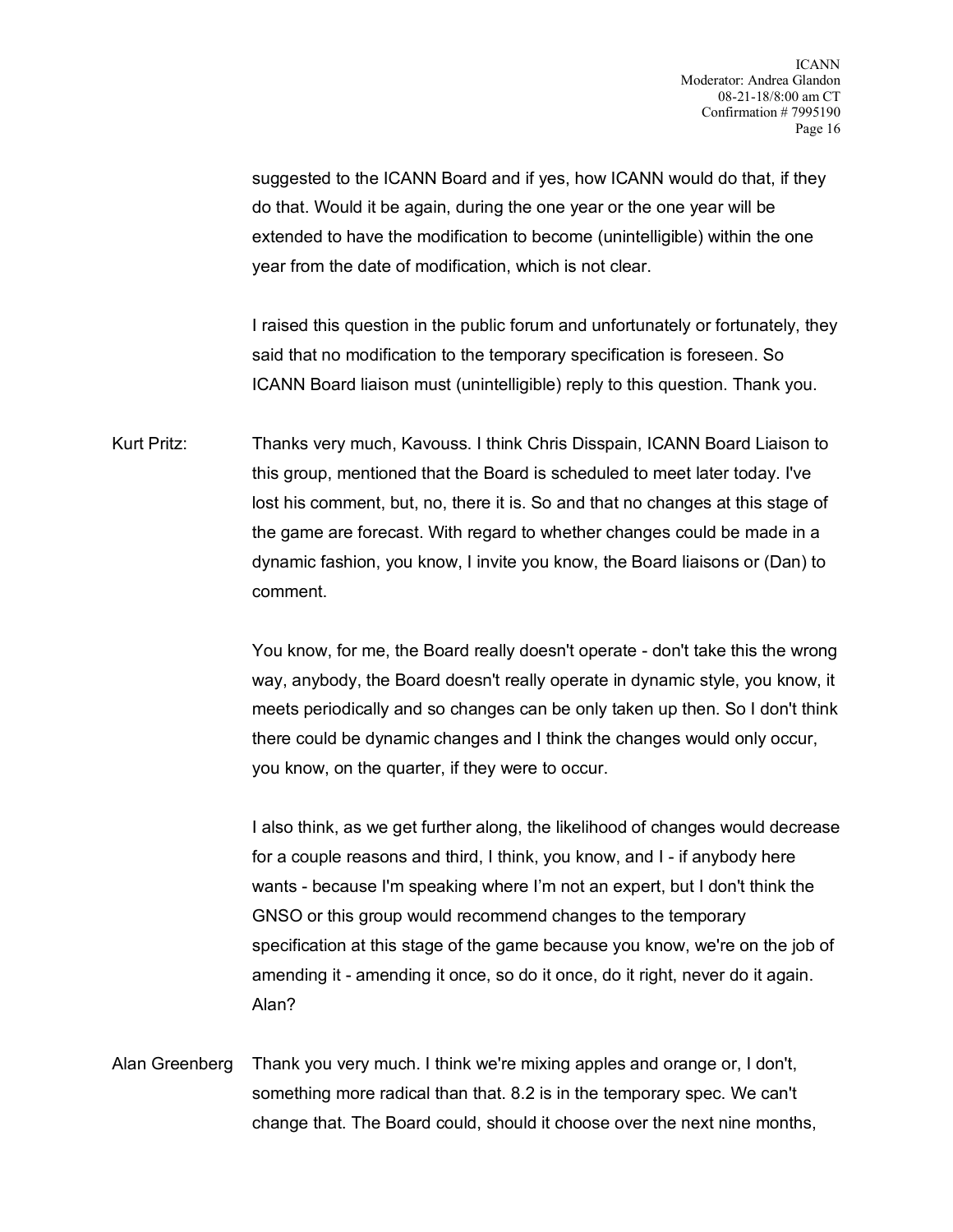make changes to it. That's within their right and we can't change that. It would certainly be preferable if they didn't, because us working to a moving target is not going to make our lives easier but that's completely out of our hands at this point.

Our job, I thought, was how do we convert the temporary spec into GNSO policy recommended to the board? Once we do that, it is policy and the only way to change is a further GNSO action. So I read 8.2 as completely specific to the temporary spec and does not need to be specified going forward. It just disappears because we already have established procedure for how the how policy could change if it needs to change going forward. Thank you.

- Kurt Pritz: Yes, I certainly agree. I think the issues here were what happens with 8.1 and 8.3 because there was some - some people raised the issue that they might not be required in the spec going forward, but I think they would be.
- Alan Greenberg Yes, it's Alan. 8.1, I think, we don't have third party beneficiaries most places. If we wanted it here, we could certainly discuss it but in general, that is not how our contracts work and 8.3, I think, still makes sense but I'm not a legal expert.
- Kurt Pritz: Okay. I'm just letting the chat play out here. So there's one other point I want to raise and that's, I think it has to do with a point that Alan and Thomas brought up and it's Point Number 2 and should the text be modified to reflect the relevant relationships during control or controller processor, et cetera? So are - you know, could one of you talk to that, because it's a theme that plays throughout this. So in each case where this and Appendix C later on talks about joint controller, is that something that you'd want to - you'd want to differentiate, pretty much, at every stage of the game? And Margie Milam, I saw your hand (unintelligible) call on you in a second, I'm sorry.

Margie Milam: Sure, this is Margie Milam. Actually, I was trying to talk about the prior issue. The other topic, I think, that we raised on our comments is that, you know, we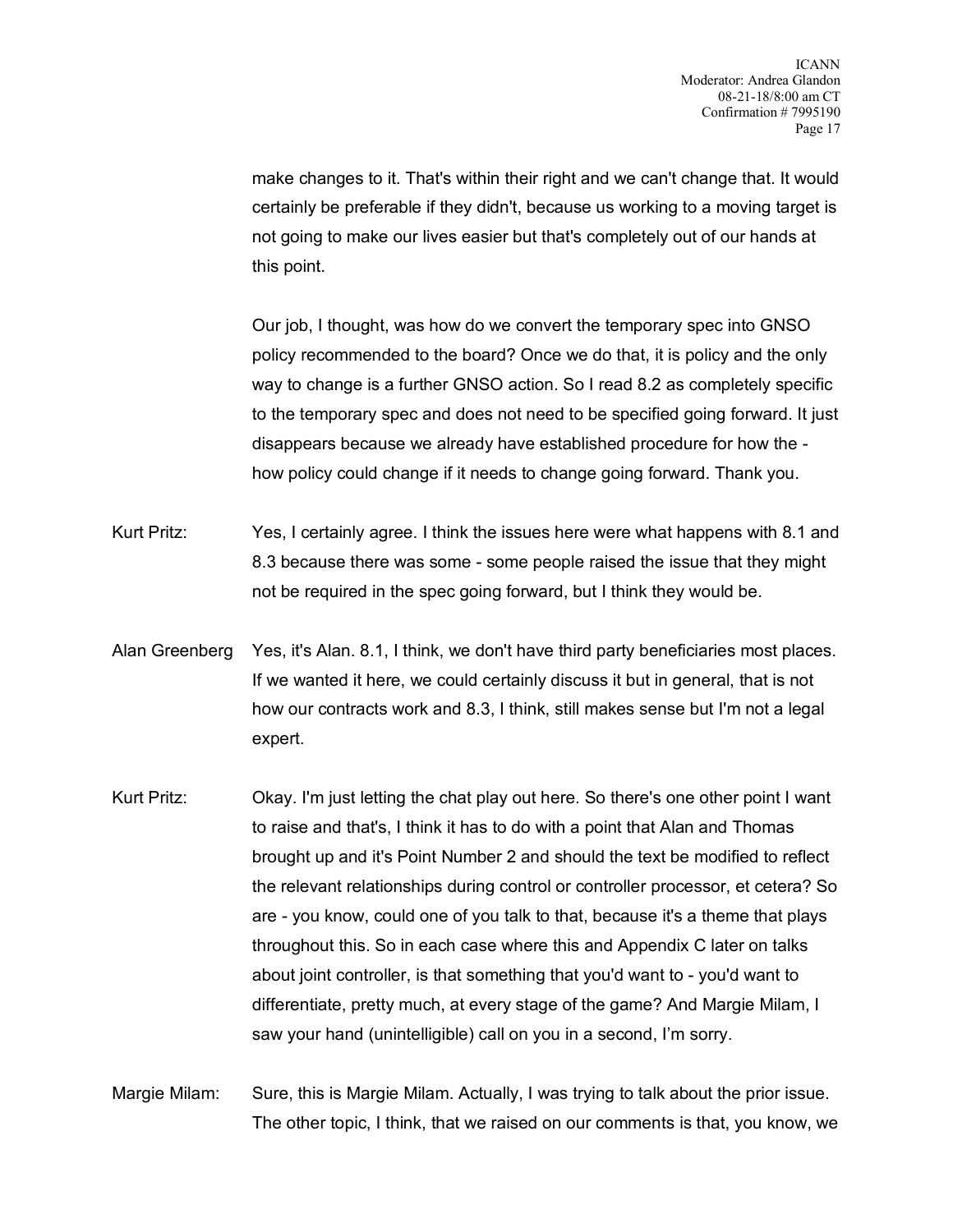already have a WhoIs Conflicts of Law Procedure so I just want to, you know,, reemphasize that that's still a consensus policy and so changes to any future potential policy that comes out of this would need to follow, you know, that, or the GNSO policy and process generally, under the bylaws. I'm just agreeing with what Alan had said and also pointing in the importance of following the WhoIs Conflicts of Law procedure.

Kurt Pritz: Great. Thank you. Thanks for affirming that. (Emily)?

Emily Taylor: Hi. I just wanted to pitch in to try and address the question you just raised about (unintelligible). I think we are, in relation to the Appendices, for clarity, on WhoIs stated purposes and controllers and all the rest of it, it's quite a key point in GDPR terms, because different levels of responsibility (fall) to data controllers and processes. Although it's true that the GDPR does place greater responsibility than its predecessor on data processors, it's still a question of the buck stopping with the data controller. So it's normally quite a contested issue, who is controller. And you know, having - it may not be that satisfactory to go through because, you know, in different scenarios, different actors can assume different roles, unfortunately. But I think the general point, I think (unintelligible) which is that I believe that we're still lacking a general sense of applying the GDPR as a whole or GDPR analysis to the temporary specification because it's patchy in places.

> I'm very well aware that, you know, people - that there's been extensive work, legal work done, on the application of GDPR and WhoIs through the ICANN processes. So it's not really a question of redoing that. I think a lot of that is extremely well done and so I hope that provides some clarity in answer to your question, Kurt. Thank you.

Kurt Pritz: Yes, I think so. Thanks, (Emily) and I think Thomas raises, you know, many of the same issues throughout this. Thomas.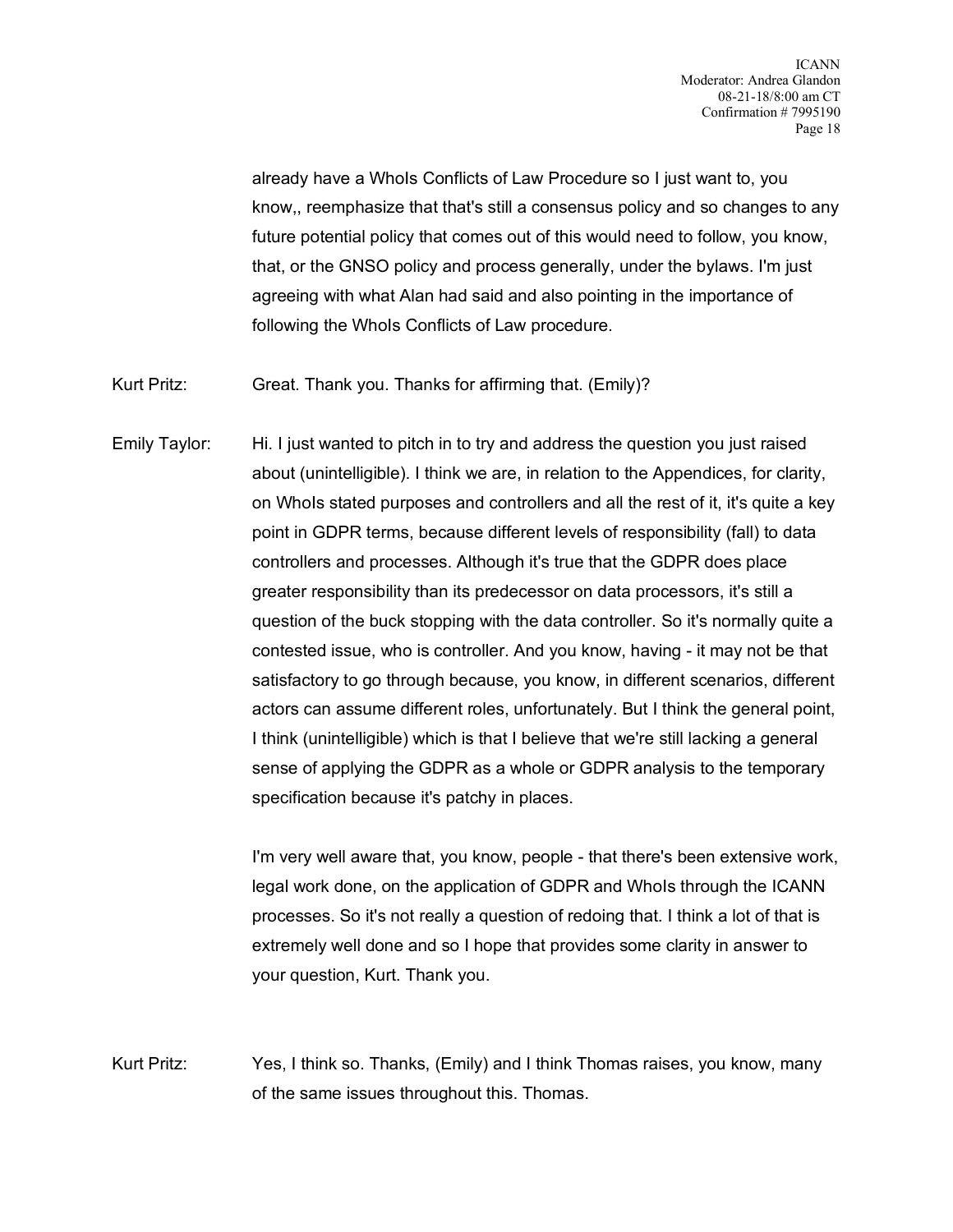Thomas Rickert: Thanks, Kurt. Yes, hi, Kurt. Thanks, thanks very much and I agree with everything that (Emily) said. I'd just like to add that I think it would be useful for us to sort out the different (unintelligible) between the parties up front, because they need different treatment. So in my view, and I think that ICANN has sort of acknowledged this with the table of responsibilities on, I think, Page 8 of the temporary specification, or a background document, that for data escrow for registrants, data escrow for registries and the (unintelligible), ICANN is the controller and the escrow agents and the (EBERO)s are the processor.

> So that's something that needs to be governed by - the data processing is between those parties, and the contracted party don't really have a role to play in that. And then we have registration data flowing between registrants the registrants, the registries, and ICANN, when it comes to compliance and that, in my view, would constitute a joint controller situation and that is different from the data processing relationship.

> And according to the GDPR, you need two parts to this joint controller agreement. One is a quite light, public (unintelligible) and then you can have a more detailed agreement that needs - that doesn't need to be publicized. And the reason why I'm railing on this now is that we are going to discuss (unintelligible) of GDPR for registration data. Yes, when it comes to concluding such agreements, such an agreement, we need ICANN at the table and I think what we should ask ICANN, and there was some hesitancy in the past for ICANN to confirm that they are joint controllers.

Yet, we haven't really heard from ICANN, the organization, how they want to deal with this, and there are potential alternatives that are worthwhile discussing. So I think we need to reach out to ICANN and clarify whether ICANN will take whatever scenario we think it appropriate and commit to entering into the required agreements with the contracting parties or whether ICANN has a different view on that, in which case, I think we just need to know this up front in order to be able to shape the whole architecture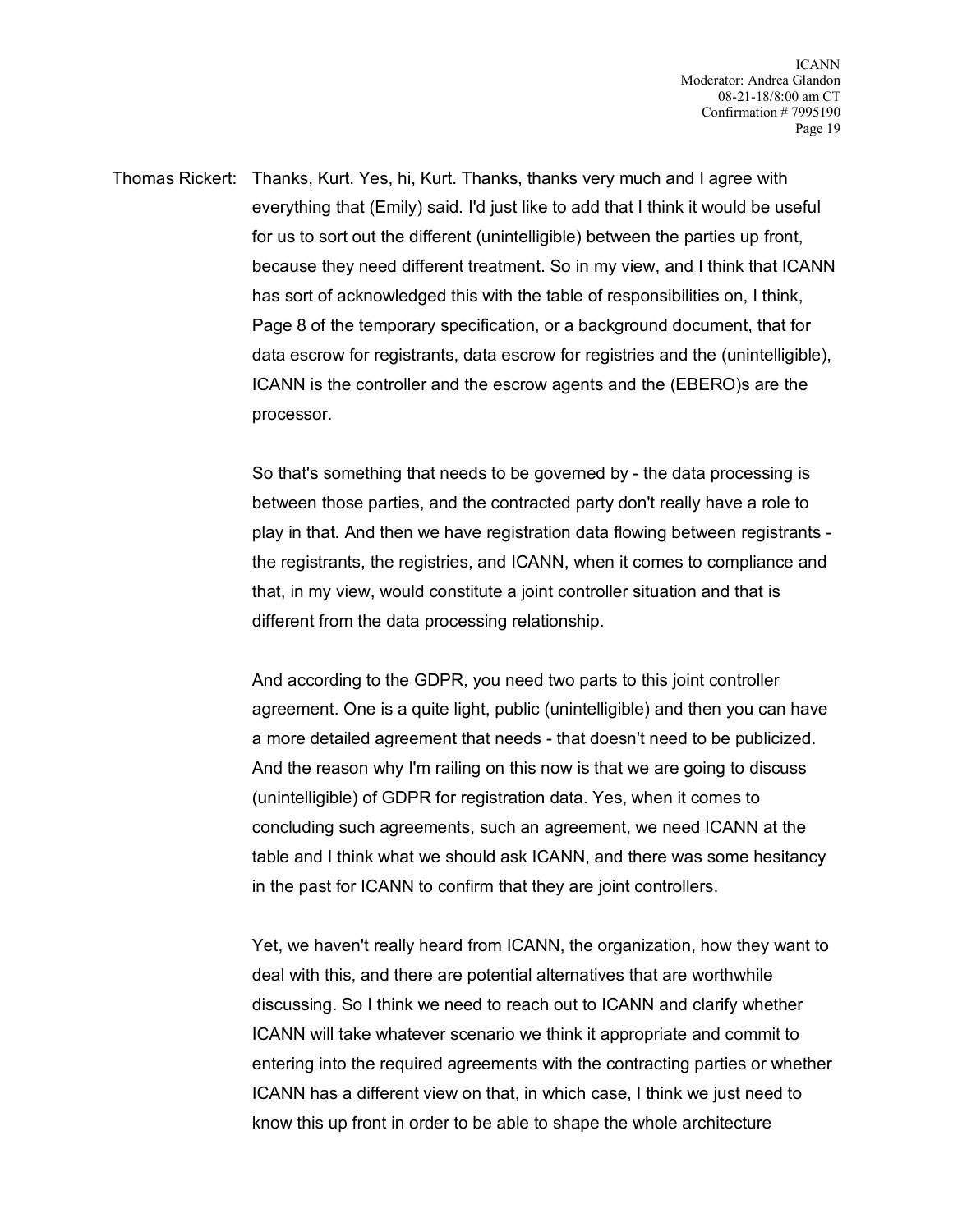(unintelligible) accordingly or enter in the debate with ICANN. Does that make sense? I hope so.

Kurt Pritz: So what you're saying is that depending on whether the relationship is joint controllers or their data controllers trading data that you might - in the later case, you'd need a, you know, a formal agreement that governs the transfer of data but where it's a joint controller, you wouldn't require that agreement. You just require an acknowledgement of the parties and so, if any part of what I said is just correct, sure, it's a great segue to Appendix C and the chart in Appendix C.

> So if you could turn your - beverage-soaked temporary specifications to Page 21, we'll start talking about that and Thomas and maybe (Emily) since you're both in the same kind of time zone, almost, maybe you know, we could sort of work together on putting together a kind of framework for the group to have this discussion because there are several comments about the chart on - in Appendix C and changes to it. I had a couple, myself, and you know, it seems that we want to try to have this discussion with some sort of framework like this chart. So I hope I did right by you, Thomas. So I'm leaving - I'm leaving Section 8 behind and moving to Appendix C where we'll talk first about the preamble and then take up the chart and the closing - the chart and the accompanying section.

> So, you know, the preamble to the chart is just that, it introduces the chart, and you know, has some words about the complex environment, but also has some advice that you know, compliance with the requirements of GDPR and as captured below as required so it's - to me, it's sort of a hybrid statement about the rationale for what follows plus some direction about that the parties shall adhere to the responsibilities that they owe one another as defined below.

So I think, you know, as Thomas and maybe others that said -- do you want me to stop, Ashley? Go ahead.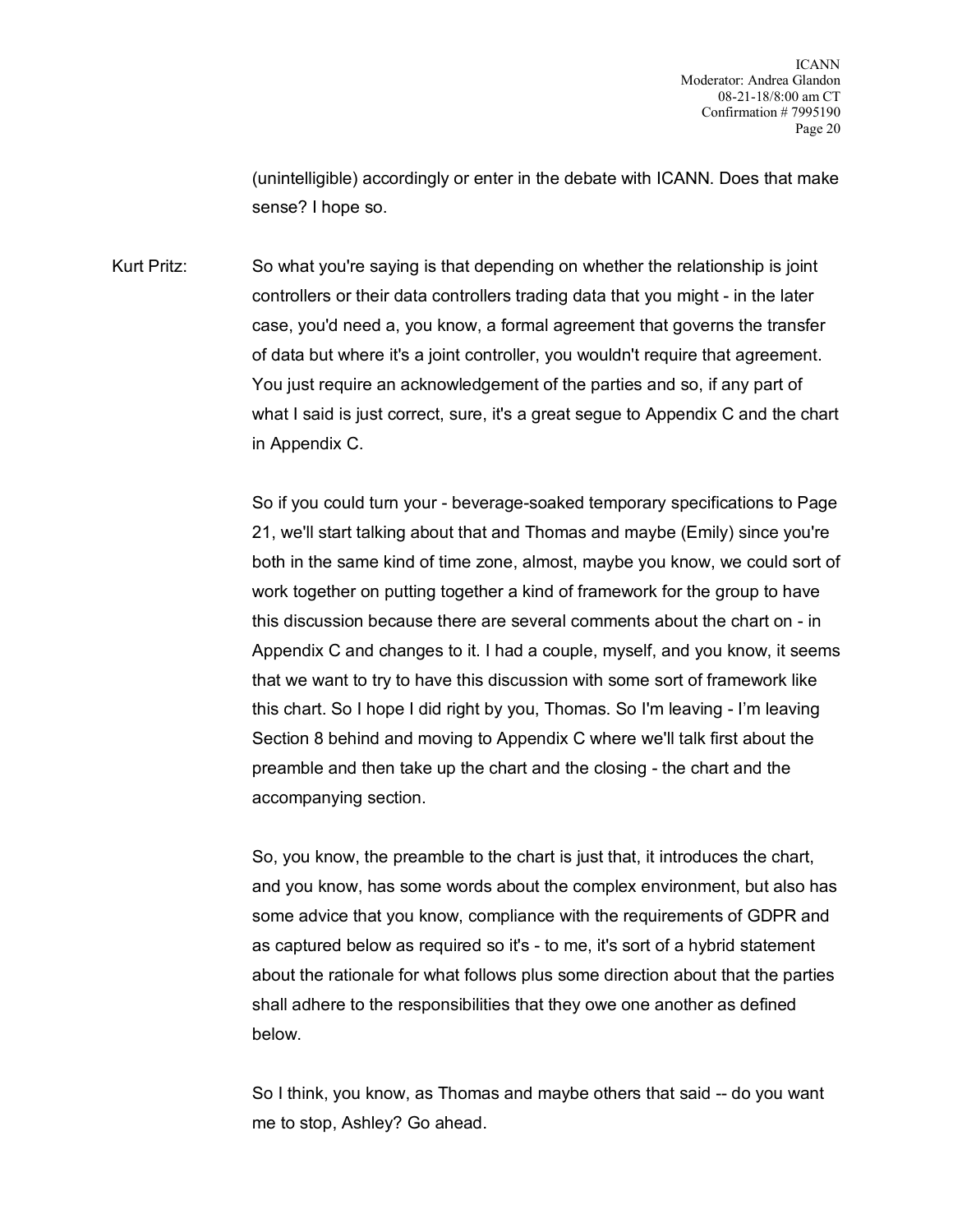ICANN Moderator: Andrea Glandon 08-21-18/8:00 am CT Confirmation # 7995190 Page 21

Ashley Heineman:No, I'm sorry, I thought you were done with kind of the overarching. I can wait until you go through what people's comments were. I just don't see the GAC's comments reflected.

Kurt Pritz: Okay. Well, it's here in the (unintelligible) so let's see if we can find them. So you know, I think it was Thomas and maybe others that reflected on this language and Thomas did, in his preamble to our discussion here that the language in the - in this - limits the GDPR but it's not exactly the same so is much of this necessary, since it already agrees? And another comment that's been made earlier is should we refer to other general - that general data protection principles or other, maybe, data protection regimes, and not just the GDPR?

> There's a comment here that is repeated below that I think is really interesting and should the language be examined using the domain lifecycle as reference? So as somebody registers a name and then pays for it within five days and then uses it and then renews or doesn't renew it, there's different parties and different reasons for the collection and disclosure, use and disclosure of data so maybe this should be - maybe the chart should be more detailed in its description of the domain name life cycle in order to capture all phases of it.

> And then, gosh, I'm not - I'm flipping back and forth well, Ashley, but I think that GAC comment went to this, that should the language be modified as it currently only references some but not all of the basis for processing personal data and I think the GAC suggested some other basis that might be included here, so I didn't include those specific recommendations in the comment because they're, you know, the GAC suggested some and then I think there's more. We have a comment that should we replace such access - shall we add as applicable so such access will at all times comply with the requirements of the GDPR when applicable. So that, you know, I read that several times to get what it meant but then when I got it, I thought that that's a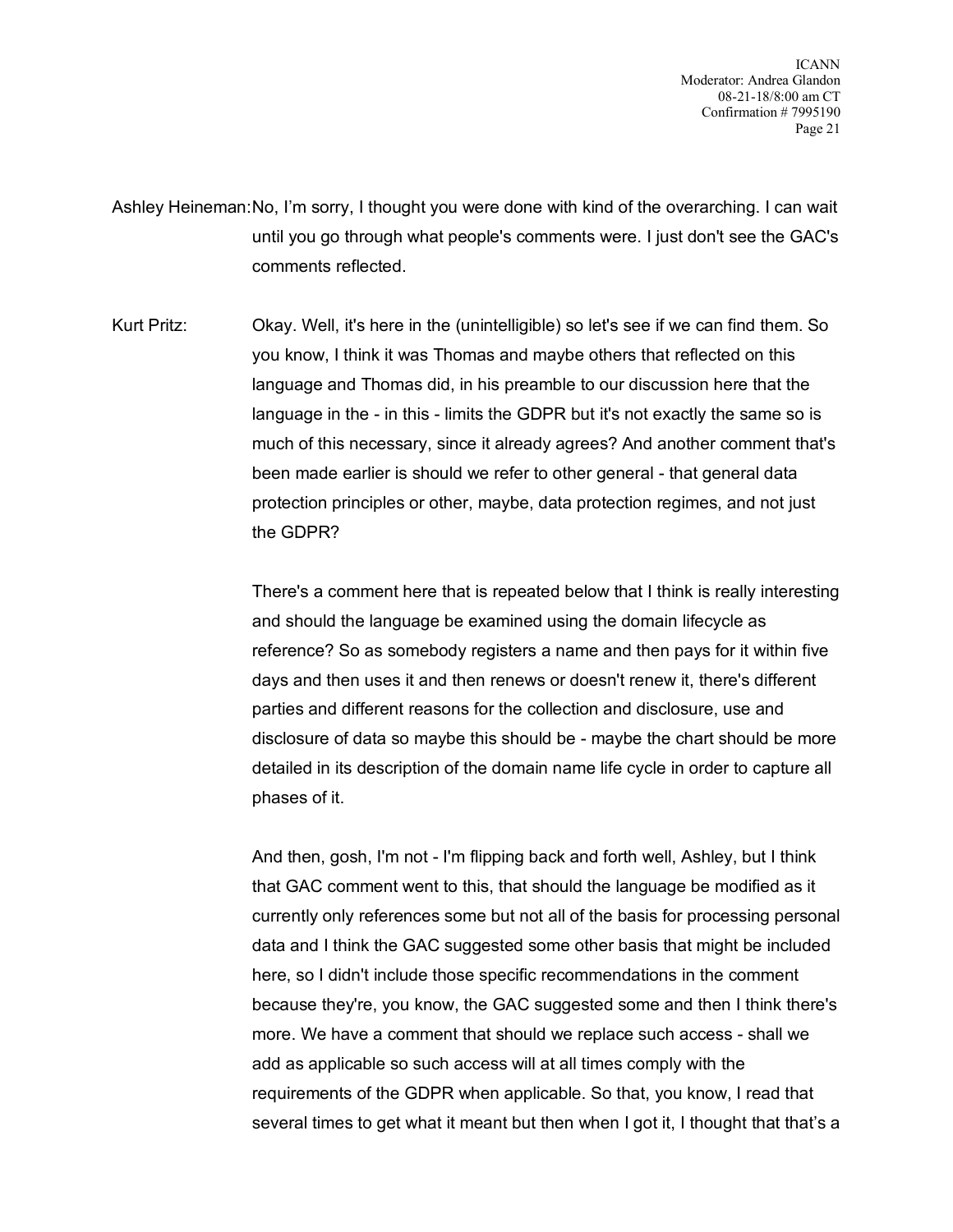clarification that sort of makes sense and then on this - my secret comment but on this chart, it has (EBERO) as a processing activity and I think (EBERO) is one of these parties, I think that's what Thomas alluded to, so maybe the chart get rejiggered in a certain way. And then finally, one of the legal justifications, should we add performance of a contract here?

So that's - those are the comments in the preamble and I'm going to torture you just a bit and go on to Section 1 which is the principles for data processing because there, you know, these principles are sort of a preamble topic to me, too and we're all interested in getting through this by the end of the meeting. So you know, one is, you know, should, you know, right at the start, so should the reference to obligations to applicable laws and regulation be deleted, because we already have the WhoIs Conflict of Laws Policy as we talked about just before.

And should we recognize that this language, which captures, I think, Article 6 of the GDPR, it's not the only legal basis for processing data. And third is again, these are - it doesn't and the principles aren't very specific, they're just principles so you know, maybe the suggestion here was that it be deleted or finally, should it be - again, should this be modified to include other privacy regimes or other privacy principles. So, whew, thanks for getting through that but I think the preamble and the principles for processing are closely related. Ashley, do you want to speak first since you had your hand raised?

Ashley Heineman:Sure, thanks, Kurt and perhaps it's something that could be made clear, with respect to the preamble and the chart, is the intention to be inclusive of all the legal justifications or not? Because it looks like it was supposed to be inclusive, all-inclusive and if that's the case, I think the one thing that really jumped out at us at the GAC as critically important is that when it was referencing the public, the disclosure of the public RDDS Whols, that that's actually a contractual obligation. I just didn't want - we did, as the GAC, didn't want to give the impression that there were no contractual obligations to provide the public RDDS WhoIs. So I'll stop there, we touch upon that later in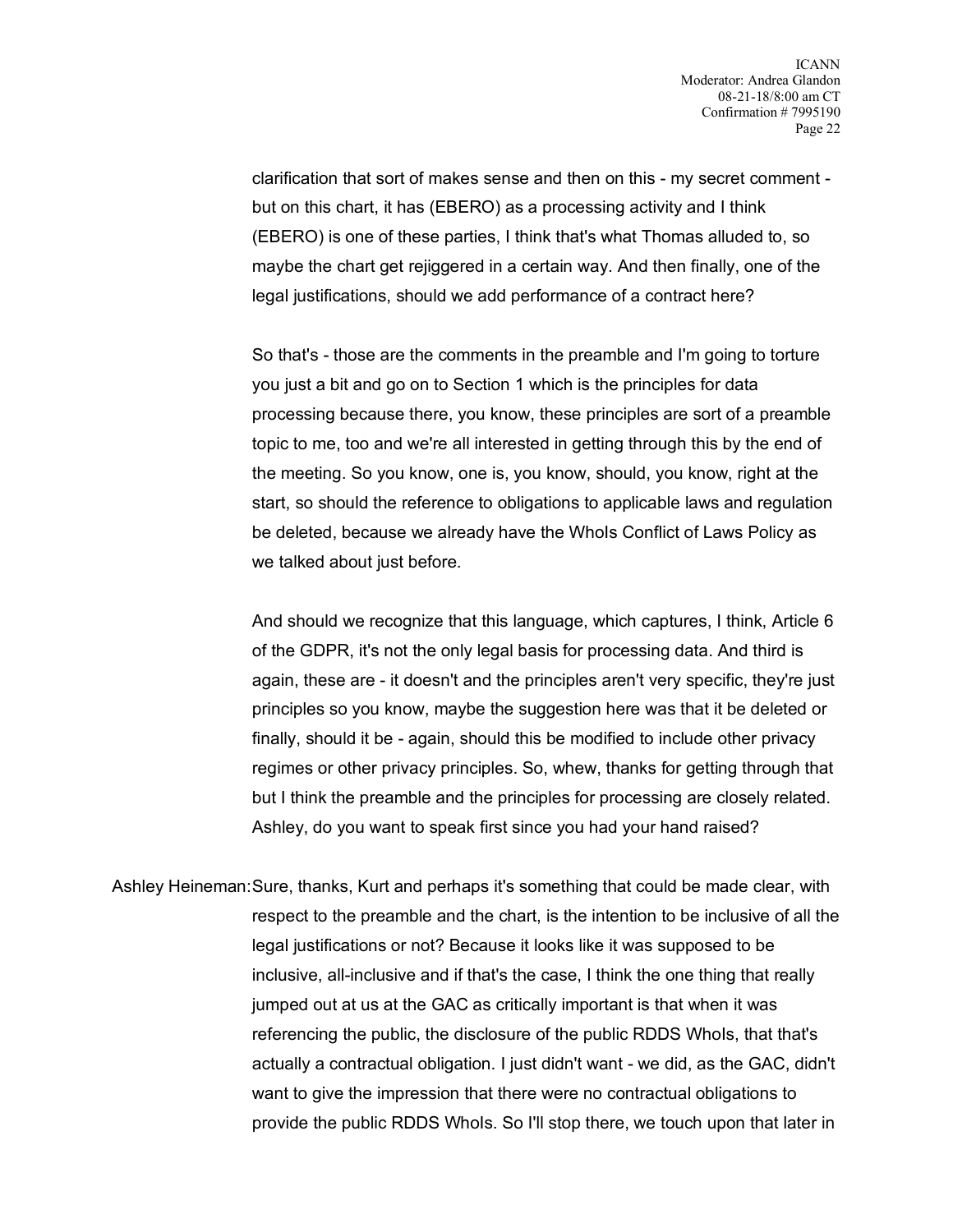the document, too, but if this chart is not intended to be all-inclusive, then perhaps there needs to be some reference that that is the case. Thanks.

Kurt Pritz: So is that essentially the same thing as adding, you know, contractual duty as one of the legal basis, you know, that's been suggested here too? You know, maybe somebody wants to comment on that, but did we capture that, that a contractual obligation is the - is a legal justification. (Emily), can you go ahead?

Emily Taylor: Thanks. I think I might have got confused, I think I put my hand up to just comment on the - on your slides about the first bits of Appendix C and just really to make two quick points. I think that there may not be as much dissent as it appears from the colored chart. I think that's a bit (unintelligible) to some extent here. The contracted parties clearly need to abide by the law and I think that the queries raised, certainly from our perspective, are well, one, this is very GDPR-specific and there are privacy laws in the works and in other countries that are - that will have legal impact.

> And also it's always a little bit, I don't know, risky - too strong a word for it, but not ideal to quote a kind of summary of legal obligations where you could just refer to the law itself because the law is new, it's going to - there's going to be lots of interpretation and clarification that will come through the courts and possibly amendments and so I think rather than trying to sort of set out a great big swath of repeating or summarizing GDPR alone, I think it should just be a sort of more general obligation to comply with privacy laws that one is subject to. So I hope that explains where we were coming from in making our remarks. Thank you.

Kurt Pritz: Thanks very much, (Emily). I understand the - I don't know if need is too strong a word - but I understand the need to recognize other privacy regimes but also understand that the reason we're all here was the enforcement of GDPR, excuse me, that started last May. So I think that, you know, we certainly, in order to make determinations about disclosures of data later on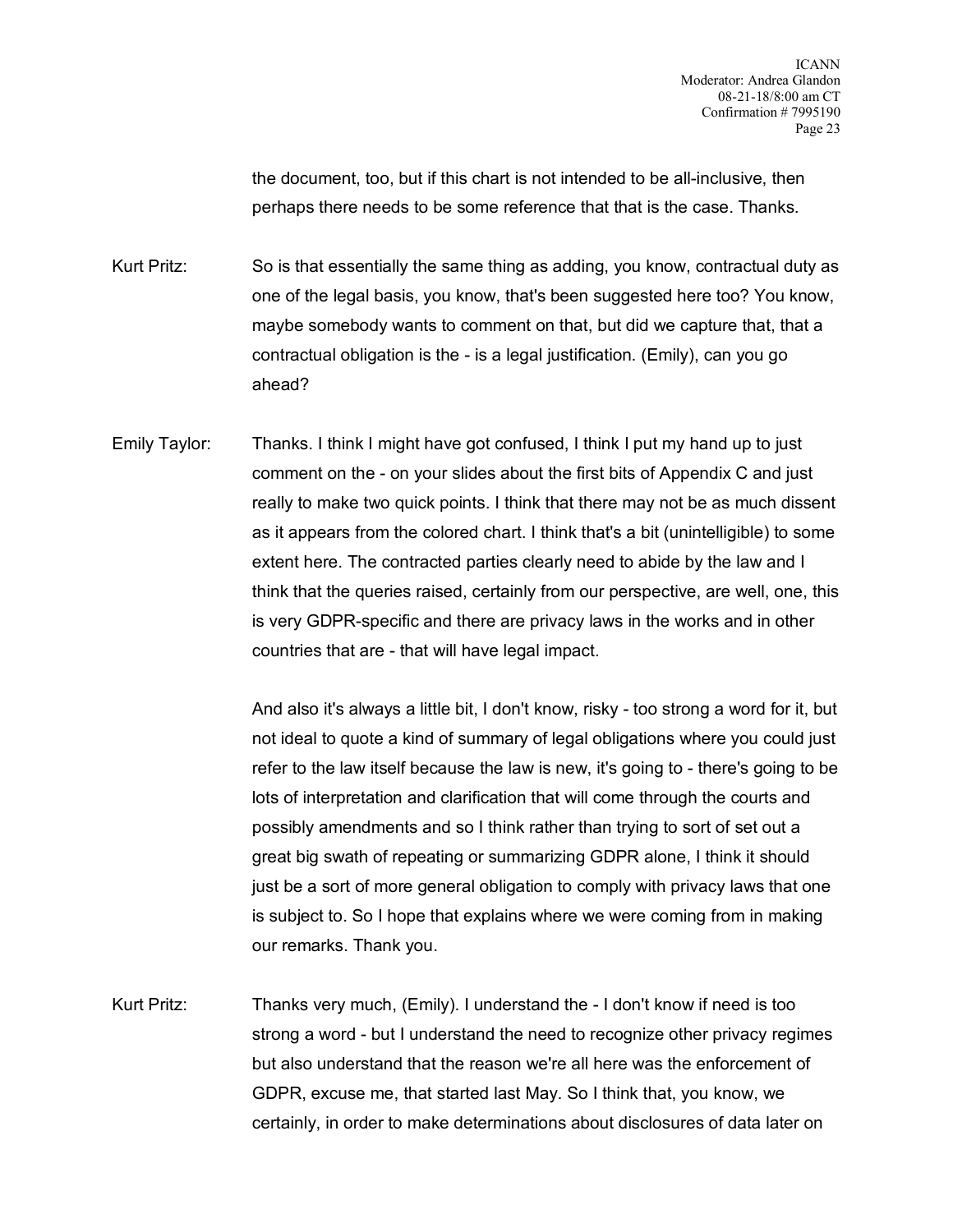and providing access to the data when we have that discussion, I think we need to take the GDPR as the prime reference but I also understand the flexibility or that whenever we're done, we need to have that flexibility to recognize existing privacy practices or regimes and also anticipate new ones, like (Stephanie) just said. Alex?

- Alex Deacon: Thanks, Kurt, it's Alex. Just wanted to touch upon this WhoIs Conflicts with National Law issue, you know, understanding that there are those in the chat who probably don't agree, but you know, first of all, I think it's a given that all obligations are subject to applicable laws. I think we could all agree with that, but the fact that there is existing consensus policy around WhoIs obligation and national data protection law is important. I'm concerned that the language in this section, you know, appears to allow for us to circumvent that policy and it creates uncertainty, which we need to avoid. So I think we just need to, when we go into the final report here, we need to make sure that this is worded in a way where that does not happen. I don't think it's within the scope for us to nullify that consensus policy, that should be done elsewhere. Thanks.
- Kurt Pritz: Well, that's interesting. So I didn't see it as possibly circumventing that but anyway, let's go to Milton and see what he has to say.
- Milton Mueller: Yes, you can't circumvent something that doesn't work, that is a no op. You can anybody give me an instance of where this conflict of laws policy has actually been brought into play? If you can, I'd be surprised. And the reason this policy was essentially telling the registrars that if a data protection authority comes to them and tells them that they're - what they're doing is against the law then they can be released of certain ICANN contractual obligations. But in fact that's not how data protection authorities work. They do not give you that kind of information in advance.

So the essentially the conflict of laws policy was a fig leaf that ICANN tried to put over their clearly illegal WHOIS policy prior to the GDPR. And they knew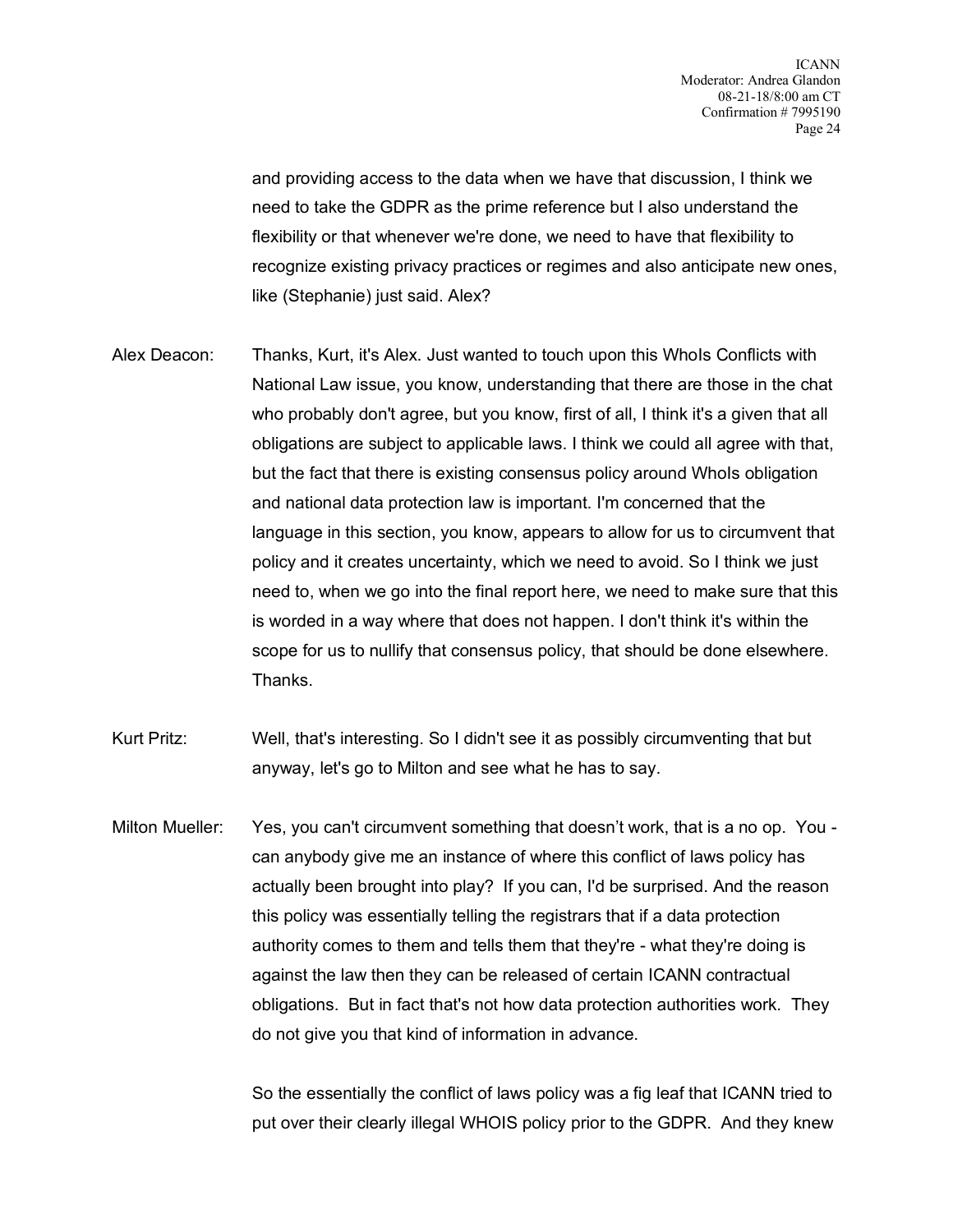it really didn't do anything. So it's, kind of, irrelevant. I mean I think that if we come up with a consensus policy around the (temp spec) that would have to supersede or in some way moot the other conflict of laws policy and I don't think that's a problem. I think that's a feature of what we're doing. We have to do that.

- Kurt Pritz: So Milton how I'm thinking of the future. So we write this procedure in compliance with GDPR and, you know, with new laws in California or wherever else there's privacy laws. But then there's additional laws that might be privacy related or something else related. So we need some sort of effective conflict of laws policy going forward.
- Milton Mueller: I think Marika made a very important point just here in the chat which is it's not really a policy. It's a procedure. So it's a process that you can go through. And yes, Rickert's comments in the chat are correct too. It's basically you ask ICANN for permission to comply with (unintelligible) laws. And I don't know, you know, I'm not a lawyer so I don't know the legal technicalities of how we mesh what we're doing with that particular procedure. But I think we really don't need to pay any attention that procedure.

We just straighten out what we're doing to comply with GDPR first and foremost. And we can, you know, I don't see any way it can conflict with the conflict of laws procedure, because the whole purpose of the procedure is to make sure that the registries and registrars are not forced to break laws in their local jurisdiction and that's exactly what we're trying to do here on a broader basis.

Kurt Pritz: Thanks Milton. Mark Svancarek from Microsoft.

Mark Svancarek: Thanks Kurt. Yes, I am informed that the process has been used a number of times. I can't vouch for that personally myself. And (Maggie) was forced to drop off and of course we're not allowed to bring our alternates onto the line whom answer this as well. But (unintelligible) I hear that there's, you know, I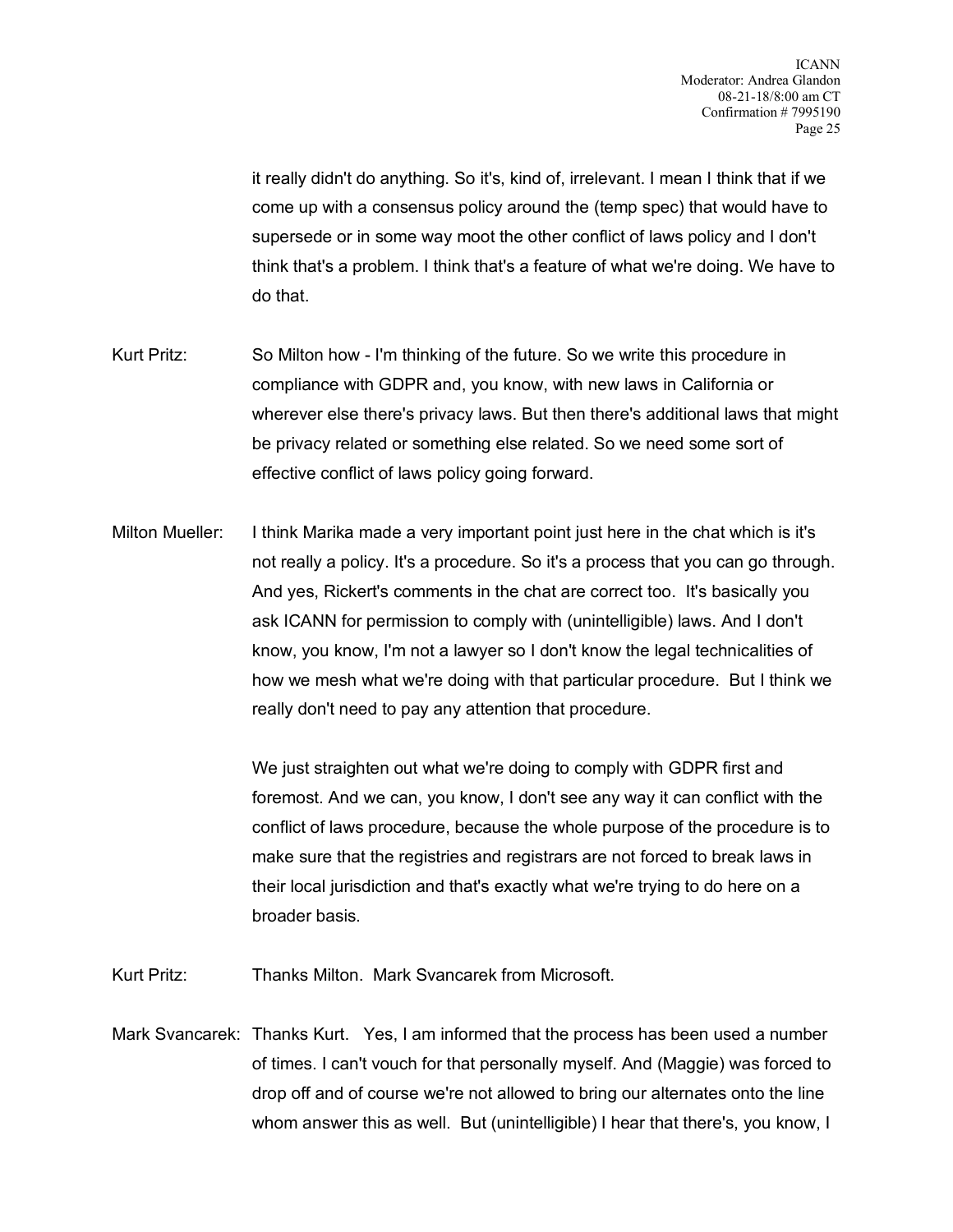hear the satisfaction with the thing. I think it's up to us to evaluate, you know, whether it remains applicable or not. And superseded if the case may be. But the point is, it is the books for what it's worth. And simply saying that it's, you know, not an effective thing doesn't make it go away. So I'm a little confused. I'm sorry Mark Svancarek for the record.

So if that's the argument, I'm a little confused by that. Oh, and (Maggie)'s back if you're really interested in any particular historical cases where it was used.

Kurt Pritz: (Maggie) why don't you think about that? James?

James Bladel: Thanks. Hi Kurt. James speaking and apologies that the conversation has moved on since I originally raised my hand. But just to note that I think you were, kind of, alluding to this earlier is could a more effective or modified or strengthened version of this procedure, kind of, act as a safety valve to get us out of any kind of conflicts in the future. And I think it's worth discussing, but I think we should also recognize the challenges that contracted parties have had in successfully invoking that process in situations where I think, you know, well I'm not a lawyer and certainly not a European lawyer. So but in situations where it's seemed on the surface that there may have been some validity to the idea that there was a conflict. I noted (Thomas)' various thing, astute note that, you know, this is essentially asking ICANN for permission to comply with the law. But I think it's more of noting to ICANN that its contract is perhaps voidable as it stands. And that they are asking for relief from certain provisions to preserve the contract is probably a better way to look at it.

> But, you know, but from our perspective, I think there was even one question of a threshold of how to invoke this process. And in the past, it was, you know, you almost had to be in a position where you were already in violation of the law before ICANN would entertain a claim under this process. So I think all of those things need to be examined and addressed if we are going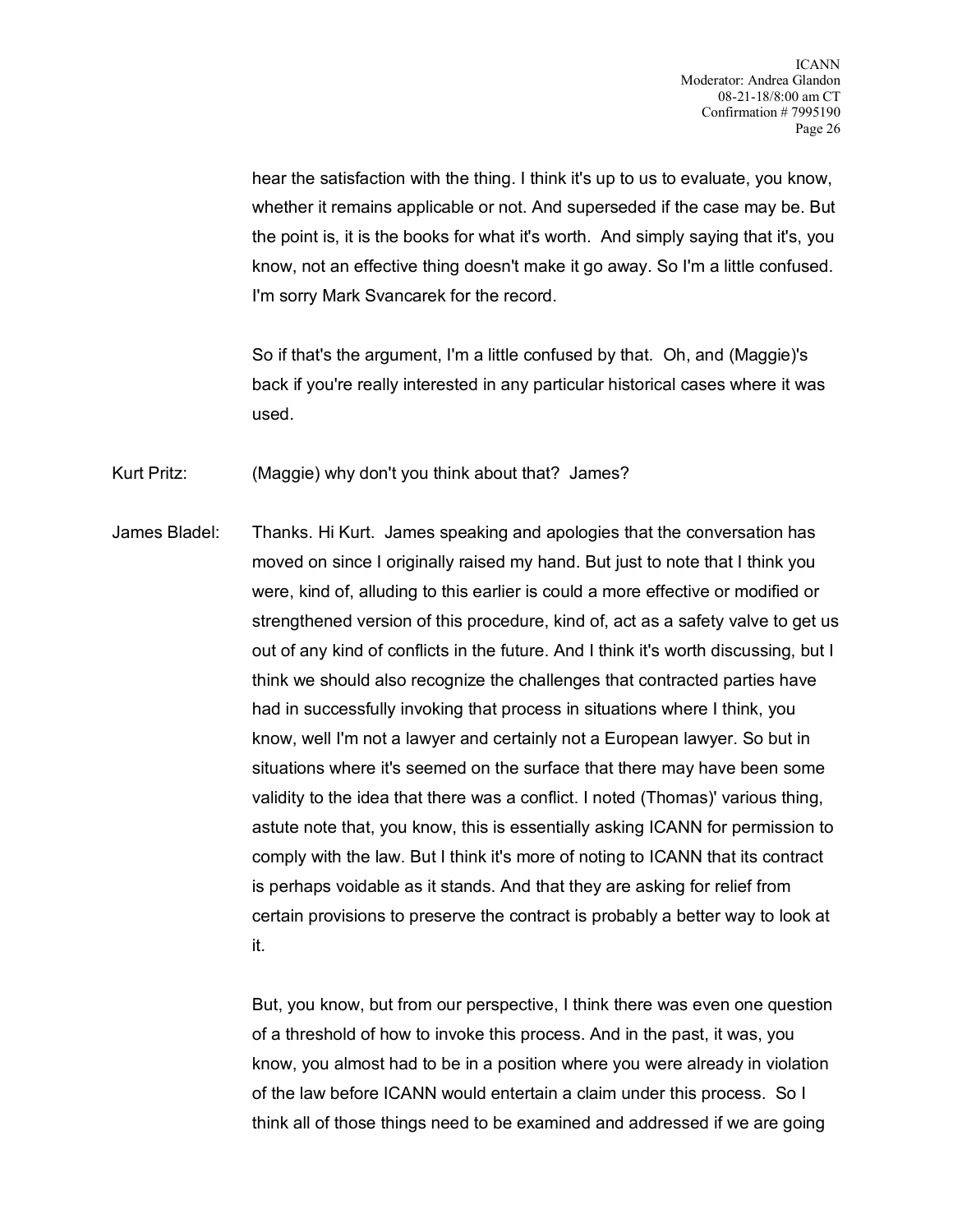to seriously consider or table the possibility that some version of this procedure is going to come in and save the day. And I'm trying to be open minded, but I am skeptical of giving our - give the history with this process. Thanks.

- Kurt Pritz: Yes, I think that's the agreement. Diane Plaut? Hi Diane Plaut we can't hear you.
- Terri Agnew: Diane Plaut this is Terri from staff. I don't see where you've joined on the telephone. You need to join on the telephone or activate your Adobe Connect mic. To activate your Adobe Connect mic, on the top toolbar select on the telephone icon and follow the prompt.
- Kurt Pritz: We still have the microphone next to Diane Plaut's name indicates that she is. So let's fine Diane Plaut and Margie Milam do you have examples of when this procedure was used to have a different comment?
- Margie Milam: Actually, this is Margie Milam, I don't have I recall that it has been used so my suggestion is to ask staff to research it. They obviously know whether it's been used or not. And what were the issues associated with it? Because I do think that Milton's statement was a little too broad and that, in fact, had been used. But really, they're the ones that have the record on that. And so - and I also wanted to clarify that if this is something that is to be addressed then it needs to be included in the charter. And from my reading, it's not in the charter of this particular EPDP. So that's something that I'd like some clarification on as well.
- Kurt Pritz: Okay, so I'm yes and so I'm for, you know, what Milton said in that we need to focus on this. I think staff could if you guys don't mind, you know, look at the history of this But more for our back pocket rather than active discussion on this, because as Milton said, I think Margie Milam alluded to we should concentrate on compliance with the GDPR and other existing privacy regimes. And to the extent that a discussion about the conflict of laws actually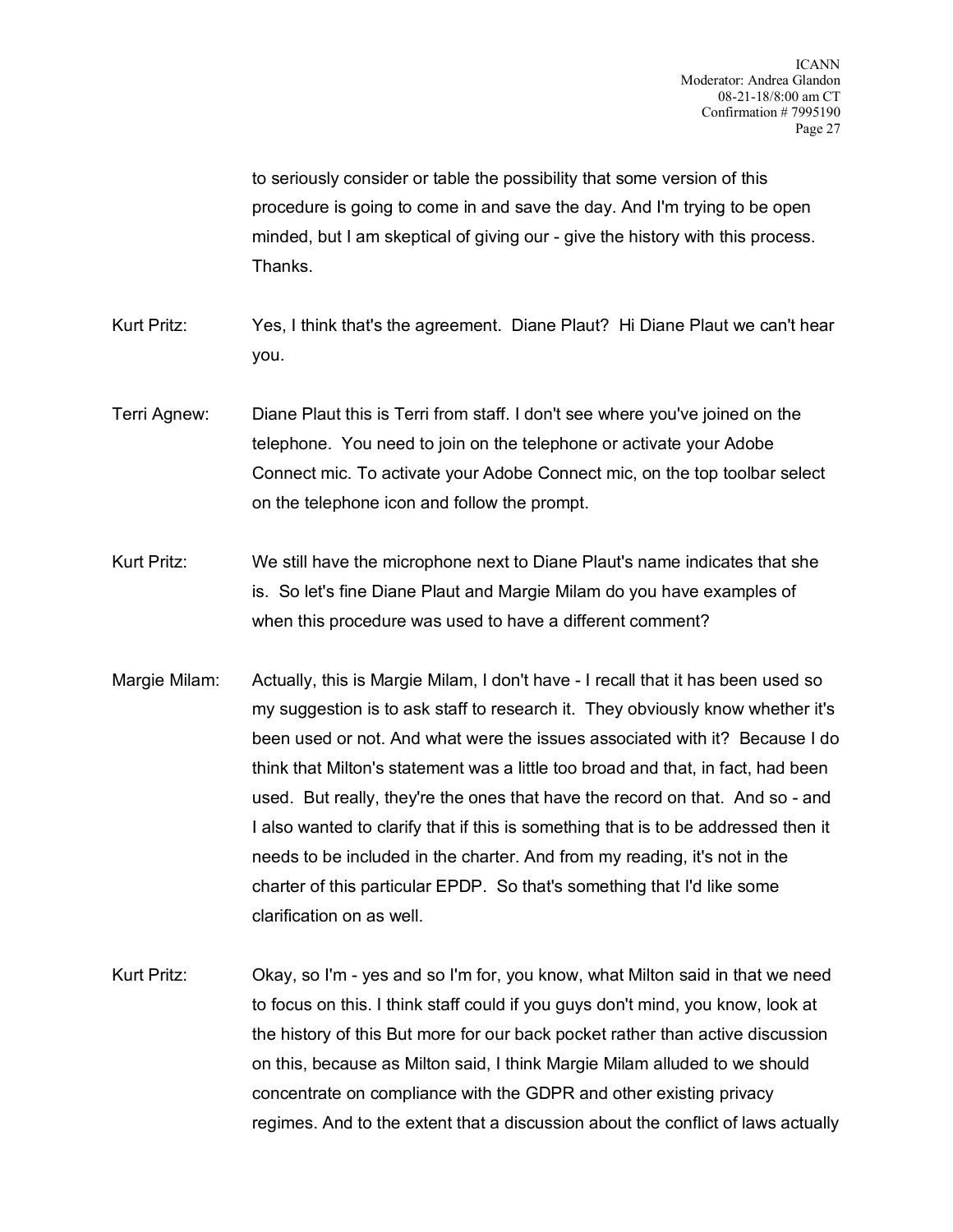plays a role in this is TBD because it would only be discussed in terms of how we could implement this temporary specification. Diane Plaut are you I the game?

Diane Plaut: Yes, I am. Can you hear me now?

Kurt Pritz: Yes.

Diane Plaut: Okay, great. I wanted to go back to Milton's point and to the other points that were made about the conflicts of law procedure. From a legal perspective, truly the establishment of a conflict of law procedure in bylaws and by the board as adopted is clearly a procedure that is meant to be there to resolve issues such as this. The scope of this temporary specification and then the consensus policy that's going to be formulated is based upon the - has a very defined scope in the analysis of GDPR in relation to WHOIS information.

> And the purpose of the severability clause is to be able to enable any kind of question that would be made by a data protection - by a DPA to be able to override whether the California law, whether it be German law should one provision of what ends up being the consensus policy need to be brought into question? Then the severability clause allows for that. And the conflict of law procedure would allow for there to be - this procedure that are already established by ICANN to be instituted.

So to Margie's point, I think that Milton really needs to rethink calling it an illegal or irrelevant procedure. It's there for a reason. It will be used when needed. The severability clause will be in effect and the scope of the consensus policy will be effective as is.

Kurt Pritz: Thanks Diane Plaut. That was really well put. I think - well I think what's already been raised here and - we're going to rely on staff to come back to us with some information as the effectiveness of that procedure in dealing with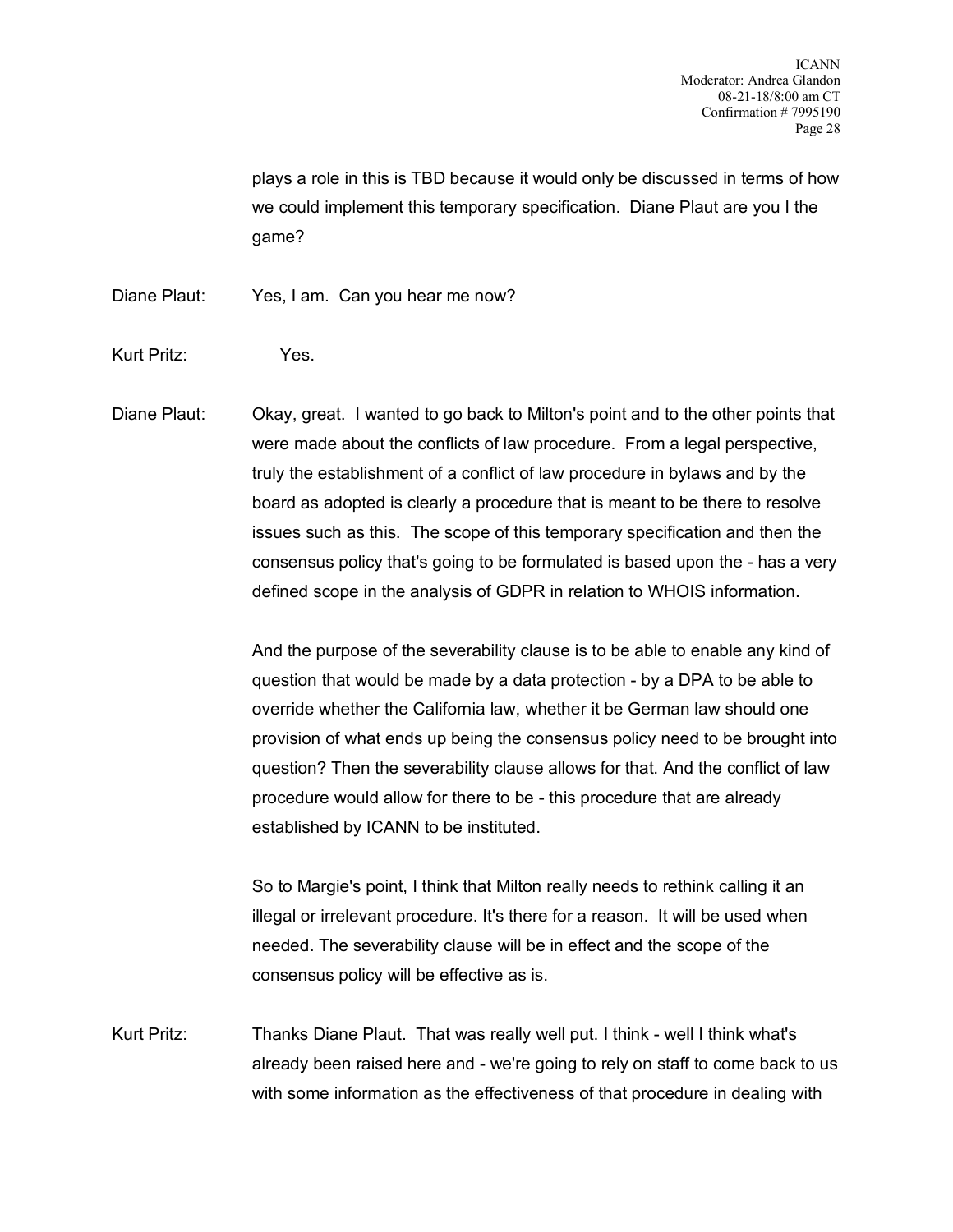future conflicts and they might come up. I missed Marika's hand, because she's up there in the clouds. Marika?

Marika Konings: Thanks Kurt. This is Marika. I just wanted to point out in relation to this conversation and I know in the chat, but it may have gone or lost or something. The GNSO Council has actually already agreed to form an implementation advisory group on the ICANN procedure for handling WHOIS conflicts with privacy law. This follows that a lengthy process that went before that. There's public comment that has been provided input on some of the issues that people have identified with the procedure and originally it was actually envisioned that that group would have already started by now.

> But maybe ironically had the Council agreed to wait with launching that call for volunteers, noting the workload of the EDPD and the likely interest in that effort as well, I think they agreed on their last meeting to basically wait until an initial report on the temp spec of this group has been published to then consider whether the timing is right to start that effort.

> So I just want you to know that is definitely on the cards for the Council to look at that procedure. Many have already made - provided input on some of the issues that have been identified. So as such, I think to Margie Milam's question, it's not specifically part of the charter or this group to deal with that. Of course that doesn't take away that the group could maybe suggest or recommend to the Council to prioritize that work, you know, as soon as possible if there is as indeed a clear link with this specific provision on ensuring that there is a safety valve I think as someone mentioned.

So I just wanted to provide you that guidance, and we'll follow up as well on the other question of, you know, whether the procedure has been used. And if so, what feedback was obtained as a result to that.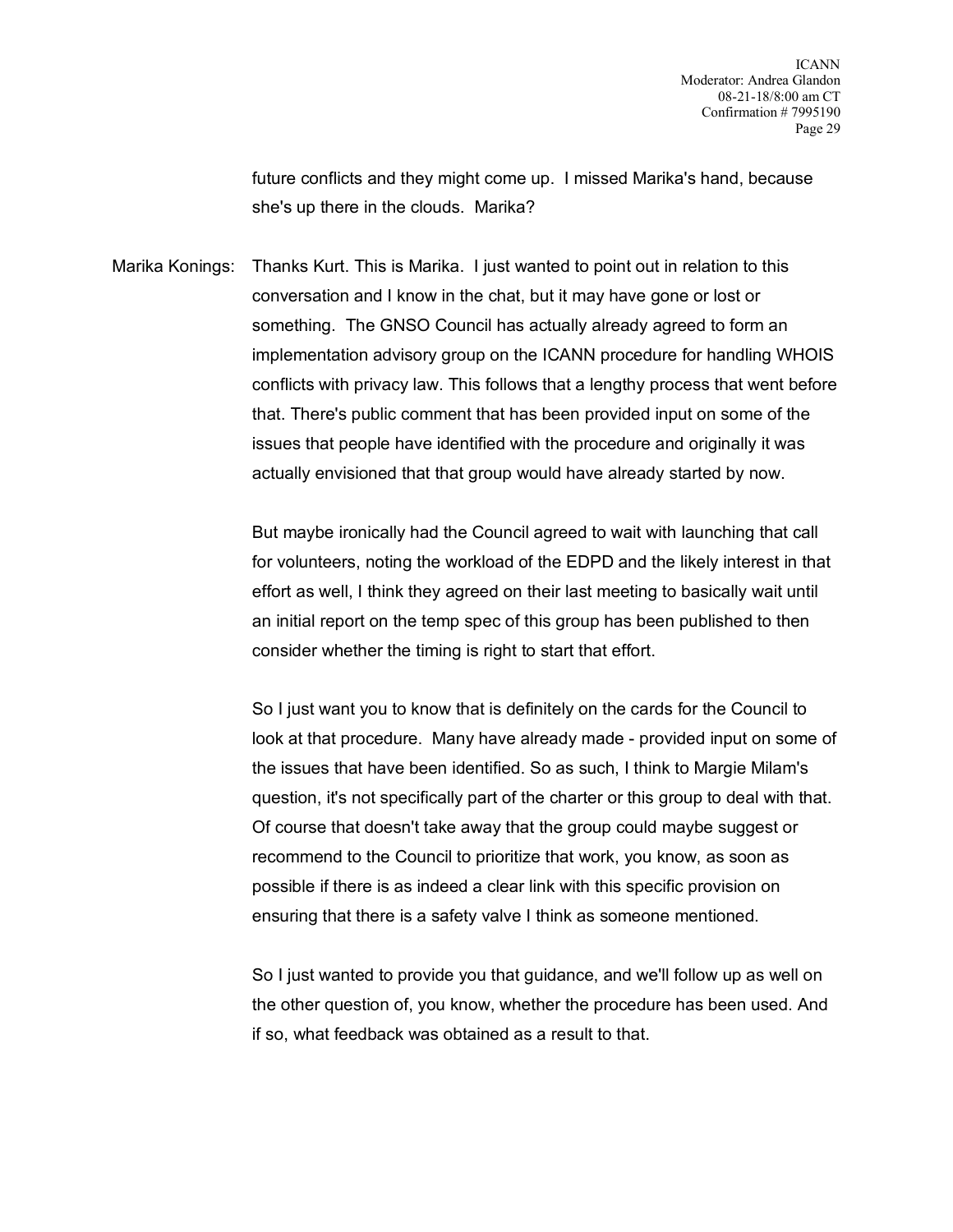Kurt Pritz: Thanks Marika. Okay, I'm sitting up in my chair and getting some energy together and going on to Sections 2 and 3.1 of the Appendix C. Except I'm going to pause for Kavouss.

Terri Agnew: Kavouss this is -

Kurt Pritz: Who is - I saw Kavouss' hand go down. So unless, go ahead Terri. What were you going to say?

Terri Agnew: Oh, I was just going to say his telephone line is connected and unmuted. So I was just going to remind him to check the mute on his side.

Kurt Pritz: Okay, thanks Kavouss. I got your comment in the chat, perfect. So with regard to the next couple sections in data processing requirements, one is the lawfulness of processing which to me is a - well not to me, it's a restatement of the task earlier that legitimate interests of the control are overridden by interests or fundamental rights and freedoms of the data subject.

> And then Section 3.1 which is implementing appropriate measures and really have to do with some direction about capabilities that data processors should have. And so the comments here really went to, you know, again, you know, there's a question about whether legitimate interest requires further clarity. And I think, you know, that's going to - if we don't talk about it sooner, we're necessarily going to talk about it when we get into access.

There's another comment where this test of legitimate interest overriding individual freedoms is necessary. I inserted the example that law enforcement might be the exception to that. But maybe I misstated the comment. So we'll want to test that.

And should this group consider submitted the - when we have an agreed upon set of legitimate interests submitting this to I think the privacy board. But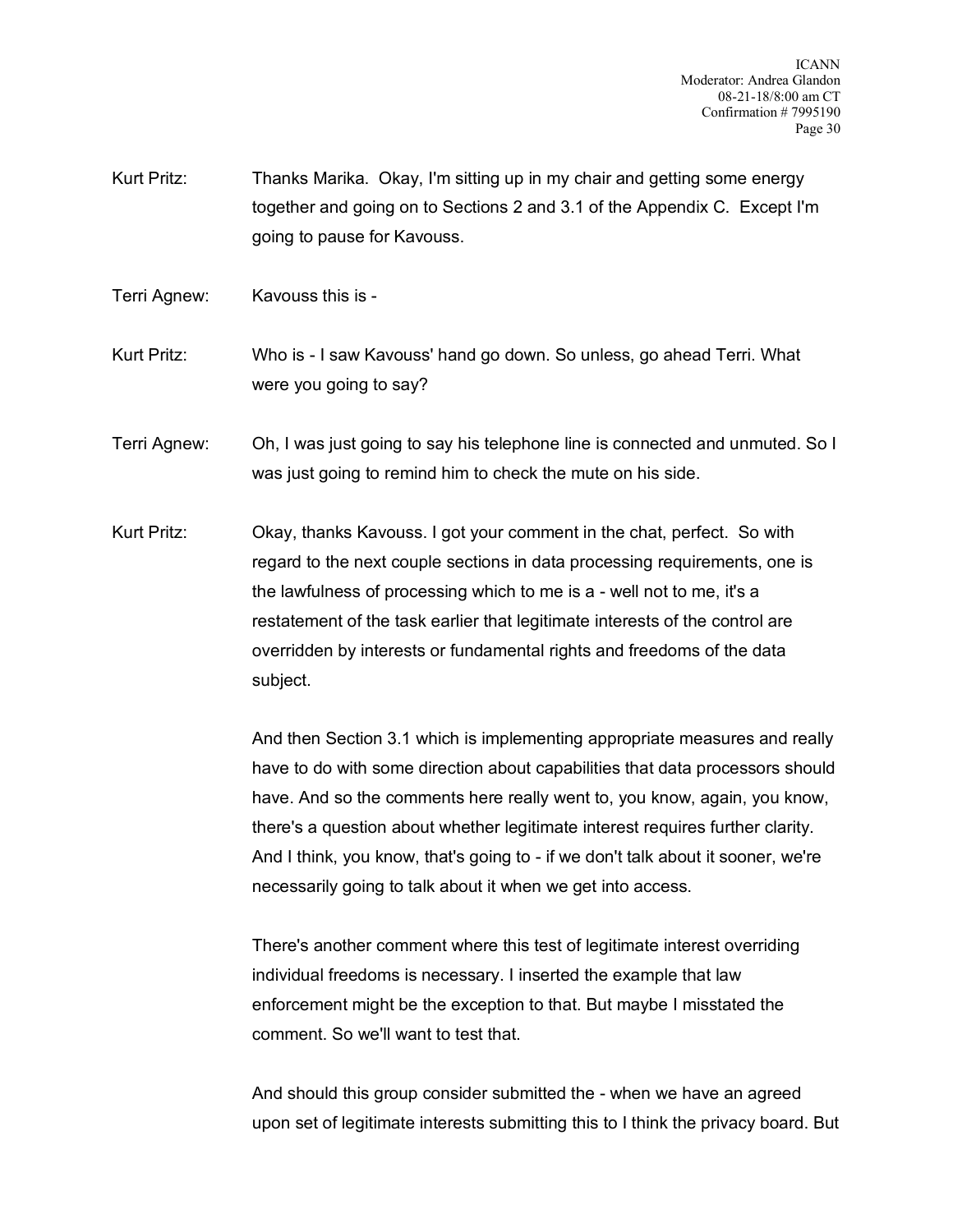I'm not sure. So I'd like - I don't have the spreadsheet out, but I'm like - I'd like whoever made that comment to outline that procedure, so I came up to speed on it a little bit since reading this comment. But not since then.

Again, there's a comment that this section mentions some but not all of the basis for protecting personal data. And it makes this - I don't know why the - it calls out the data subject as a child. Because that seems to be a one-off to me and I think as the registrars pointed out, how the heck do we know if someone's a child? So I don't know there. And, you know, there's a comment too whether this whole section is necessary, right? A specification tells us how to do something not necessarily provide the rationale or why and maybe that should be captured in another document.

And then finally should the identity of the data controller for WHOIS be identified? So I'd like however made that comment to elaborate on it a bit and then finally, in Section 3.1 there's a question whether this covers all the necessary parties just not registries and registrars but also ICANN data escrow agents, (unintelligible) and the like. And you know, we see the previous item we discussed. Should we parse this out, right? And discuss what the - what appropriate measures are for the joint controller relationship and then controllers and processors? And break it down by the flow of data.

And then there's a question about how to do testing. And I - so I see this in some cases as being a best practice document. And again, maybe this should be simplified and say here are some best practices that need to be modified - need to be followed in a good way.

And again, the - a comment we see quite often as to whether we should address, you know, address privacy regimes other than GDPR. So I know we're an hour and twenty minutes in and now you can, kind of, set your clock by when people, sort of, lose energy. But I want to plow through this is we can. So, you know, can we at least we have some comments maybe a description about the Article 40 Code of Conduct Referral measure? Or, you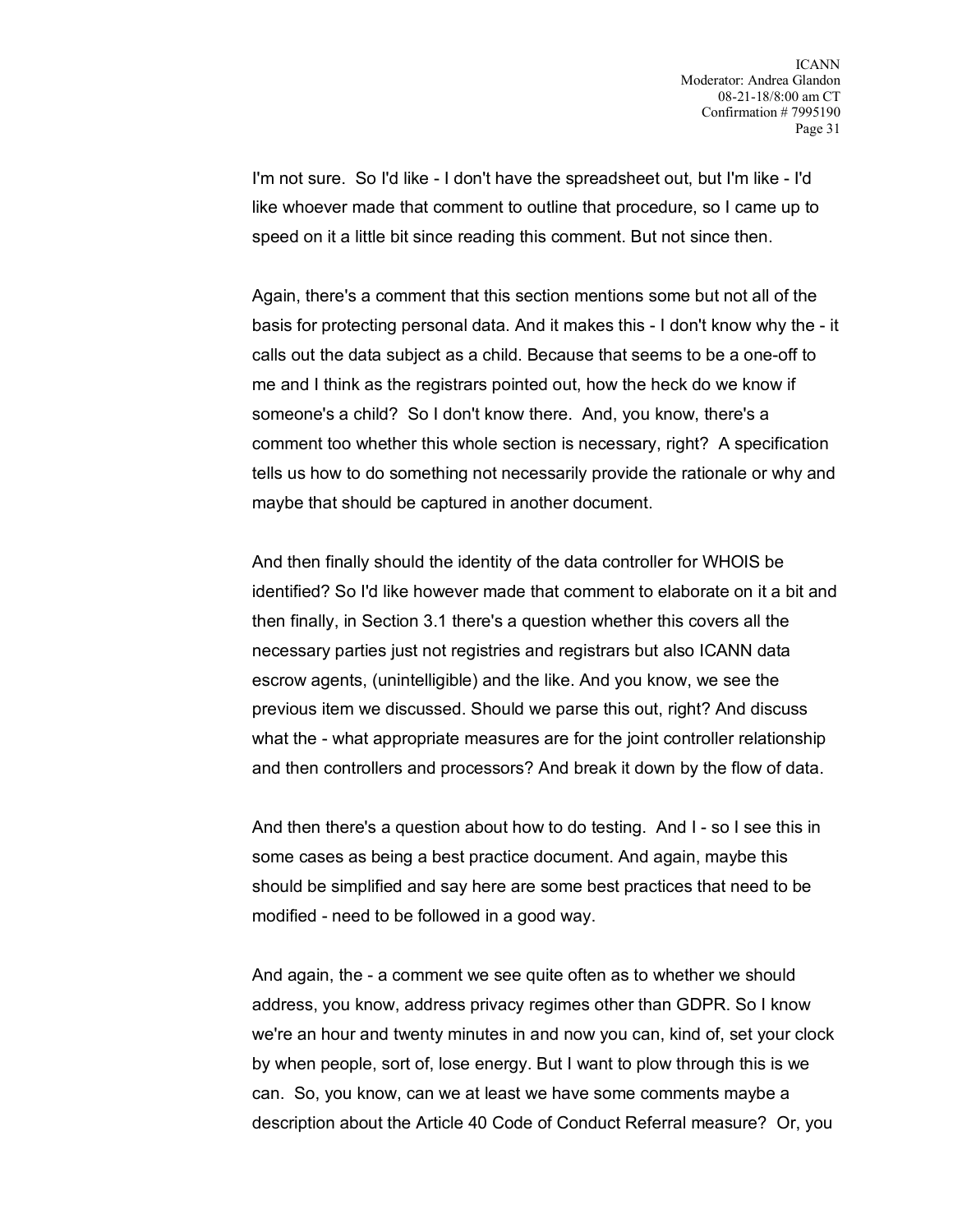know, parsing by data controller, joint controller relationships, that sort of thing? No kidding. What is an Article 40 Code of Conduct Referral? Does anybody think we should delete this section because it doesn't require any actions on anybody's part? Alan Woods thank you.

Alan Woods: So Alan Woods from the registries. Just on the question of the Article 40 Referral just to state what that is, is that, you know, the peculiarity of say particular industries around the world such as would be the GNS industry. We can suggest what would be the basis for say our processing. So what basis would be (unintelligible) in certain data cores such as registrant data? In this case, you know, what would be our stated legitimate interest? What would be our reasoning behind it? What would be the legal basis for e-collection processing and even such as the discovery of that data. And then there is a process specific within the GDPR of referring that to the European Data Protection Board where upon they can then review. It would be a broad code of conduct in effect to say, you know, this is where we get our data. This is how we get our data. This is why we use the data. This is how it will be used and when will (unintelligible).

> So the full spectrum, full data process, and they can give an indication that if that was applied in that manner as the code of conduct would suggest. That it would be tending to be in line with (unintelligible. It is not a rubber stamp saying yes, that is definitely in line, because of course, individual actors may apply it differently. And it would have to be a mechanism to test that and (unintelligible) with the code of conduct itself.

But again, it would - a stronger basis in order to identify such as what are legitimate interests in this area? I mean I understand at the moment the only way we can look at what a legitimate interest is, is something that is not contrary to the law. But being able to state it and getting an (unintelligible) by the EDPD, the European Data Protection Board should say would give us a tad more certainty. and that is definitely something else.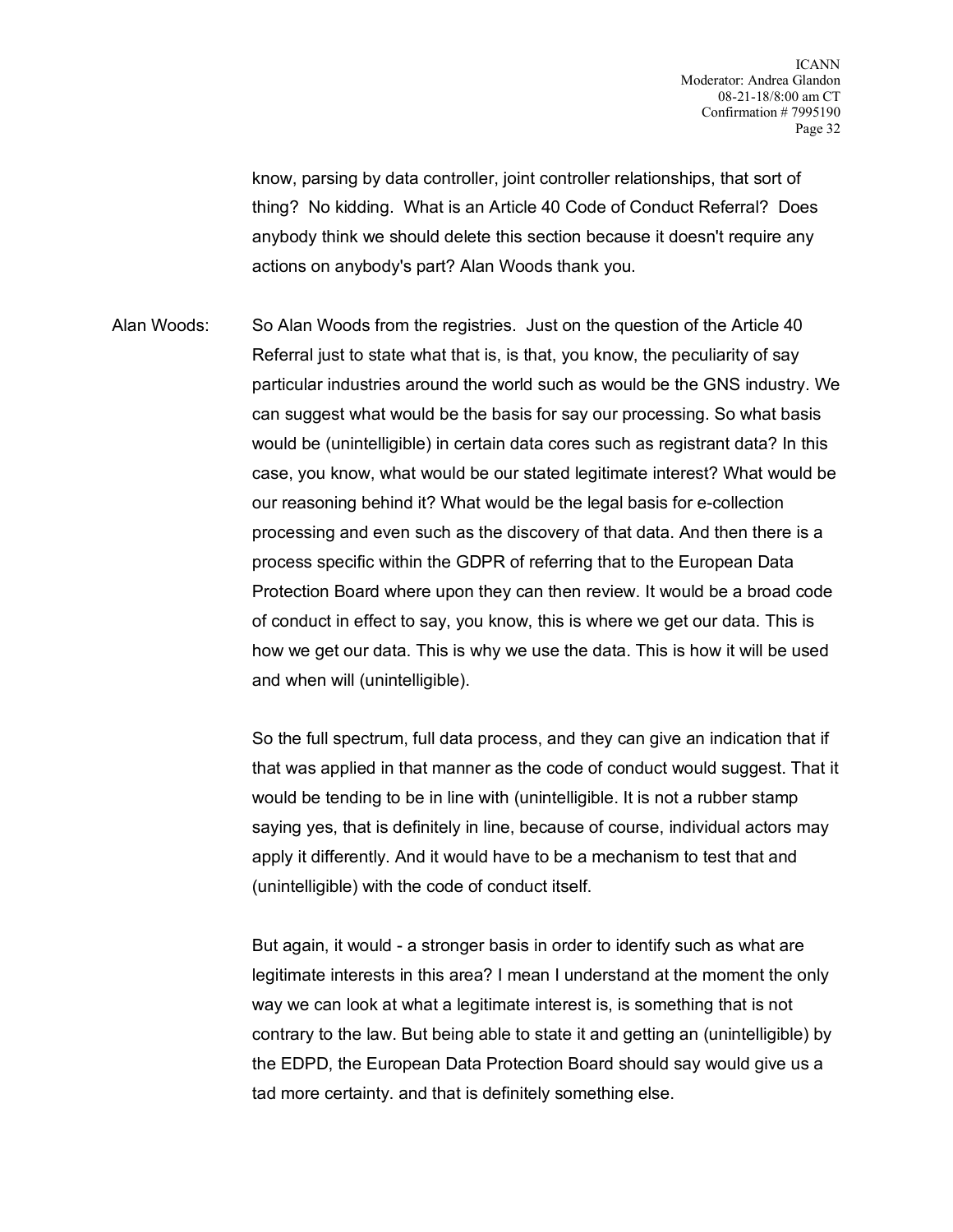So hopefully that gives some clarity as to what that is just to help.

Kurt Pritz: Thanks Alan. So you know, when ire ad through all this, I thought a legitimate - I thought there were many legitimate interests and that legitimate interests that aren't overridden by privacy rights then were lawful. So there's absent the GDPR, there's many legitimate uses of data. But not all of them are lawful anymore because they are overridden by privacy rights.

> So I saw it as, sort of, a two-step sort of process. So I'm concerned about the timing of what we're doing then. If we, you know, develop a set of legitimate interests and send that off to the privacy board or DPAs whether we get a timely response and so there's two ways to approach that. One is to have (Osca) ask ICANN to send the legitimate interests as currently enumerated in the temp spec for some sort of response. If we haven't got that already from letters from the privacy board.

> The other is to fashion what we think is our desired outcome, consensus desired outcome for this. And then, you know, sort of, coincident with the publication of the initial reports. Send that to the privacy board and that would buy us some time to take their input into account. I'll wait 30 more seconds to see if there's another hand and go onto the next sections. Milton?

Milton Mueller: Yes, this is Milton Mueller. I - this whole discussion of legitimate interest I think is very much in danger of turning into a laundry list of how everybody wants or could use WHOIS data. And you can't talk about legitimate interest without also talking about what are the fundament privacy rights. So isn't this a matter to be decided no by ICANN, but by law? That, you know, when law enforcement agency approaches a registrar within their jurisdiction and ask for access to the data. Is it the job of that country to decide whether the interest is legitimate and whether it crosses the threshold of the privacy interest? Why does ICANN even have to be doing that?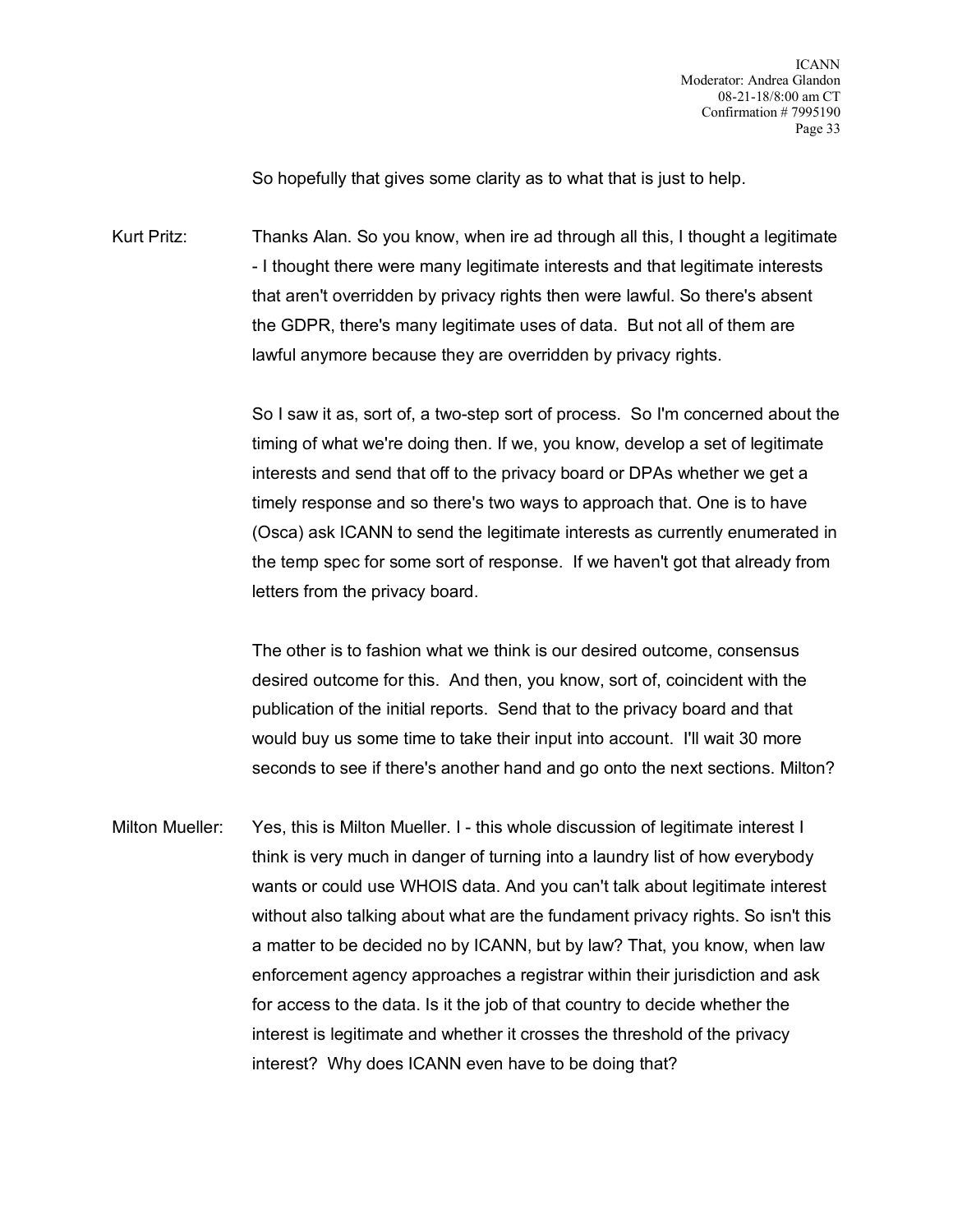I think that's a question that we need to answer. And the other thing to keep in mind is the data protection authorities have already warned ICANN not to confuse the legitimate interest of third parties with its own purpose in collecting an process the data. So the data that ICANN collects and what it redacts and what it publishes are determined by ICANN's purposes, not by other people's purposes. And we have to keep that in mind.

- Kurt Pritz: Yes, I agree with all that. And I think it's something that registrars are dealing with right now, right? As they get law enforcement requests from different jurisdictions. And I think also it's, you know, what we're trying to discuss is what other data disclosures are not made illegal by GDPR? And the privacy rights listed in them? Mark Svancarek?
- Mark Svancarek: Mark Svancarek for the record. So I'm not sure what you just agreed with Kurt is actually right. I'm not sure it was your position as chair to agree with it anyway. But anyway, I'm just not sure it's factually correct. So, you know, there are legitimate interests that are not based on law enforcement. You know, they're (unintelligible) requestors with legitimate needs. These things are determined at the time of processing by those involved, just on and on.

So I think the reason that ICANN has to be involved with this is that contracted parties are going to only do exactly what they are contracted to do. And if they are not, you know, bound by some contract to do something, they are going to, you know, choose a path of least resistance whether the least resistance is lowest technical implementation cost or lowest maintenance cost or lowest legal uncertain or whatever. It - which is their right as of corporation, if course. to do that. And that is very reasonable for them to do that.

But you can't expect them to take on addition tasks unless there is some sort of an obligation. And if we leave the whole thing just, sort of, wide open until such time as aa succession of people have brought things to court. Then we're really losing a great opportunity to manage this situation which I think is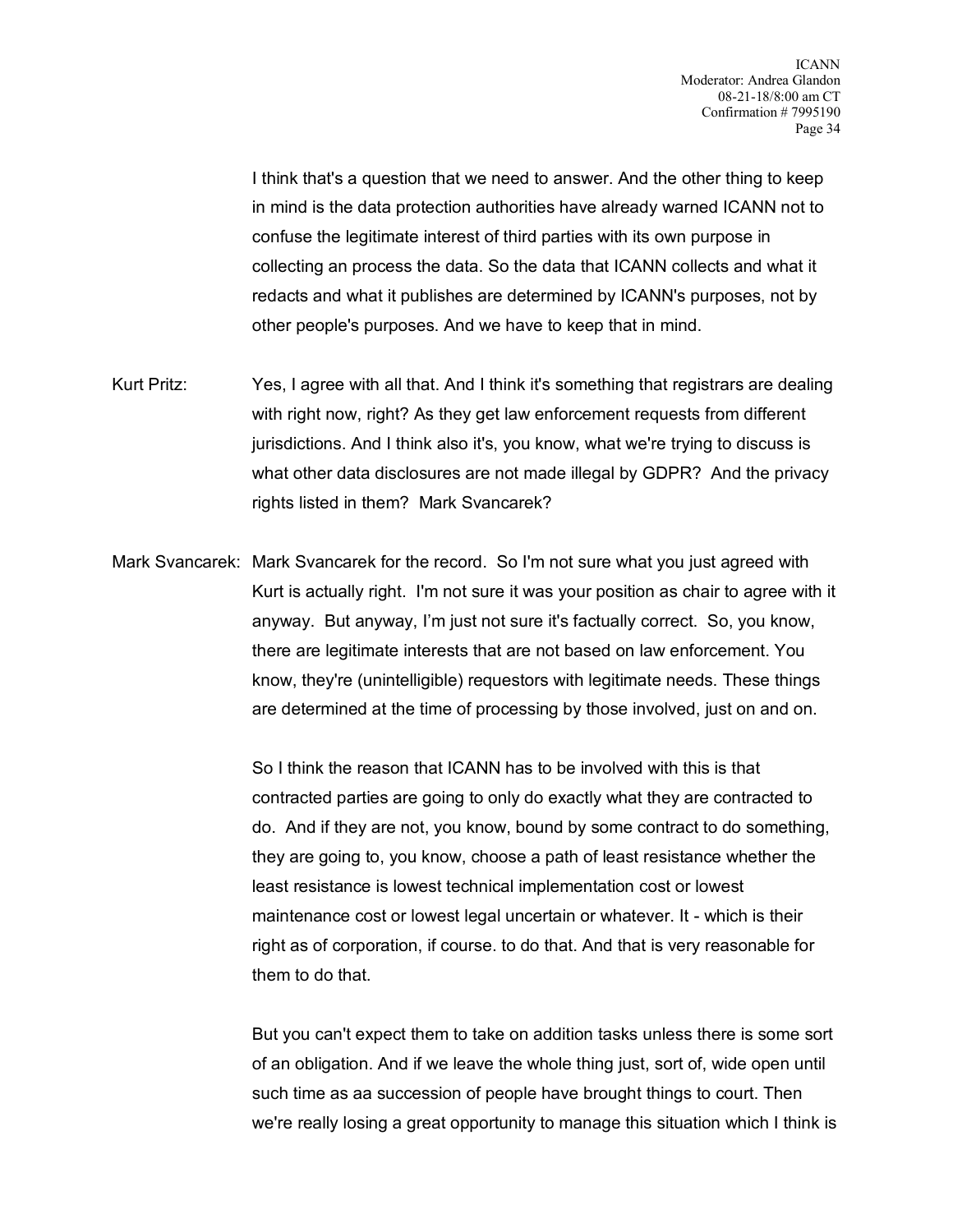a responsibility to manage. And so I think it's entirely appropriate for ICANN to be involved in this because that policy will influence ultimately what gets built. And one of the reasons we're in the situation right now is that what's been built historically, you know, didn't take into account a lot of security practices or privacy practices, etc.

So I'm not sure I really understand the argument for pushing ICANN out of this and just saying this is all about local law. I'm also not a lawyer, but it just doesn't make any sense to me.

Kurt Pritz: Thanks Mark Svancarek and I apologize for not being clear which is better. Diane Plaut?

Diane Plaut: Yes, I agree with Mark Svancarek. Milton's assessment is wrong and I could say as a lawyer that in fact the whole purpose of this exercise that we're doing here is because with the GDPR coming into effect, the EU commission and connection with the Article 29 Working Party is encouraging ICANN to take a stance and to formulate a framework because ICANN is in fact a - has within its bylaws and within its mission for public interest and business purposes, is have to act as a forum for third parties and for different stakeholder groups clearly. And needs to formulate a basis.

> The DPAs and other regulatory bodies are not making legal determinations from the forefront about what information and legitimate interests are going to be acceptable and what aren't. It's ICANN's job to set up the framework and then should there be a discussion or a need for the DPA to step in, then it steps in. But ultimately the framework has to be there for the purposes of establishing who's the controller? Who's the processor? And on what basis is whether it's through a contractual basis or other legitimate interests, that is being prefaced. And that's what all businesses are doing.

Kurt Pritz: Thank you Diane Plaut. James?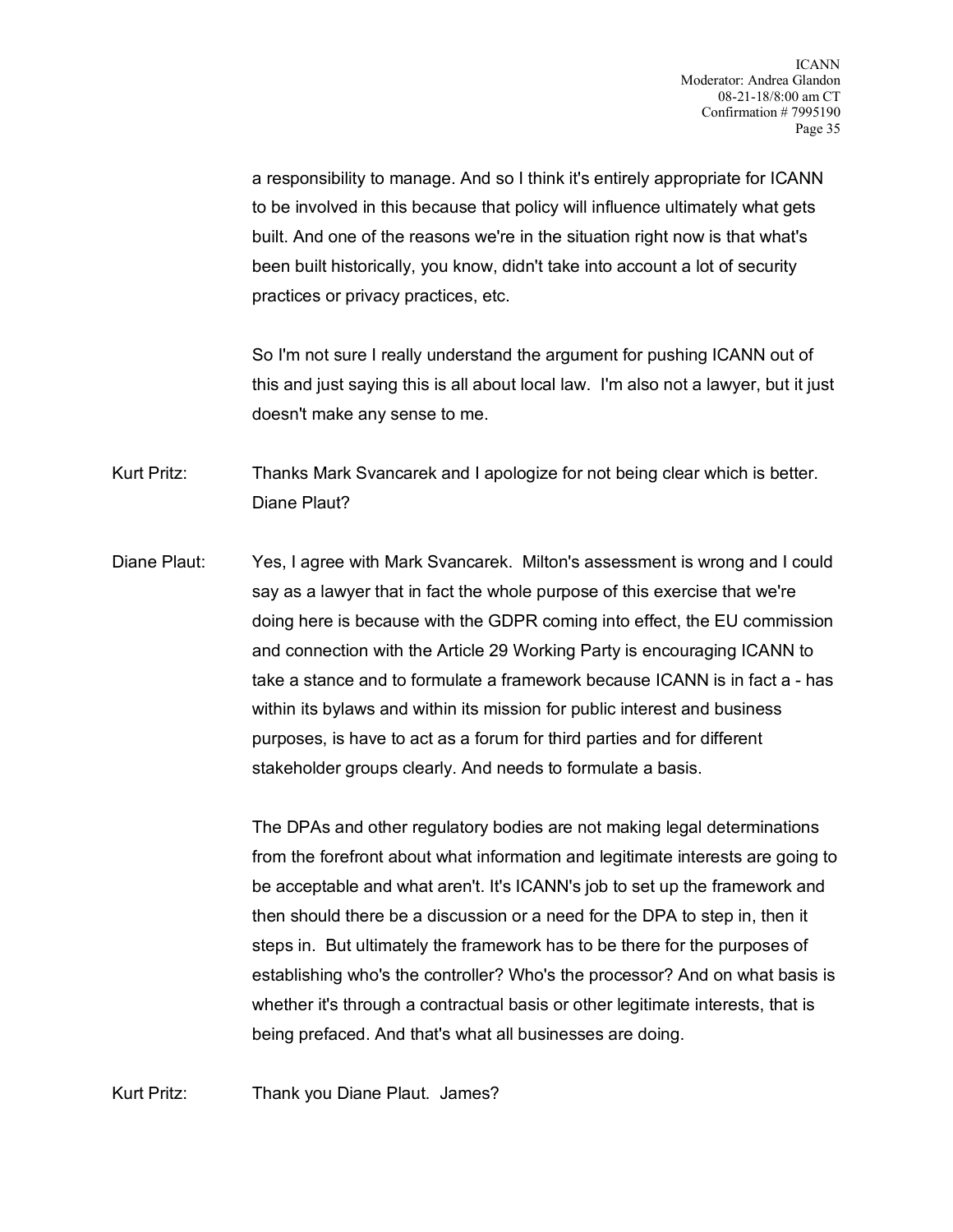James Bladel: Thanks Kurt. James speaking and I just want to caution or reiterate a caution that I made I think in one of our first or second call that I actually forget which one. That this discussion about legitimate purposes is the cliff that we continue to not be able to resist jumping over.

> And my point at the time was that I don't know that is something that is going to be able to be resolved within the construct of ICANN. Whether this working group or another working group to be able to say that something is or isn't legitimate outside of I think some very specific law enforcement scenarios. And I think that we do need some external authority whether that's  $EP - E -$  the – whatever the thing is that Article 29 became or some of the court cases that are currently in process to be resolved to give us some further clarity on that, because I think having ICANN declare something to be legitimate or not legitimate doesn't really hold water. Thanks.

Kurt Pritz: Thanks James. Milton?

Milton Mueller: Oh okay. Yes.

Kurt Pritz: Oh I thought that was…

((Crosstalk))

Milton Mueller: So - yes I guess it is. So I'm happy to hear James basically agreeing with the point I made, which is that, you know, ICANN has its own purpose/its own – I think we have some very fundamental differences between Diane Plaut and her constituency and many others of us as to what that men and purpose of collecting data is and that is indeed going to be the sticking point.

> I wouldn't call it a cliff we're jumping over because it's actually paralyzing us rather than making us fall. But this disagreement is going to have to be  $$ we're going to have to find consensus on that, and people are going to have to be willing to compromise and not expect that they're going to get exactly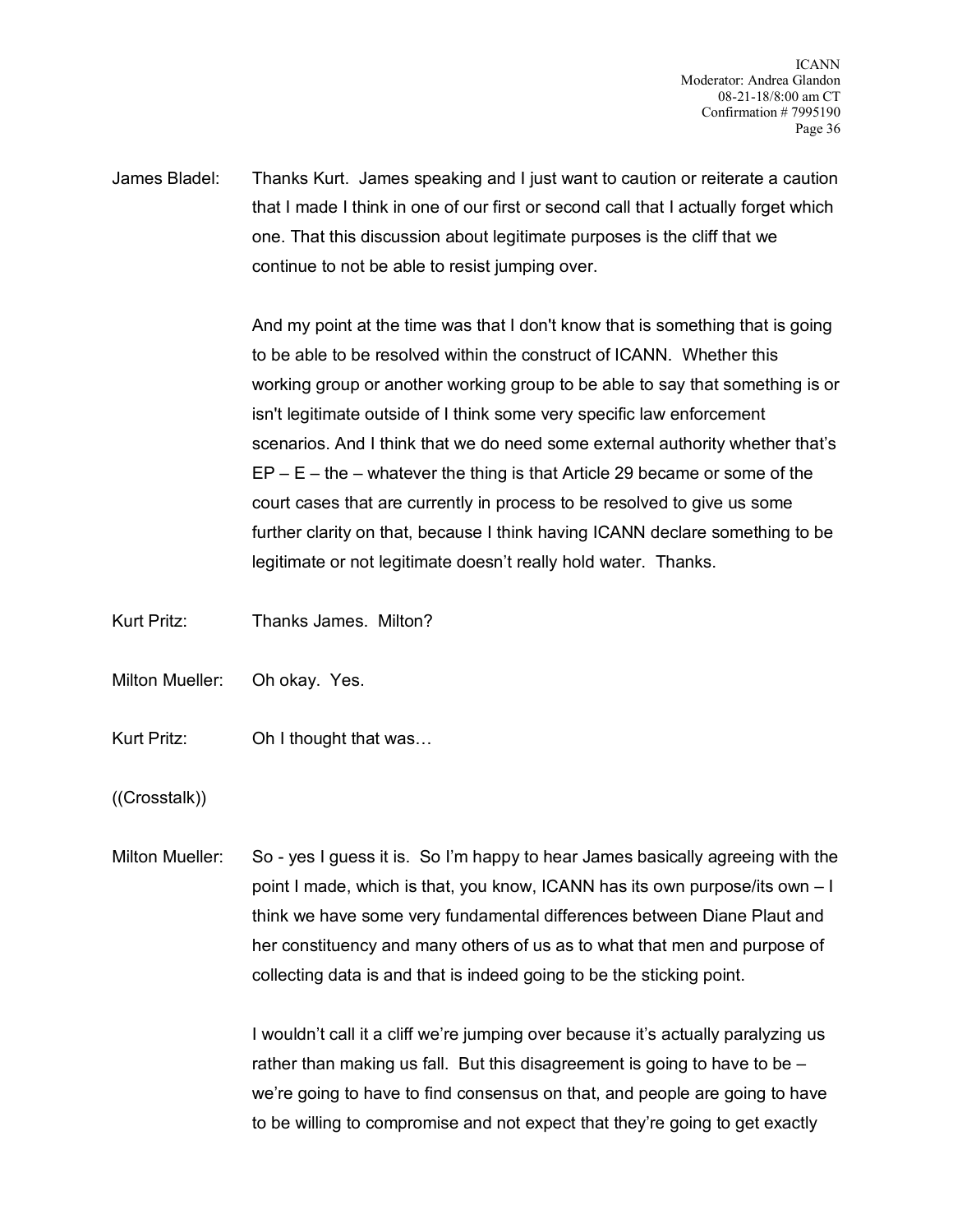what they had in the good old days as open indiscriminate WHOIS access and I hope you're all aware of that.

But fundamentally I think – I don't see how you can argue with the point James makes. It – if ICANN decides, you know, ICANN in the past decided that all of this data was legitimate and anybody could have access to it, and now we've learned that that's illegal so that's what's going to happen if we make the wrong determination of legitimate interest.

Again people are going to sue registrars or registries or ICANN and the ultimate arbiter is going to be law, so I'm not sure why we need to decide what is a legitimate interest.

I think we need to decide what ICANN's purpose is in collecting the data and publishing it and we let the legal process decide when it has to release that information to third parties. Thank you.

Kurt Pritz: Thanks Milton. Collin?

- Collin Kurre: Hi. Thanks. Can you hear me okay?
- Kurt Pritz: Of course.
- Collin Kurre: Great. This is Collin Kurre. I just wanted to follow-up on what James has said in support as well, and then add the consideration that if ICANN did begin to make determinations on what constitutes legitimate interest or not in my mind it would require the construction of certain tech shares to be able to escalate if people had a problem with that distinction, or to provide recourse to people who felt that their data had been improperly shared with an interest that was actually illegitimate.

So this kind of speaks to the benefit of going through court systems or kind of having – offloading that determination to other more established bodies that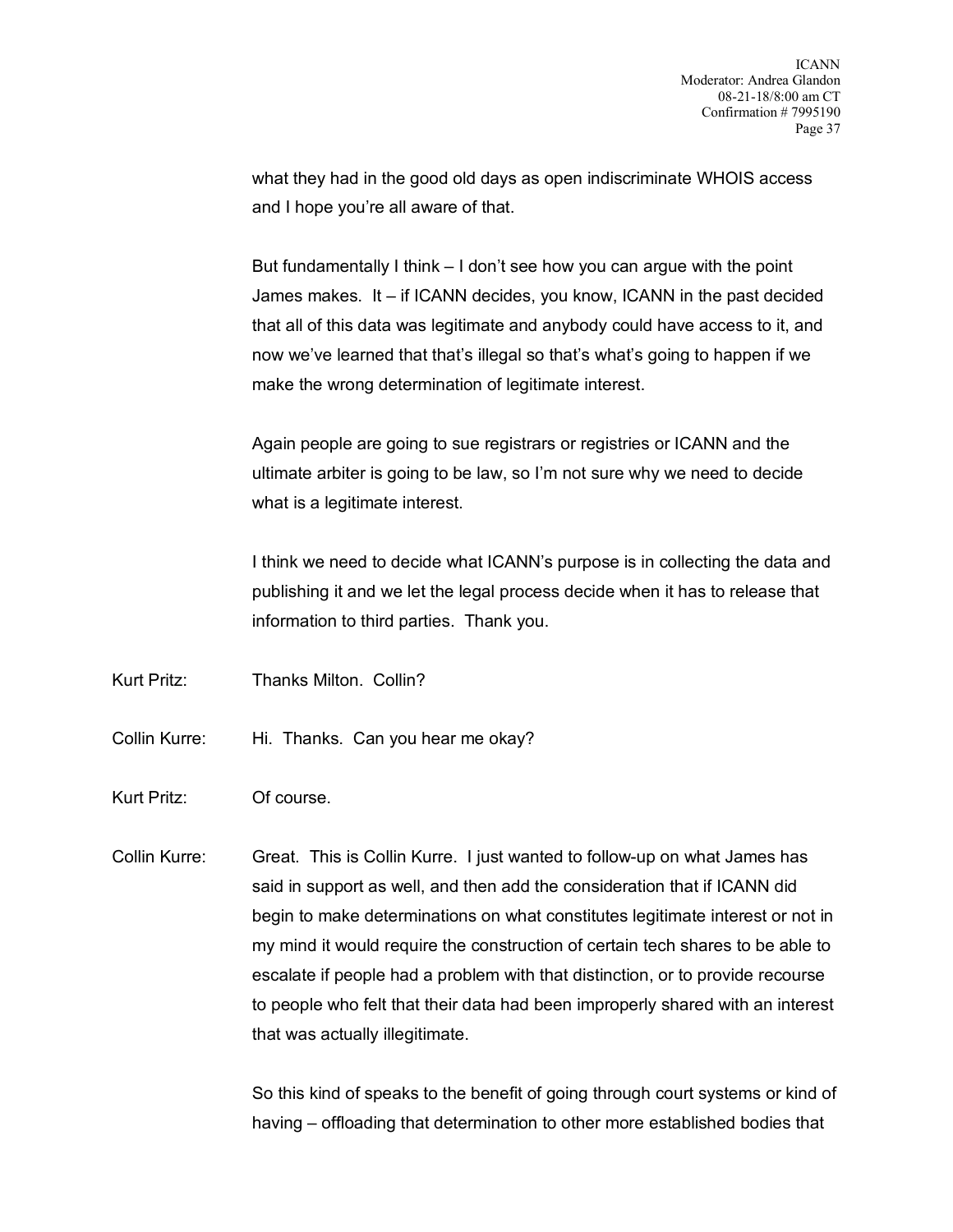have these kind of avenues for recourse, for remedy and for protection and balancing of rights. Thanks.

Kurt Pritz: I think that the compromise – so I hope I'm not speaking out of turn here and thanks Collin. I think the sort of compromise that Milton's talking about would include, you know, the preference of corporations that are dealing with this and businesses that are dealing with this not to – they don't want to win the lawsuit about disclosure of data.

> They want to avoid the lawsuit so in, you know, in my years of business we always acted in a way that avoided the lawsuit because the real client, you know, most of the classes in engaging in that.

> So we – I think we need to be sensitive to that. All right, so I'm going to - in an attempt to finish I'm going to go on to the next section. So we have two more slides.

One has to do with – the first has to do with the closeout of Appendix C where Sections 3.2 and 3.7 - again or a combination I think of requirements, the combination of the requirements and best practices, engaging only selected processors, designating a DPO, maintaining records, providing transparent information although it's not clear to exactly who, you know, providing clear privacy notices, facilitating the exercise of data rights and implementing data protection by design, which is – seems to be a term of art to me.

And so again the question was asked, "Does, you know, does this necessarily include ICANN data escrow agents/emergency backend providers?," which anybody's willing to comment on but I would assume so.

And then, you know, again should we parse this with a joint controller/controller processor, et cetera and then privacy by design – what the heck is that?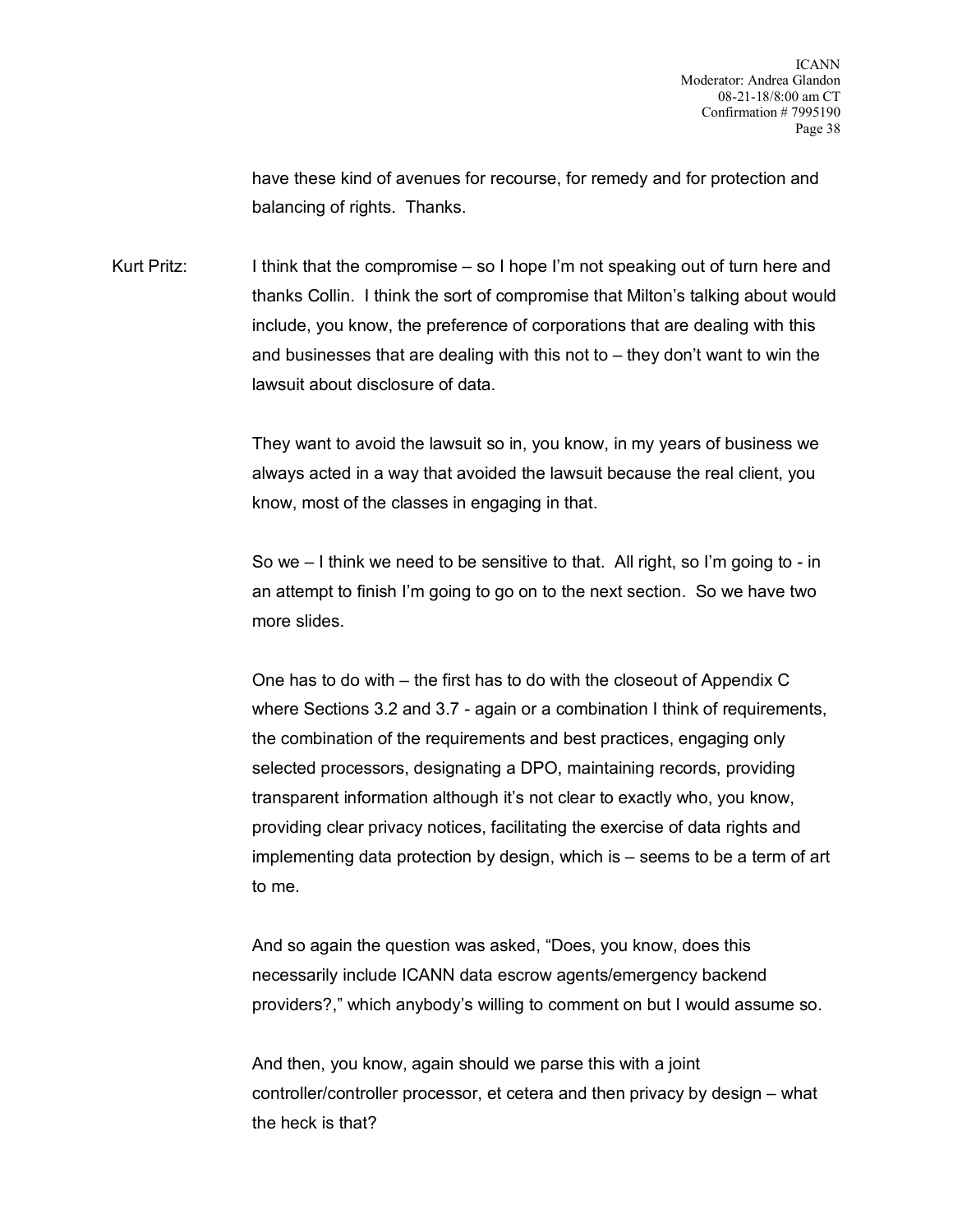To me that's a engineering practice that is essentially a best practice. And then finally to wrap up Appendix  $C$  – there's more – there is essentially more of the same so implementing appropriate security measures and – where – and then follows a laundry list of what I would term to be best practices for that but maybe this is encoded into some protocol or something: procedures for breach notices, observing conditions for international data transfers, which we talked about at one time and having the right type of contracts governing them and cooperating with supervising authorities.

So here what's – the additional comments that were made here where we had to go to, you know, is this the province of the – of our PDP team to discuss requirements for security measures or have a statement that they need to fit the sensitivity of data?

You know, how should we either make that more detailed or less detailed? Section 3.8 refers to natural persons and there's a question of whether that should be changed to data subjects or not.

And again there was a question about 3.1 to 3.8. Are they – these meant – are they really not mandatory? Are they overly specific? What happens when they're outdated?

Should a more general reference to best practices be alluded to here? And then I think there might be a typo in Number 5. Is there a GDPR 72-hour notice?

I think, you know, do we need to detail out the roles of ICANN, the registry or registry, the EBRO/others involved here in that 72-hour notice? And then finally, you know, what does international organizations mean?

So less than that so are there any comments here regarding these? I would say – oh go ahead Ashley. Thanks.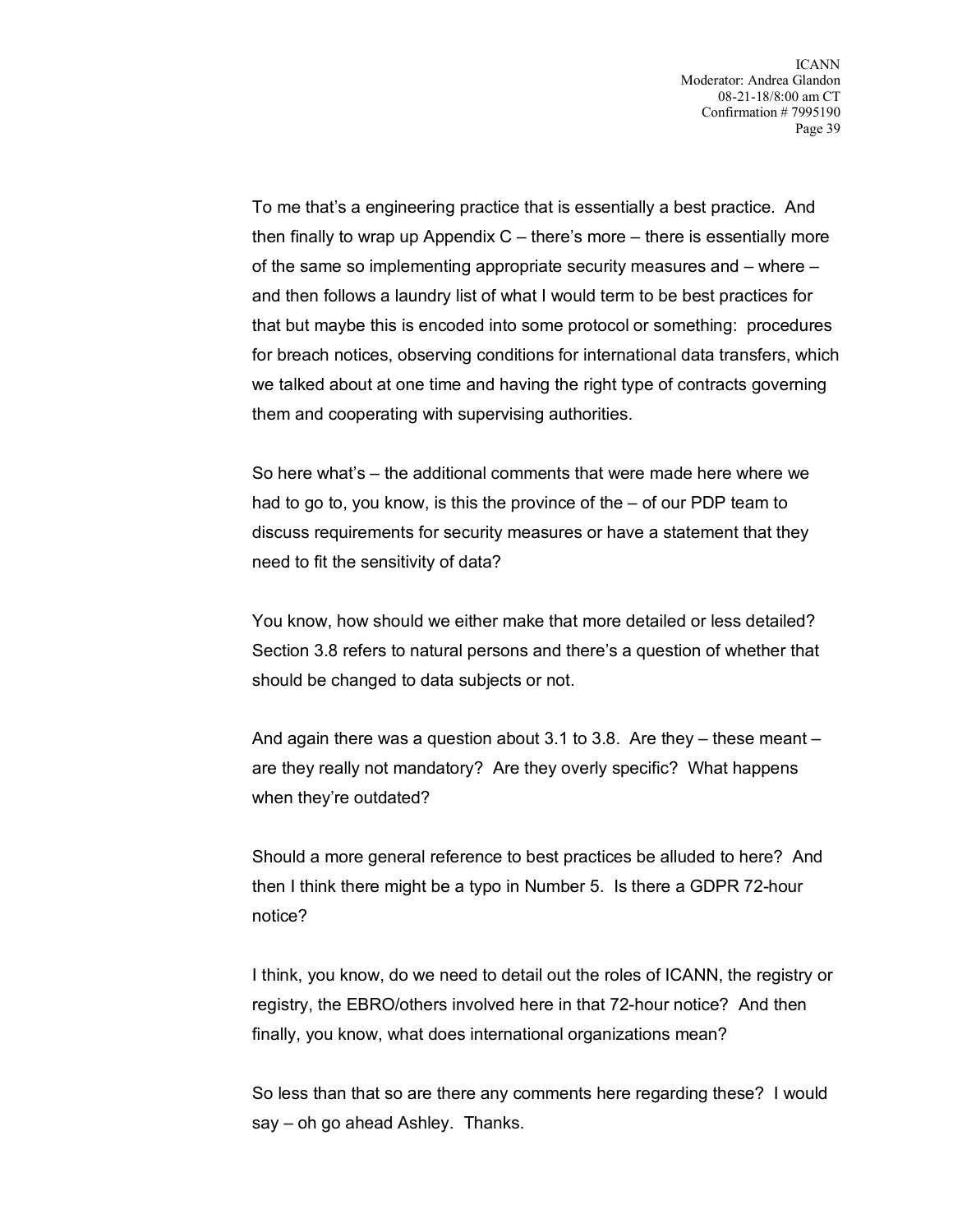Ashley Heineman:Sorry. And this is somewhat of a baseline question for the GAC. As not parties to these contracts it's not always clear to us what some of this language is intended for.

> But with respect to Item 3.5 and the sub-bullets underneath could you just clarify that this is intended to just be the initial communication with the registrant and is not intended to be language that would require disclosure of law enforcement requests for information, because that's pretty much where we're hedged on figuring out where we stand on this particular point? Thank you.

Kurt Pritz: Can anybody speak to that question? Maybe Thomas or someone else?

Thomas Rickert: Kurt this is about disclosure to law enforcement?

- Kurt Pritz: Yes this is about Section 3.5 and if that disclosure it may be I'm going to paraphrase Ashley and get it wrong because that's what I've been doing during this meeting but has to do with whether these notices and disclosures to data subjects includes law enforcement inquiries.
- Thomas Rickert: If a disclosure is made by the contracted party while fulfilling a legal obligation to disclose data, that's nothing that needs to be included in the privacy notice and in the information to data subjects.

Ashley Heineman:Okay that…

((Crosstalk))

Ashley Heineman:…answers my question perfectly. So instead with respect to the privacy notice and not like the day-to-day requests for information. Thank you.

Kurt Pritz: Benedict?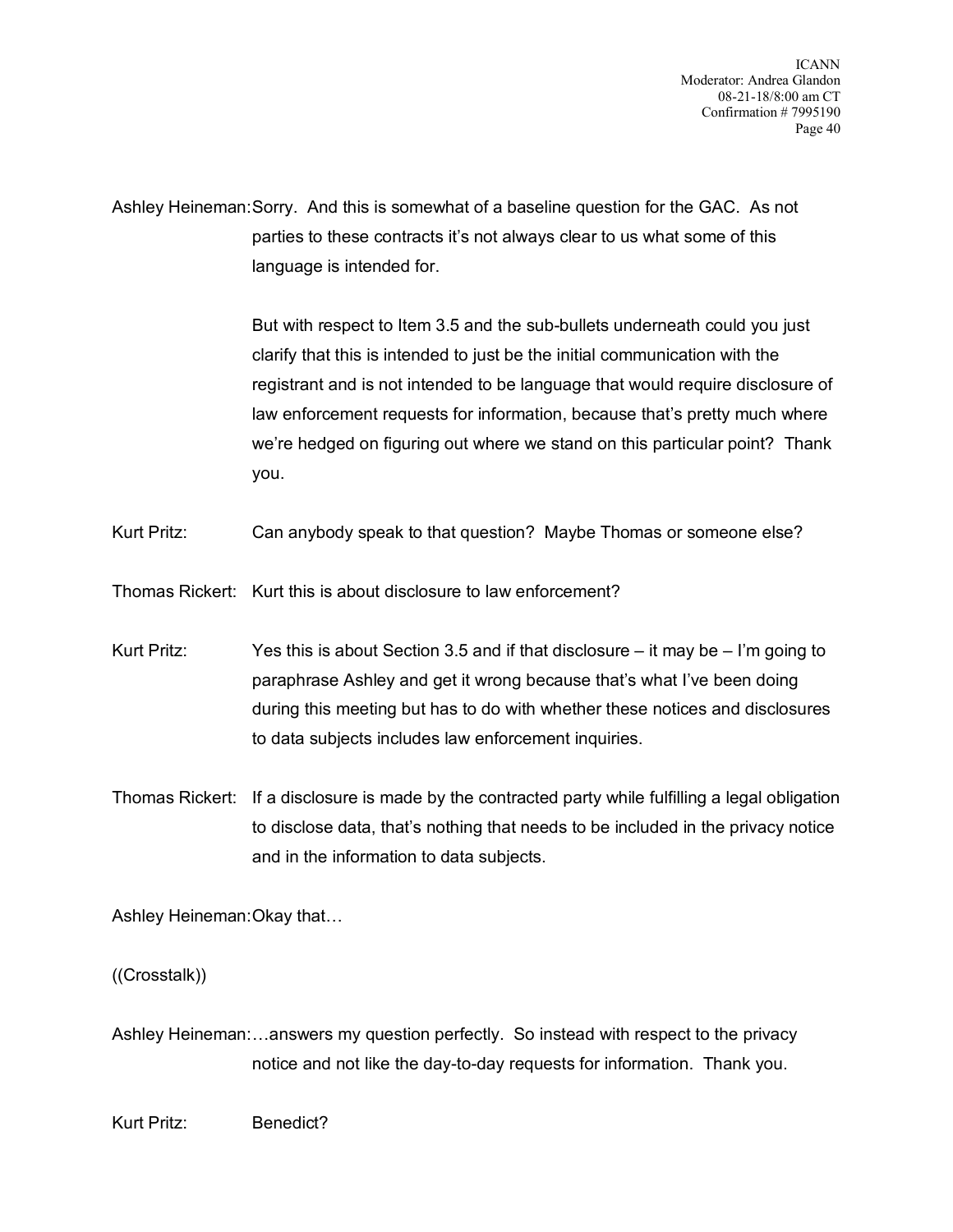ICANN Moderator: Andrea Glandon 08-21-18/8:00 am CT Confirmation # 7995190 Page 41

Benedict Addis: Again let's just remember that word legal, in this case law enforcement - Who's law enforcement/which jurisdiction are they recognized?

Kurt Pritz: That was  $a - 1 - so$  Benedict you're going to elaborate. I mean, we're running out of time but – so what point were you making and - because I'm asking, you know, constructively because I know there was something in there but I didn't get it?

Benedict Addis: Sorry. So obviously law enforcement's concerned about notifying data subjects. If there is a waiver under which they're not obliged to disclose based on a subpoena or a court order that's fine but that – that's only available to law enforcement officers and acting within jurisdiction.

> I know that there is some article of GDPR that covers this. I can't remember off my head which one. Perhaps one of the lawyers could help me with that.

## Kurt Pritz: Thomas?

Thomas Rickert: Yes. So I guess we should really pass this topic for the moment because specifying the information duties when it comes to disclosure requests from law enforcement here without having had substantive discussion – maybe it's just the cart before the horse.

> We have clauses in the GDPR. That would be 6.1(c) where the contracted parties in this case could disclose data in the process of fulfilling legal duties, and that would be disclosures to law enforcement but that would only be disclosure to local law enforcement, right.

> So we still have to discuss all the different scenarios there might be. That is local law enforcement at the local contracted party. That would be governed by 6.1(c) if the contracted parties are residing in the European Union.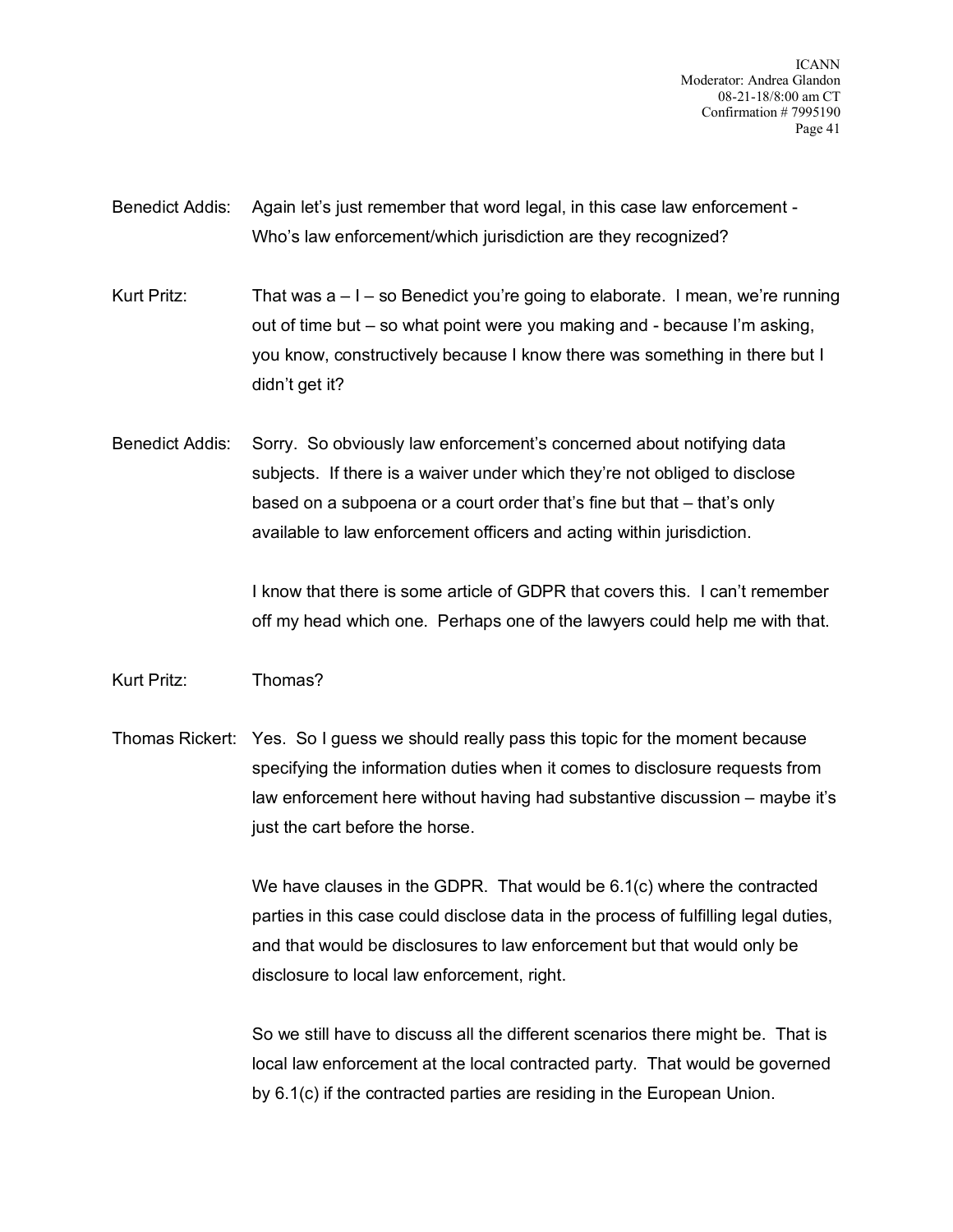Then we have neighboring countries and a non-person asking the contracted party in another EU country. That would be legally a different scenario. We have non-EU law enforcement asking a contracted party in the EU.

Then we have non-EU law enforcement asking non-EU contracted party, and then we have a final scenario of non-EU law enforcement asking another non-EU law – non-EU country's contracted party.

And, you know, all these have different legal implications and some – and the different – and the legal basis for such disclosure is different. So I think in the – when we're discussing access/when we're discussing disclosure we need to go through all these scenarios, write it up and then we can come back to this very part of the temp spec and update the information duties accordingly.

So sorry for being a little bit wordy on this but I guess we're make – we're oversimplifying things just talking about law enforcement. We need to be very precise and this is actually a part where we need to bend the letter of the law of the GDPR a little bit, and this is why it will also make an awful lot of sense to write up a code of conduct and present that for approval because that will bring legal certainty to the whole industry.

Kurt Pritz: So Ashley not quite the picture you envisioned, right. Thomas well put. To the ICANN support team – if we could capture that as best we can for right now but as a question that we're either parking or issue – we're putting also to ICANN but requiring further analysis that would be terrific.

> So I want to spend a couple of minutes talking about the next meeting. So briefly there was another topic included in the survey so I didn't quite understand all the comments.

So I just want to give – like if you could – if the commenters could take one or two minutes. So the BC comment about inclusion of each of the issues identified in 1 through  $7 -$  is that in the access portion and do you want to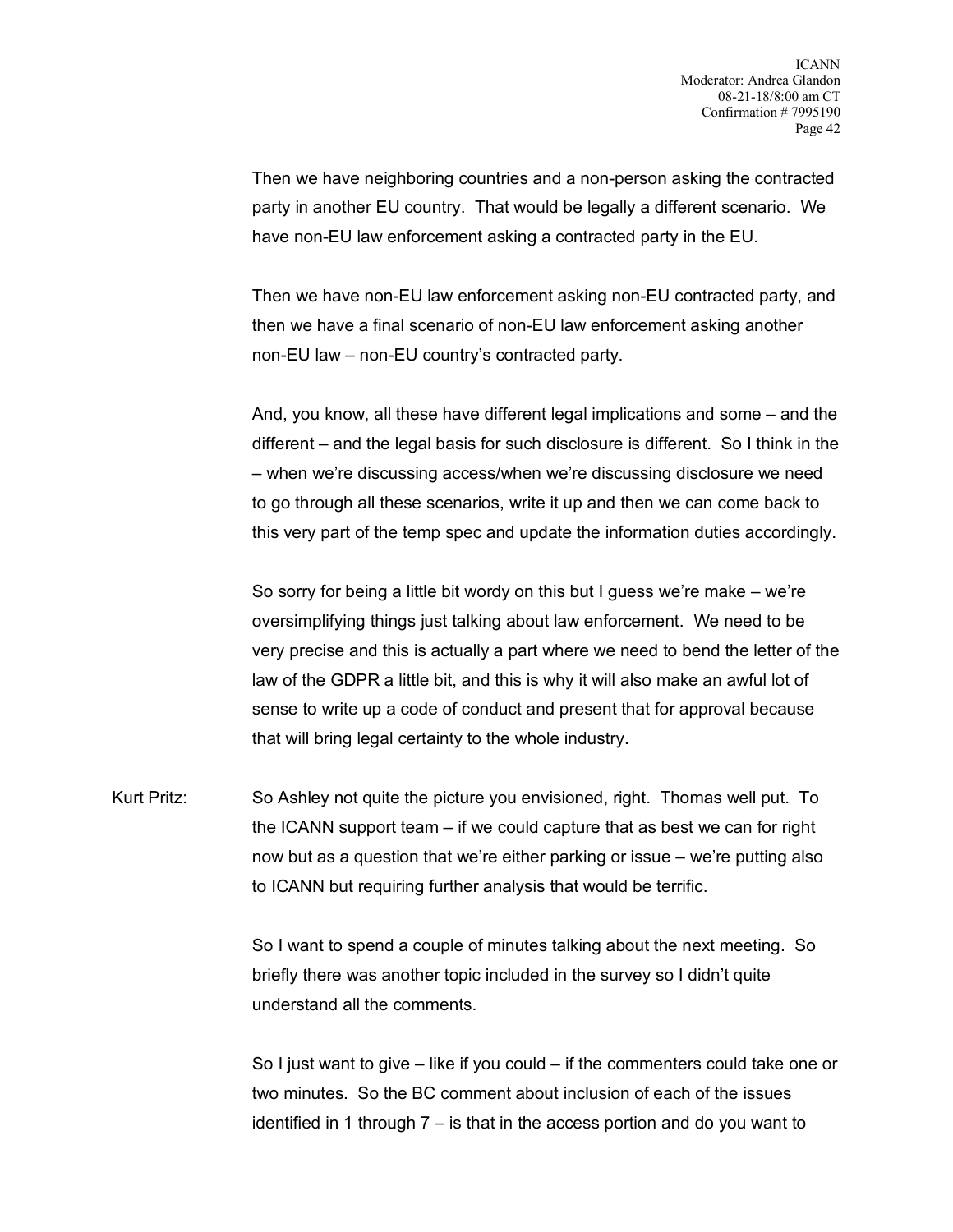take just one minute to describe your comment? Kavouss you're not in the BC.

Kavouss Arasteh: No.

Kurt Pritz: But I'll give – go ahead.

Kavouss Arasteh: So no. No after that please give me the term no. I'm not from BC. Sorry.

Kurt Pritz: That's okay. Do you want to go ahead since you have the mic?

Kavouss Arasteh: Yes I want to indicate that the – basically in the four parts of the survey there have been several questions, clarifications, comments and suggestions for the approve and I just would like to know in what way we address those because most of the time it is a answer.

> There are some clarification and comments and so and so forward that this is qualified yes or conditional yes. So I hope that you would have time to sort them out and to see which one requires further actions. Thank you.

Kurt Pritz: Thanks Kavouss and I'm going to talk to that in just a minute. Margie?

Margie Milam: Sure. I guess I – I'm with the BC and we made that comment. I mean, if you glance through the issues so 1 through 7 there are, you know, important things that affect the entire temp spec like for example the distinction between the legal and natural persons to allow for access.

> That sprinkles throughout the temporary spec. It's just called out in this Appendix and it's our position that that is a very important discussion that needs to be addressed.

Other things – as we mentioned the accreditation side of it is not what we're addressing at this point since that's dealt with through a separate track. But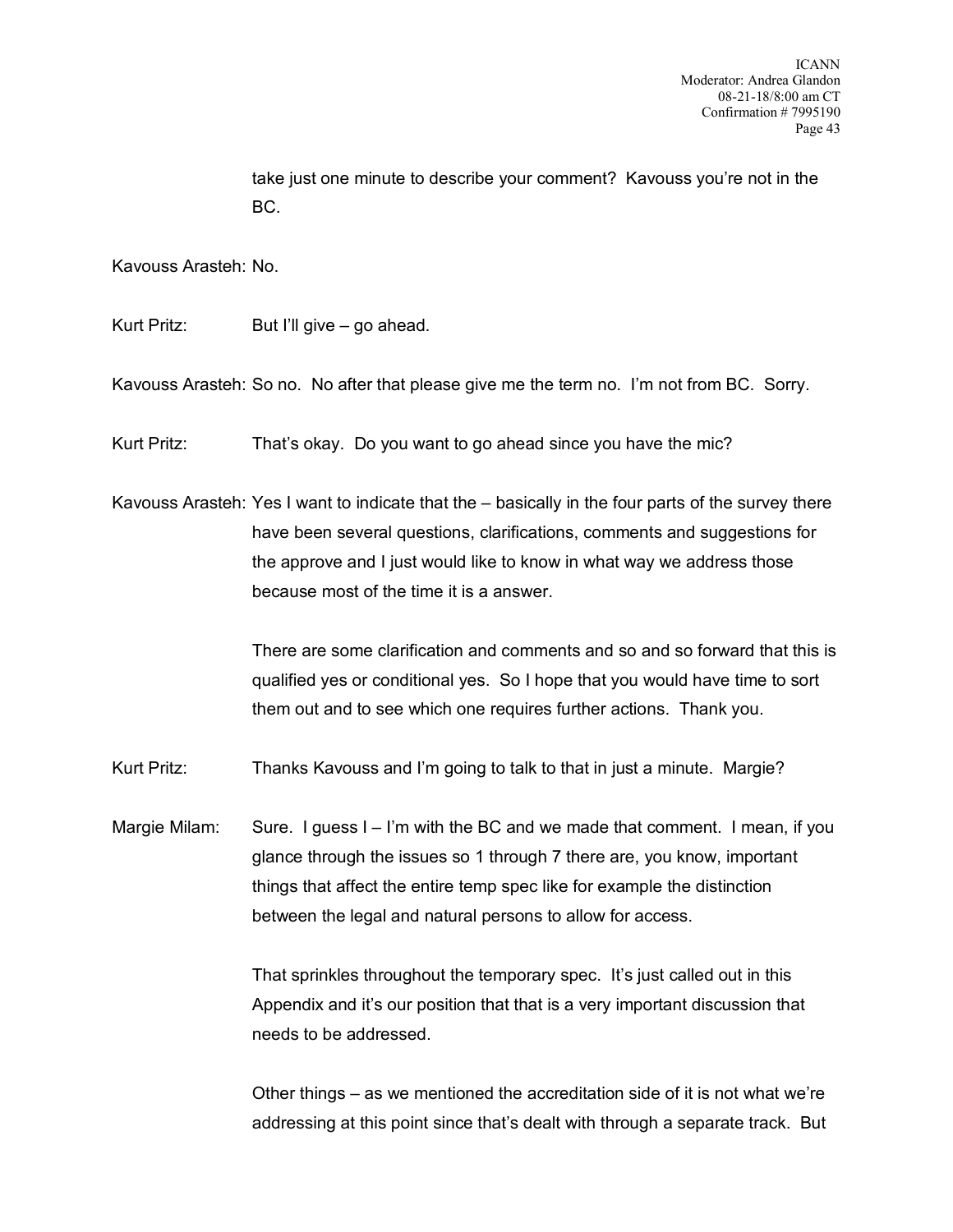the principles related to access – to reasonable access are indeed something that's very important given the fragmented and nature of access that exists today under the temporary spec.

Also the issue like the anonymized email and volume limitations – all of that is again topics that are sprinkled throughout the temporary spec and are very important to be addressed so that – that's the reason we raised it.

These are all seven independent issues that ICANN raised as part of the PDP – EPDP and we feel that we need to find time to talk about it.

Kurt Pritz: Thanks Margie for making that clear. Alex from IP/Intellectual Property?

Alex Deacon: Thanks Kurt. It's Alex. I think Margie said a lot of what I wanted to say but I just wanted to kind of talk once again about this concept of reasonable access, right.

> I think it's important that we do discuss what that means in this EPDP. I mentioned this last week. I'll mention it again. You know, there needs to be policies surrounding the specificity and the promptness of what a contracted party response should be to requests of reasonable access.

> I think we – I think that's important and then I also want to note that, you know, the concept of RDAP is also kind of an important part of the puzzle with regard to the  $-$  to access and so continue to  $-$  continuing to look at that and understand how that will work now and into the future to support the tiered access that we'll have is important. Thanks.

Kurt Pritz: Thanks and, you know, I don't – here's another place where I might be wrong but I think reasonable access is sort of a shortcut term and when we talk about it in the future I'd like to call it something else.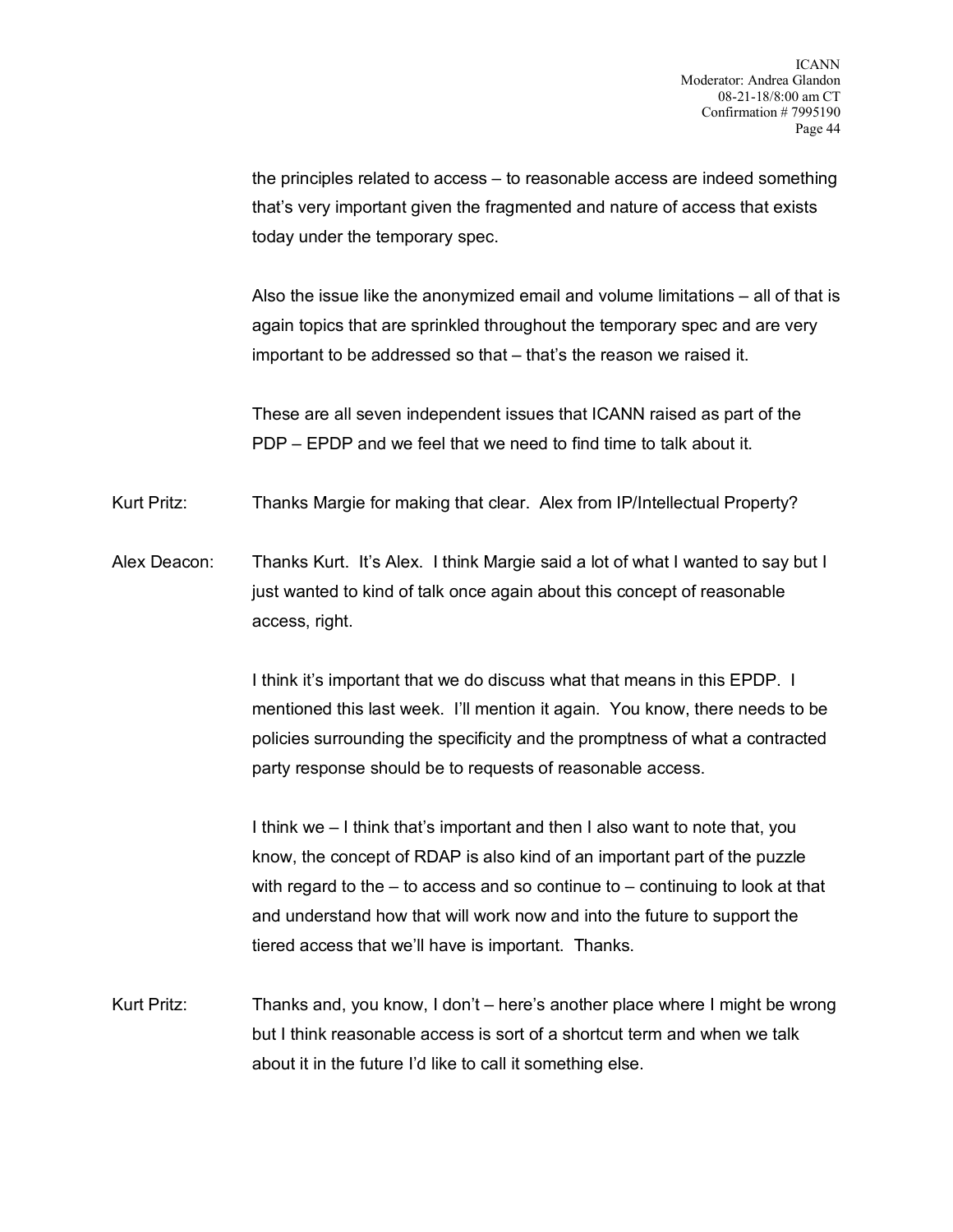So is it access reasonably granted under a reasonable set of circumstances or is it access to a reasonable amount of data or gathered data? What – when we say reasonable access, you know, either at a phrase, you know, after that defining what it is or are we inventing the term? Are we defining the term a little bit? Ashley?

Ashley Heineman:Thanks Kurt. Yes just to very quickly touch upon that point I know that the GAC and perhaps others have already stated that reasonable access needs to be clearly defined.

> But with respect to the appendix we did fully appreciate as the GAC that that was part of the question at the very end so we were – decided rather than comment here in the triage survey that we would focus on it in our early input.

But just to note that in case it's not immediately obvious that all these issues are very important to the GAC, and we support immediate addressing of these issues in the very, very near-term so I just want to make sure that was out there on the record but we look forward to commenting more specifically on this in our early input. Thank you.

- Kurt Pritz: Thanks. Mark Svancarek?
- Mark Svancarek: Thanks Kurt. This is Mark Svancarek. Yes I just wanted to hit on that one point again that you had touched on that a lot of things were done in the temp spec for expediency, including redaction of all users and we know that GDPR applies only to natural persons.

And so, you know, we want to develop policy that actually replace what the GDPR requires.

Kurt Pritz: Right. So we have like five minutes left and  $I - so I$  want to give some  $- a$ couple of minutes to Terri to recap as she's – but for the next meeting here's what I think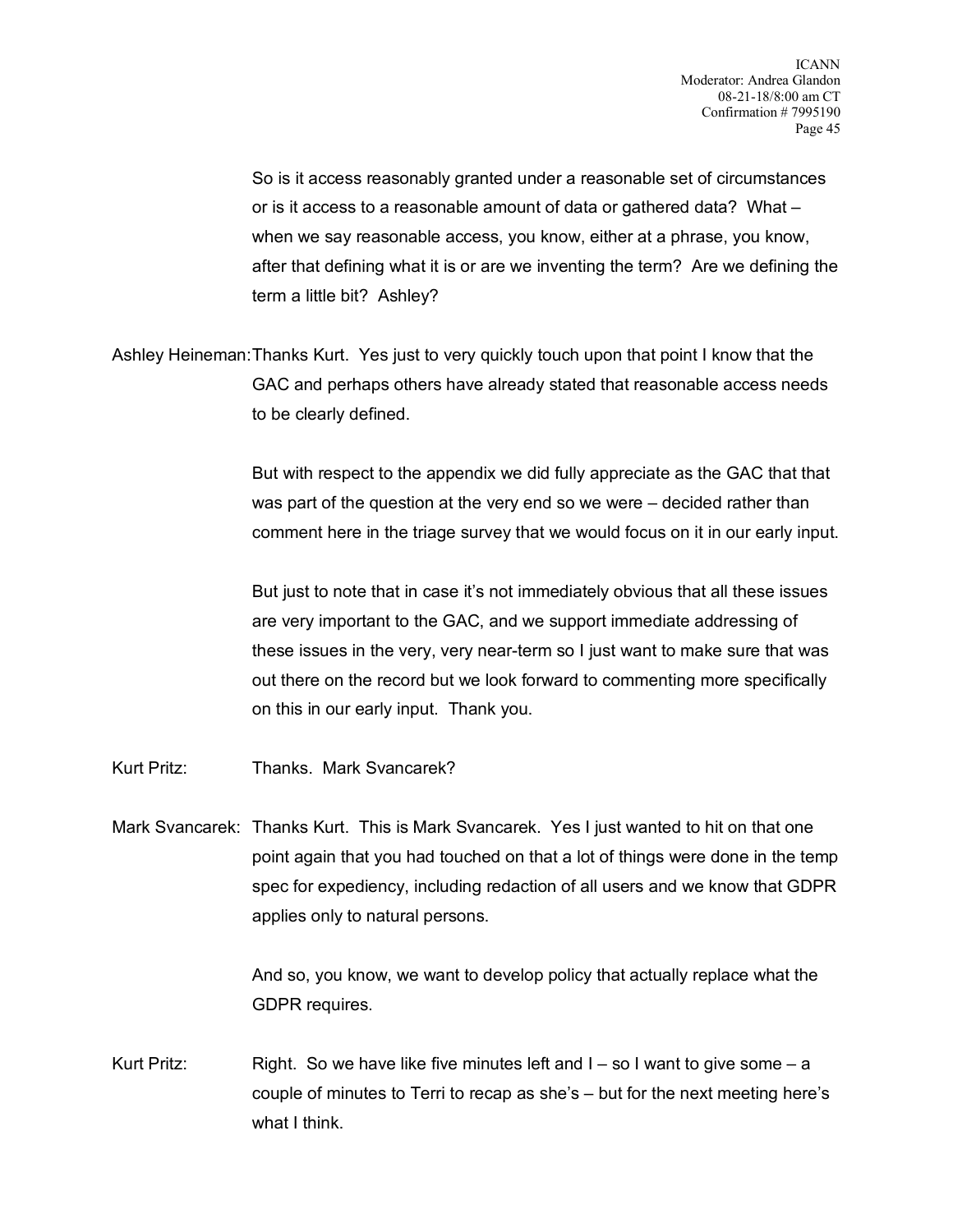So one is, you know, I'd like – we'd like to deliver the triage report so while this calls for input by 19:00 UTC Friday, you know, if you could move that up because there's not such a big homework assignment this time that would be great.

And please, you know, from – for me I don't want to – and I don't, you know, I want to be careful how I say this but I don't see anything in the triage report that prejudices our future discussion or anybody's future position.

So please read it with that eye but comments would be, you know, very gladly accepted especially in the Executive Summary portion where we tried to capture the big issues that were identified here.

If there's any others that you think need to be made that are easily put that would be fine. Second, to Kavouss' question a couple of comments ago about the use of all this work.

So host – we've spent six meetings or five meetings maybe talking about this, but what we've done is we've gone through the whole temporary specification.

We've outlined, you know, maybe not all the issues we had with it and there'll be a opportunity to bring up others, but certainly a great many of them with possible suggestions made.

So I think, you know, the issue summaries and the individual comments will be used as a guide for going forward and discussing each of these issues so we have that.

So I think the use – can be made of that. There's no way I'm going to be read – be able to read what's in the chat. As far as our next meeting I'll list out our homework but I want to just pause for Milton's brief.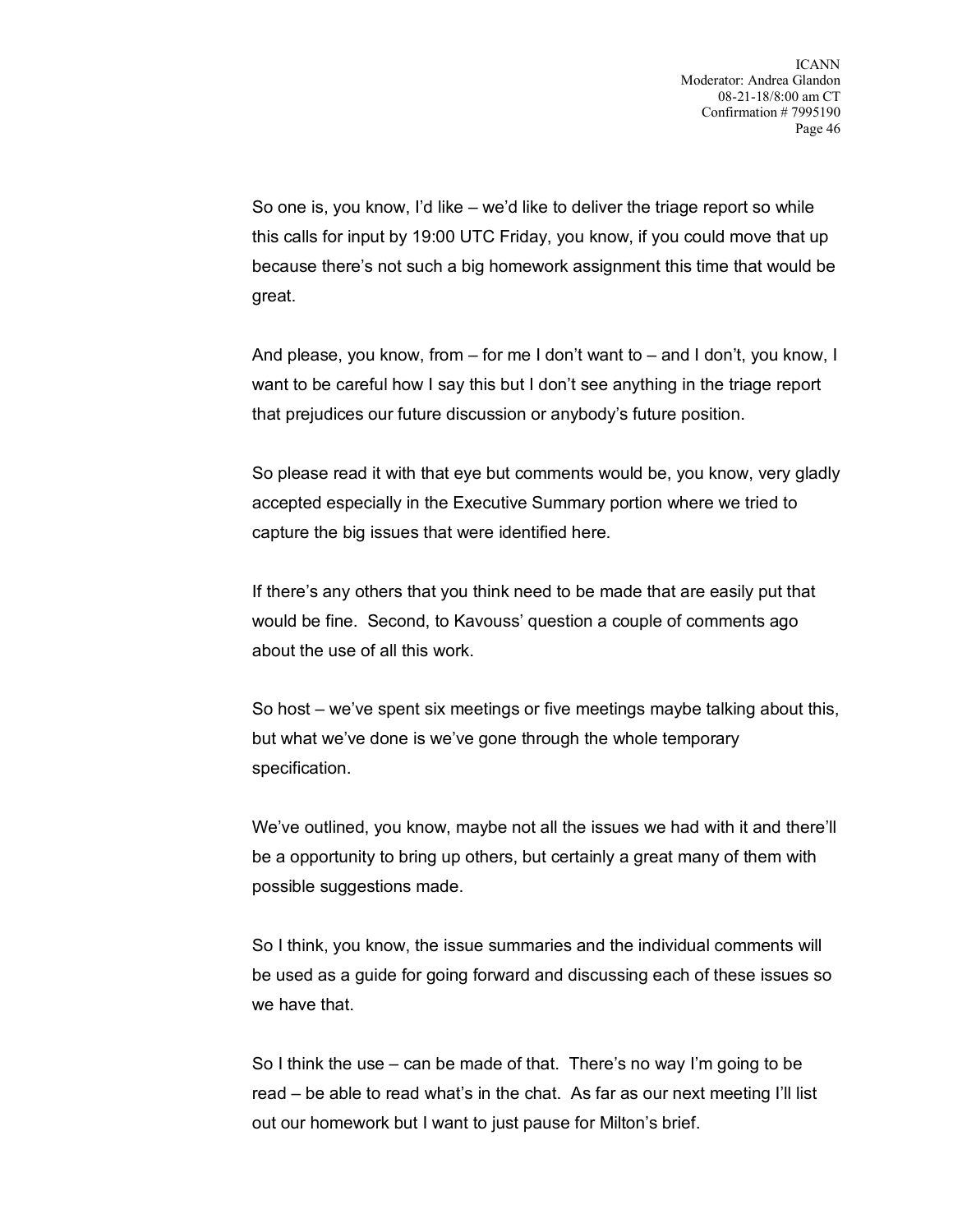Milton Mueller: Yes it will be brief. This is Milton Mueller for the record. You had said – we had a little bit of a interchange on the list about the data elements that were redacted.

> At first we thought that nobody really disagreed with any of the redactions and we discovered at IPC - one of the email address. I still think that we could press for greater level of agreement if people would just be specific.

So if you think that there are certain data elements that should not be redacted tell us what they are, and then we can have a discussion and maybe there are, you know, nine out of ten of them we'll agree upon.

I think it would be important to try to get that into the temp spec or into the triage report so that we actually can show that we have made some progress.

Kurt Pritz: Thanks Milton. I'm just reading – trying to read the chat. Okay so I think that – yes so given what Milton said – so my ideas for the next meeting are this.

> One is to read the triage document and comment on it. Two is, you know, the support team and the – and us who've been working on a draft process for going forward then – we're not ready to show for primetime because we're still discussing and it's somewhat complicated and we've been taken up with, you know, cutting and pasting so that's on a – it's a different report.

> So while we do that there are a couple of things we could prepare for the next meeting if parties are amenable. So certainly we could take on, you know, the initial sections which are the scope and the definitions and cross those off.

There's a couple others. One – and here were my thoughts is that we could discuss the registrar and registry services, which are UDRP, URS and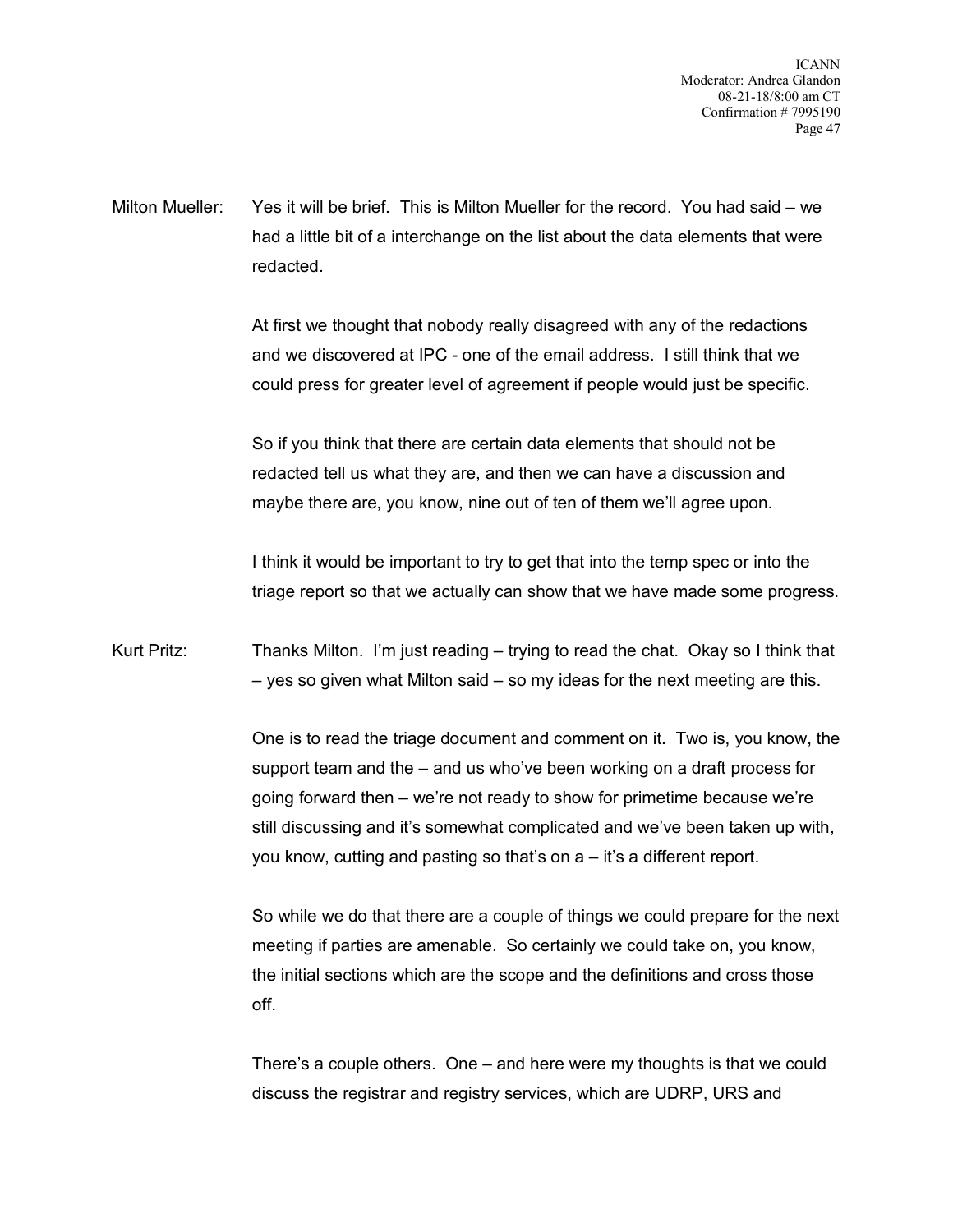transfers and given some of the discussion from the last meeting maybe we could talk about those in the next meeting.

And then finally, you know, I want to take up Milton's comments. So a third homework assignment would be to review the redacted data and if you feel comfortable saying, you know, "Here's what we're not comfortable with. Here's our opinion at this stage," I think that that would be good to capture so I encourage that.

So those are the three homework assignments and I will polish this up in an email to get out to you in a, you know, shortly after the call. But, you know, one would be to review the triage document.

Two would be for registries and registrars, maybe you know, SSAC or ever what else wanted to get ready for that discussion to discuss URS, UDRP and transfers in the next meeting.

And third is to provide disagreement with any of the redacted data that's listed in the report or add to it. So with that Terri do – can you in a minute recap the issues for us here?

Marika Konings: Kurt this is Marika. I think that's my item.

- Kurt Pritz: Oh okay. Another time then.
- Marika Konings: So that's okay. So for the action items and in addition to the three you just listed we have the – it's Action Item 1. You're supposed to follow-up with an email outlining the path forward for the face-to-face meeting.

Action Item 2, the EPDP team to review the triage report and provide any initial feedback by Friday, 24 August at 19:00 UTC at the latest. Action Item 3, staff to send to the mailing list information concerning the PDP that was the basis for the WHOIS conflicts with local law procedure.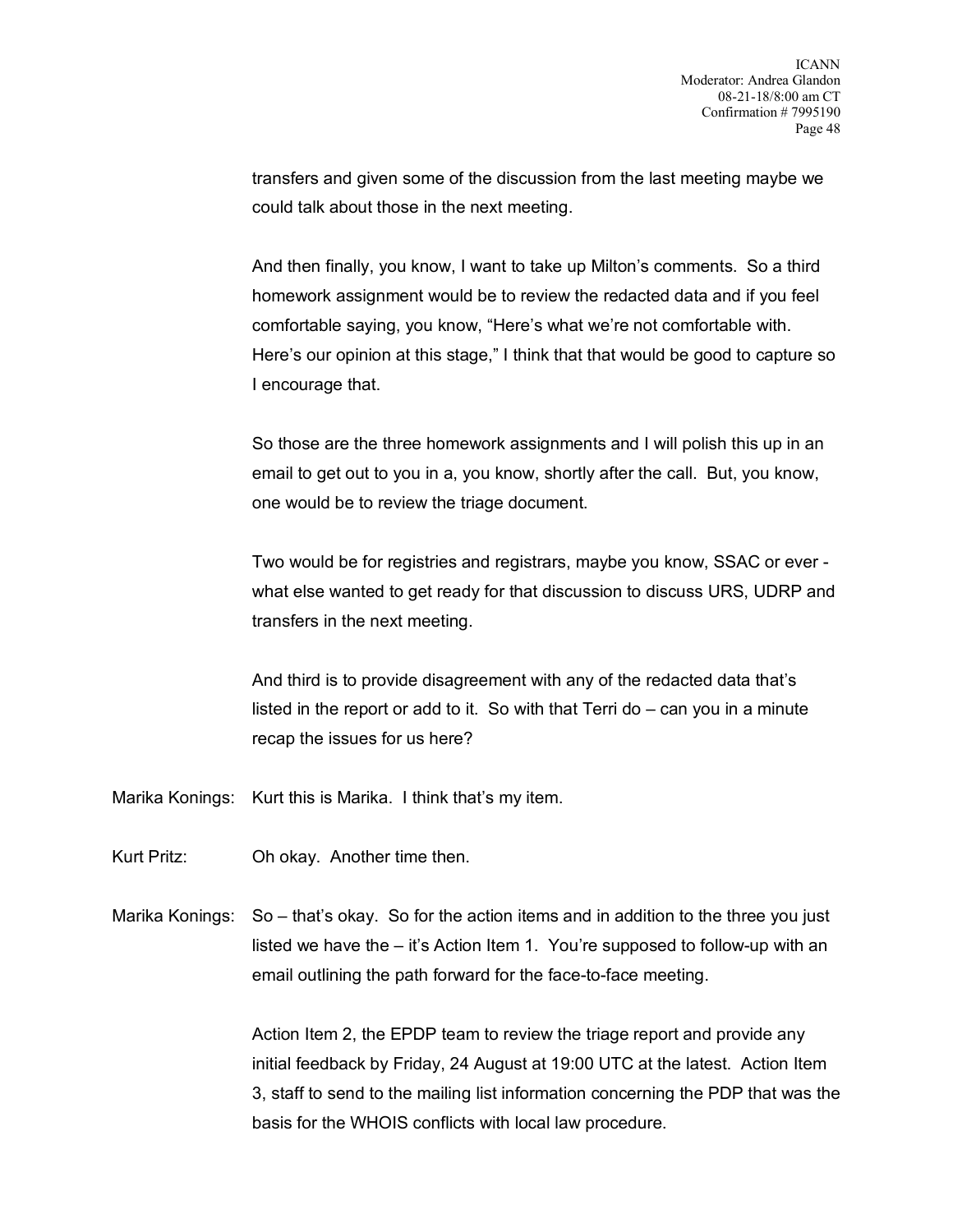And Action Item Number 4, Thomas and Emily to work on a framework that outlines the controller designations between ICANN and contracted parties for the EPDP team to review or consider.

And then we had as well a couple of questions for ICANN Org, the first one being can an update be provided on the status of the reconfirmation of the temporary specification by the ICANN Board?

And that was already responded to in the chat noting that there is a Board meeting planned for later today and no changes are being proposed. And there was a second question.

Has the WHOIS conflicts procedure with the local law been used to date? If so what are any specific issues identified with the use of the procedure? And I actually had asked you for a clarification because you at one point mentioned as well that there was another question you wanted ICANN Org to look into. But that wasn't exactly clear to me so maybe you can follow-up on that one.

- Kurt Pritz: Yes perfect Marika. Thanks. Thanks Marika and I think that had to do with, you know, Ashley's question about disclosure of law enforcement inquiries to and disclosures to law enforcement to the data subject, so I'll attempt to put a little better sharper point on that. And Kavouss the last comments is yours.
- Kavouss Arasteh: I think with the next meeting you run we go back and review the situation. I hope that you are not discussing or opening for the second round of discussion.

We just pick up the points that you have currently already pick up or put it somewhere and discuss those, but not starting the second round of discussion and repeating what was said before. Thank you.